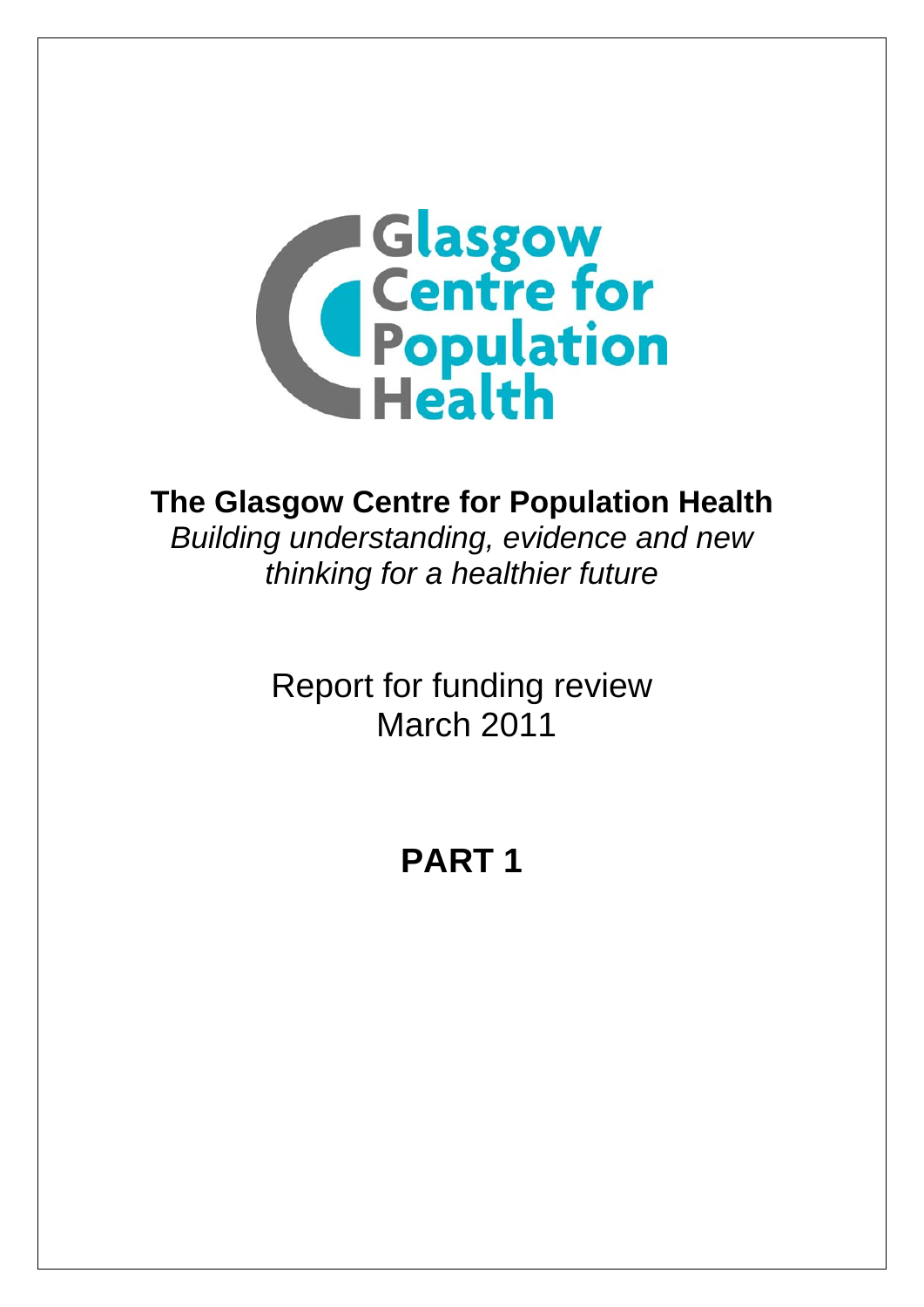# **CONTENTS**

| <b>Joint Statement</b>                                                                                                                                                                                                                                                                                                                                                                                                                                                                    | $\overline{2}$                                     |  |
|-------------------------------------------------------------------------------------------------------------------------------------------------------------------------------------------------------------------------------------------------------------------------------------------------------------------------------------------------------------------------------------------------------------------------------------------------------------------------------------------|----------------------------------------------------|--|
| <b>Executive summary</b>                                                                                                                                                                                                                                                                                                                                                                                                                                                                  | 3                                                  |  |
| Section 1 - Introduction<br>Health inequalities and the Glasgow Centre for Population Health                                                                                                                                                                                                                                                                                                                                                                                              | 6<br>6                                             |  |
| Section 2 – Development and Implementation Plan 2009-2012<br>Aims and objectives<br>Work programmes<br>Indicators of success                                                                                                                                                                                                                                                                                                                                                              | 9<br>9<br>10<br>11                                 |  |
| Section 3 - Report on achievements<br>Phase 1: Delivery on the GCPH objectives<br>Actions in response to Phase 1 funding review recommendations<br>Phase 2: Delivery towards indicators of success<br>GCPH as an agent of change<br>Summary                                                                                                                                                                                                                                               | 14<br>14<br>16<br>18<br>28<br>31                   |  |
| Section 4 – Resources: Human and financial<br>Core resources from Scottish Government and local partners<br>Additional income generated for specific programmes<br>Summarised annual expenditure<br>Summary                                                                                                                                                                                                                                                                               | 33<br>33<br>34<br>35<br>36                         |  |
| Section 5 - Looking ahead<br>Building on the Centre's distinctive contribution<br>What might phase 3 look like?<br>Sphere 1: Understanding Glasgow, the Glasgow Effect<br>and the Scottish Effect<br>Sphere 2: Addressing established influences on Glasgow's<br>health and health inequalities through knowledge generation and<br>utilisation<br>Sphere 3: Support for service reform<br>Sphere 4: Leadership orientated towards a different future<br>Resource requirements<br>Summary | 37<br>37<br>37<br>41<br>41<br>42<br>43<br>44<br>46 |  |
| <b>Acknowledgments</b>                                                                                                                                                                                                                                                                                                                                                                                                                                                                    | 48                                                 |  |
| <b>List of Tables and Figures</b><br>Table 1: GCPH Phase 2 work programmes<br>Table 2: Phase 1 funding review recommendations and actions taken<br>in response<br>Table 3: Core GCPH resources<br>Table 4: Income generation<br>Table 5: Summary expenditure<br>Table 6: Indicative resource requirements                                                                                                                                                                                 | 10<br>16<br>33<br>34<br>35<br>46                   |  |
| 12<br>Figure 1: Outcome-focussed planning<br>Figure 2: Phase 2 programmes of work<br>13<br>Figure 3: Landscape for GCPH translational activity<br>30<br>Figure 4: Proposed spheres of activity for Phase 3<br>39                                                                                                                                                                                                                                                                          |                                                    |  |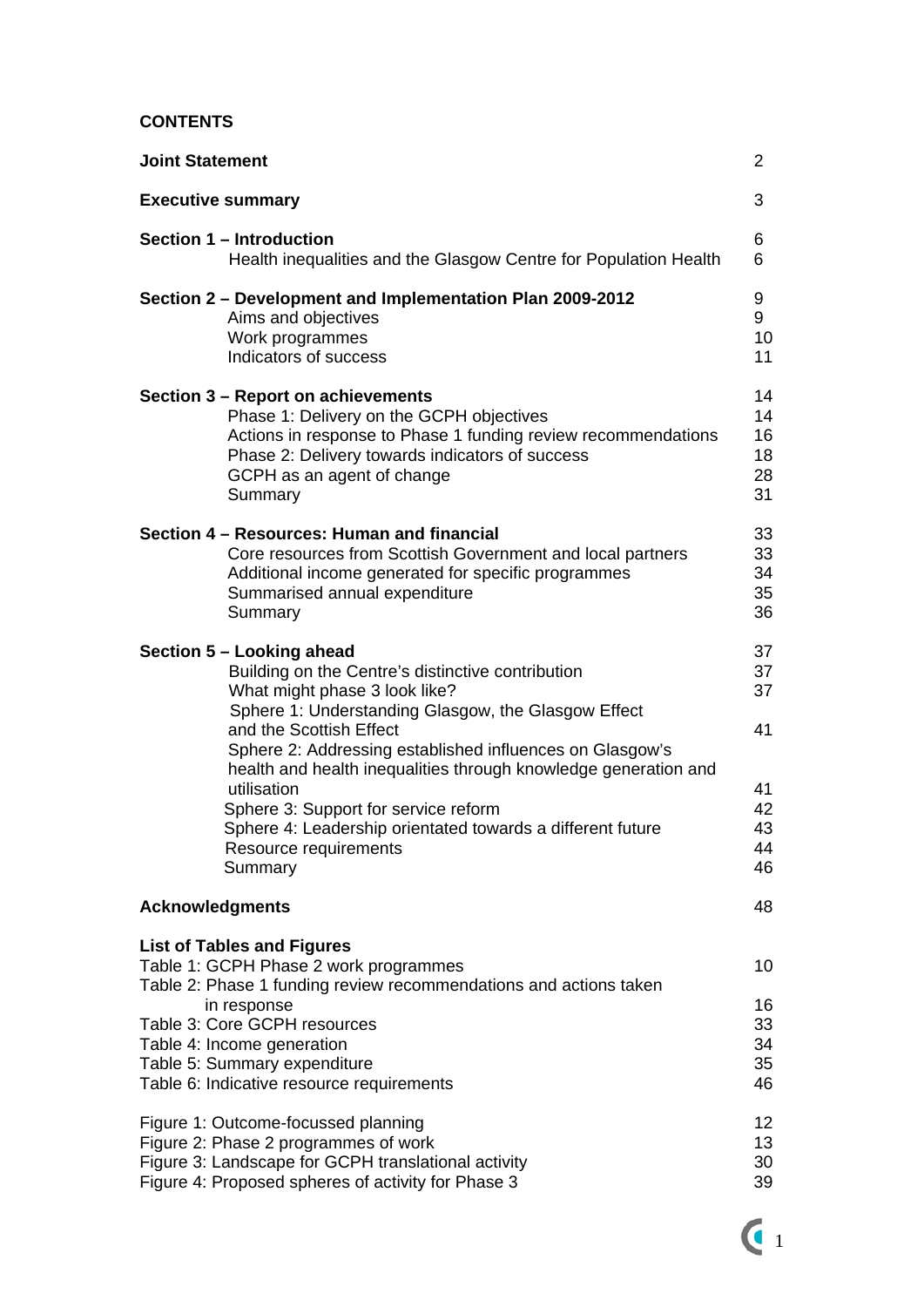## **JOINT STATEMENT**

As Chairman of the Management Board of the Glasgow Centre for Population Health during the past three years, I have been very taken with the high degree of cooperation and shared aspiration of the three core partners.

The City Council, the NHS Board and the University of Glasgow all bring to the table an explicit and strongly expressed commitment to understanding more fully the influences which have a direct effect on the health of the population of Greater Glasgow and the surrounding local authority areas.

The most impressive dynamic of this engagement is the complementary perspectives that the three core partners represent.

The work of the Centre has been welcomed without qualification by the three partners and by the wider communities which they serve. There is a growing awareness of the importance of both short and long-term drivers and, increasingly, the credibility of our joint Health and Social Care programmes in areas such as Early Years is underpinned by the work of the Glasgow Centre.

All three partners are fully supportive of the continuation of this work, both for their own individual agendas but much more importantly for their shared agendas and the lessons that can be learned for application throughout the wider community in the West of Scotland and beyond.

ANDREW O. ROBERTSON, OBE, LLB Chairman NHS Greater Glasgow and Clyde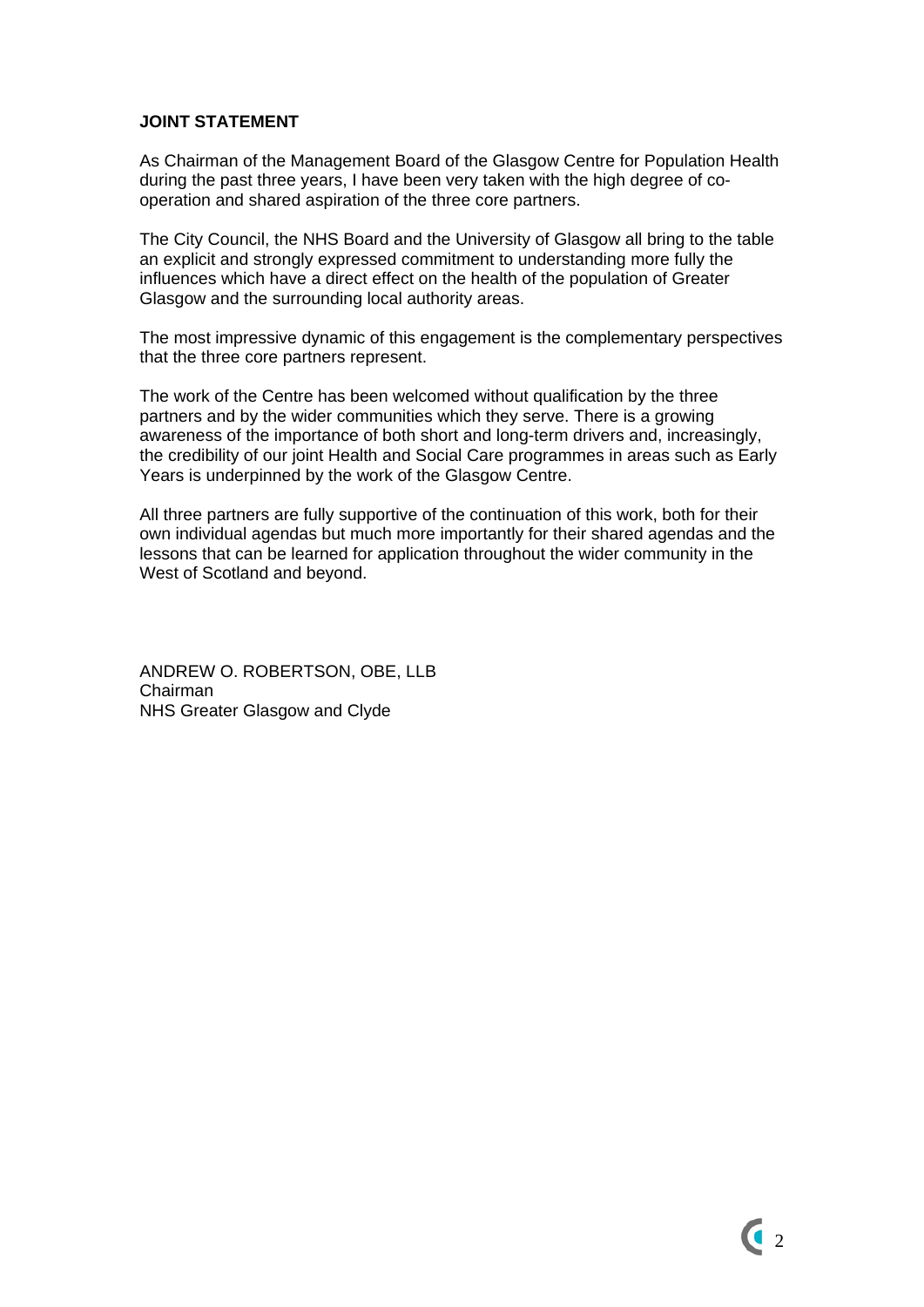# **EXECUTIVE SUMMARY**

Scotland's health profile is a matter of major national importance. It compares poorly internationally, and is improving at a slower rate than other comparable countries. Scotland's position in the European health league table deteriorated during the 20<sup>th</sup> Century, particularly from the 1950s onwards. Why this happened is not completely clear, but that it was driven primarily by the (ill-)health of the people in Glasgow and the West of Scotland is well established. These areas continue to need particular attention and sustained consideration of how their health situation can be turned around. Ongoing investment, to get to grips with the causes of their health deficit and to identify appropriate responses commensurate with the  $21<sup>st</sup>$  century context, is essential.

The Glasgow Centre for Population Health (GCPH, the Centre) was established in April 2004 and is a partnership between NHS Greater Glasgow and Clyde, Glasgow City Council, the University of Glasgow and the Scottish Government. The Centre is a resource to generate insights and evidence, propose new ways forward, and provide leadership for action to improve health and tackle inequality. The GCPH's focus on west central Scotland has enabled the building-up of an unprecedented depth of understanding and insight into the area's health, together with development of the networks, trust and relationships that are necessary to deliver change.

Within Scotland, GCPH makes a distinct contribution through the combination of:

- having a strong analytical base, synthesising intelligence and insights from a range of disciplines and perspectives
- working firmly at the interface between research, policy and practice with a particular focus on health inequalities; ensuring that the research is relevant to – and connected with – policy and practice
- establishing an orientation towards the future; exploring different ways of doing things, and showing that change is necessary and achievable
- engaging a wide body of people, and building capacity for good decision-making and action on health inequalities.

Initially set up for a five year period (Phase 1: 2004-2009), the work of the Centre was formally evaluated in 2008 with a very positive review from its stakeholders. It was considered to have delivered well on its challenging agenda and there was strong endorsement of its achievements. In line with the recommendations of the Phase 1 review report, the partners committed to continued funding and support for the Centre for a further three years (Phase 2: 2009-2012). This report has been prepared to inform that review process.

The work of the GCPH is directed towards achieving two overarching outcomes:

- Strengthened processes for improving population health and reducing health inequalities, and
- Greater capacity for effective action to improve health and reduce inequalities.

These are being achieved through the delivery of 12 work programmes (see Table 1) underpinned by four functions: the synthesis and analysis of data; evidencegeneration; creation and dissemination of new insights; and development work to influence policy and practice.

Although written just over halfway through the funding period, this report demonstrates that the Centre has made considerable progress towards achieving the

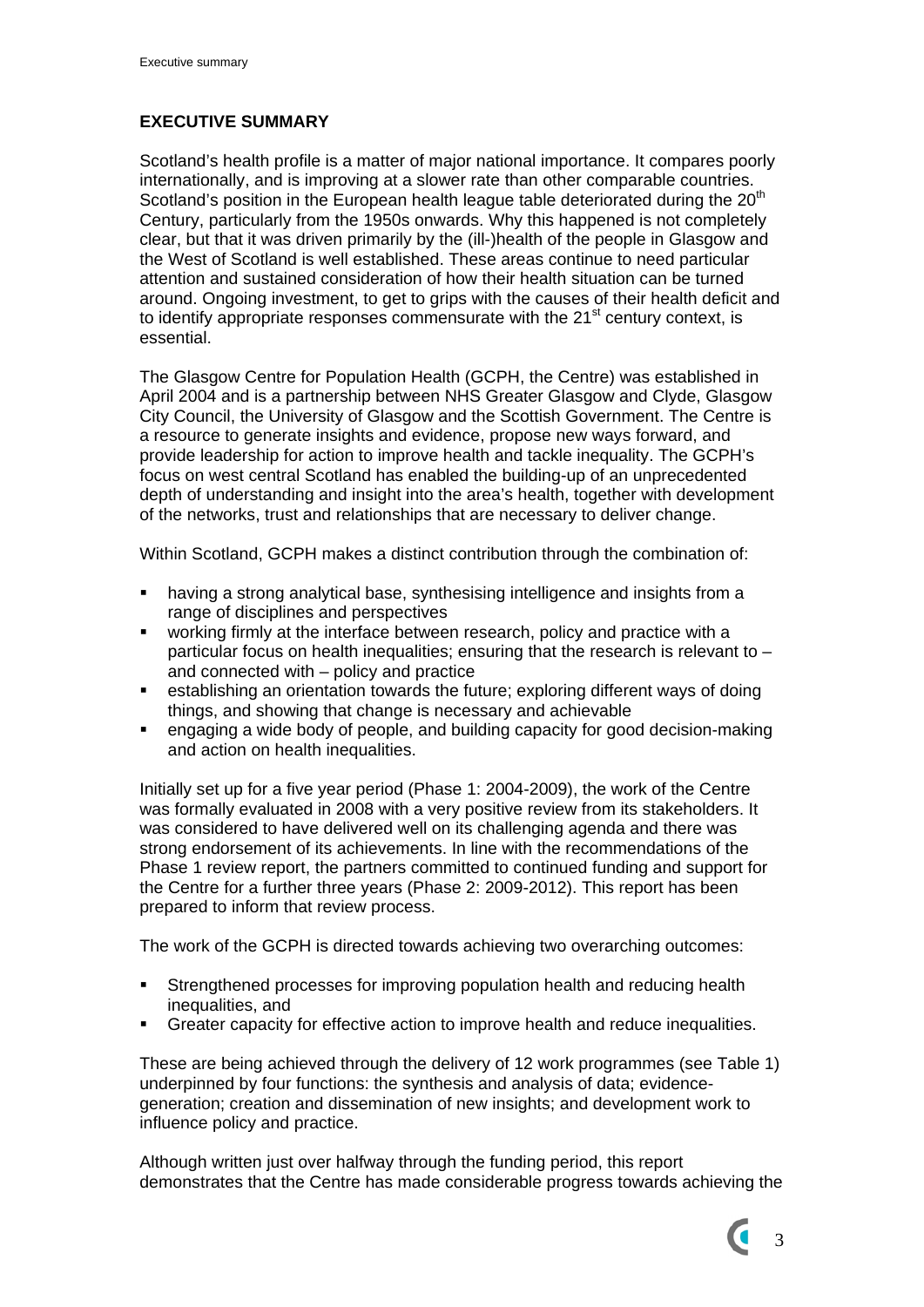outcomes agreed for Phase 2. Letters from the three local partner organisations, included in Appendix 1 to this report, confirm their ongoing support for the Centre and highlight the many ways in which GCPH is seen to add value to their core business.

Members of the GCPH team have been instrumental in shaping health inequalities policy and its implementation nationally and locally. A range of important contributions have been made to Equally Well and to the Glasgow Health Commission, as well as to specific strategic developments such as the new Primary Care Framework for NHS Greater Glasgow and Clyde. The range of skills within the Centre enable team members to input at different stages of the policy development and implementation processes.

The Centre's large research programmes, including GoWell, pSoBid and the 'Glasgow Effect' analyses, have directly influenced policy and have achieved international recognition as well as becoming part of the regular discourse about health in Scotland. Research into interventions to address priority topic areas, such as road safety and children's nutrition, have led to specific policy developments within the city.

Innovations in making population health information accessible and usable by nonspecialist audiences have been strikingly well received: Miniature Glasgow and Understanding Glasgow are prime examples. They help to address a recognised lack of capacity in data analysis within many services, and have been adopted as models by other cities.

The Centre has championed the importance of bringing a concern with health firmly into the decision-making processes of non-health services. As a result there have been seven Health Impact Assessments carried out in Glasgow since April 2009, each involving an important strategic plan for the city. The Centre's work on Healthy Urban Planning has been commended nationally and internationally.

New areas of work during Phase 2 have included a strong focus on child poverty, new analyses of breastfeeding trends, and research into alcohol and young people. Linked to this is a programme of work researching the role that social networks play in relation to young people's resilience and health-related choices. Each of these research programmes has the potential to impact over time on the associated population health outcomes.

The reach of the Centre is considerable with over 1500 people on the GCPH network. Many participate in, and are influenced by, GCPH events or work programmes. The Centre's work is published in academic papers as well as in GCPH reports and Briefing Papers, and members of the team are very active in contributing to conferences, seminars, and professional development programmes. Requests for these inputs have grown exponentially, reflecting the quality of the work and the distinct contribution it makes.

The Centre's starting point is its acknowledgement that Glasgow's health challenges have so far refused to yield to current knowledge and associated effort. Despite successes in a number of other arenas, health remains an outlier in Glasgow's – and Scotland's – performance. A key task is to learn what needs to be done for the persistent obstacles to achieving a healthier population to be overcome. If we are to make a difference, we need to do different things, and build a consciousness of a different future. Several of the GCPH programmes, including the civic conversation and work on active sustainable travel and on the resilient city, are firmly about helping to set a different agenda, focussed on the future.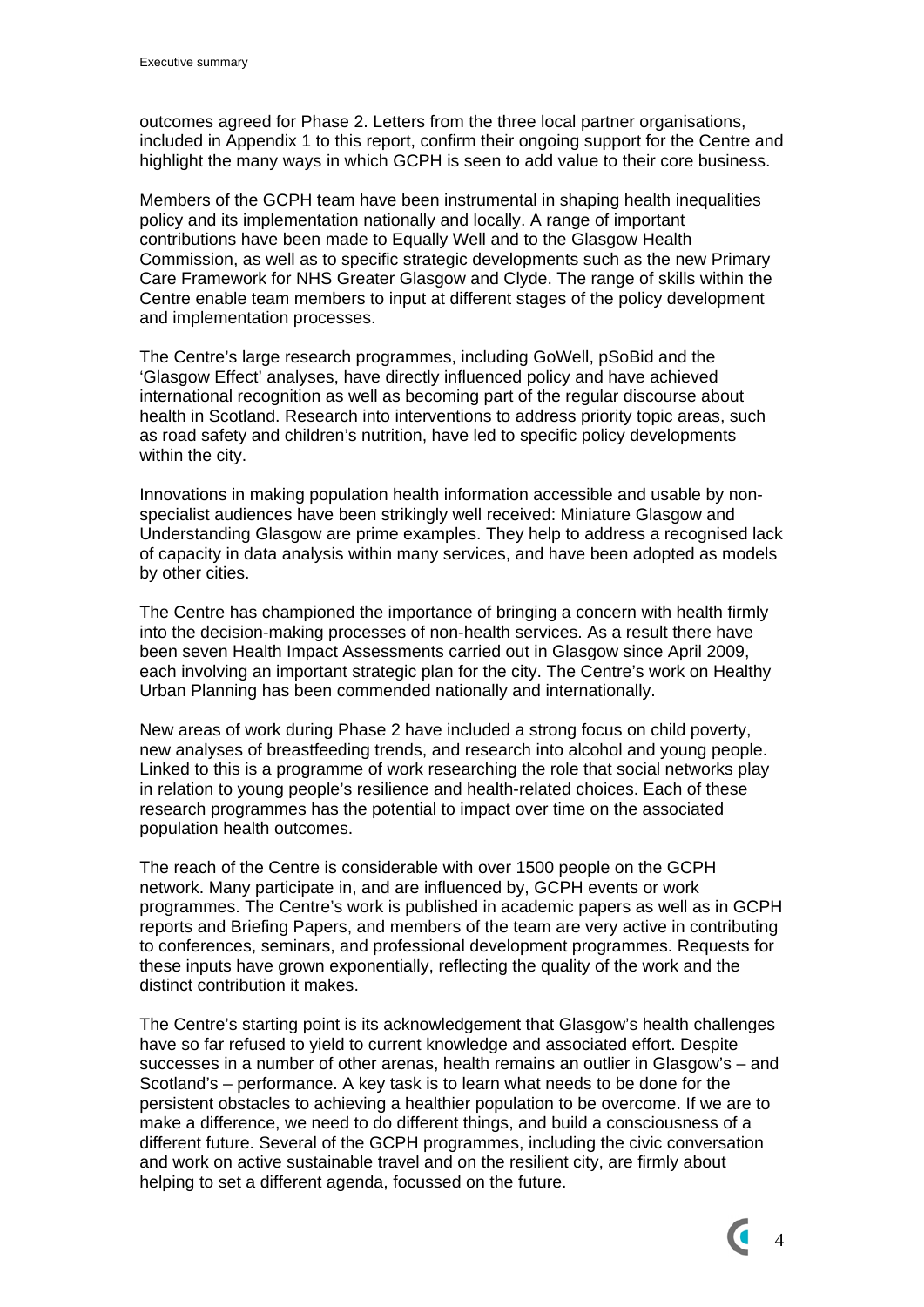The GCPH track record indicates a high level of output, leadership and influence achieved from the resources put into the Centre. Looking forward, four spheres of activity are proposed as the priority areas of focus for GCPH Phase 3. These reflect the distinctive role of the Centre and build on its successes to date. Taking them forward would make an important contribution to building understanding, evidence and effective action to improve the health and life chances of Scotland's poorest communities.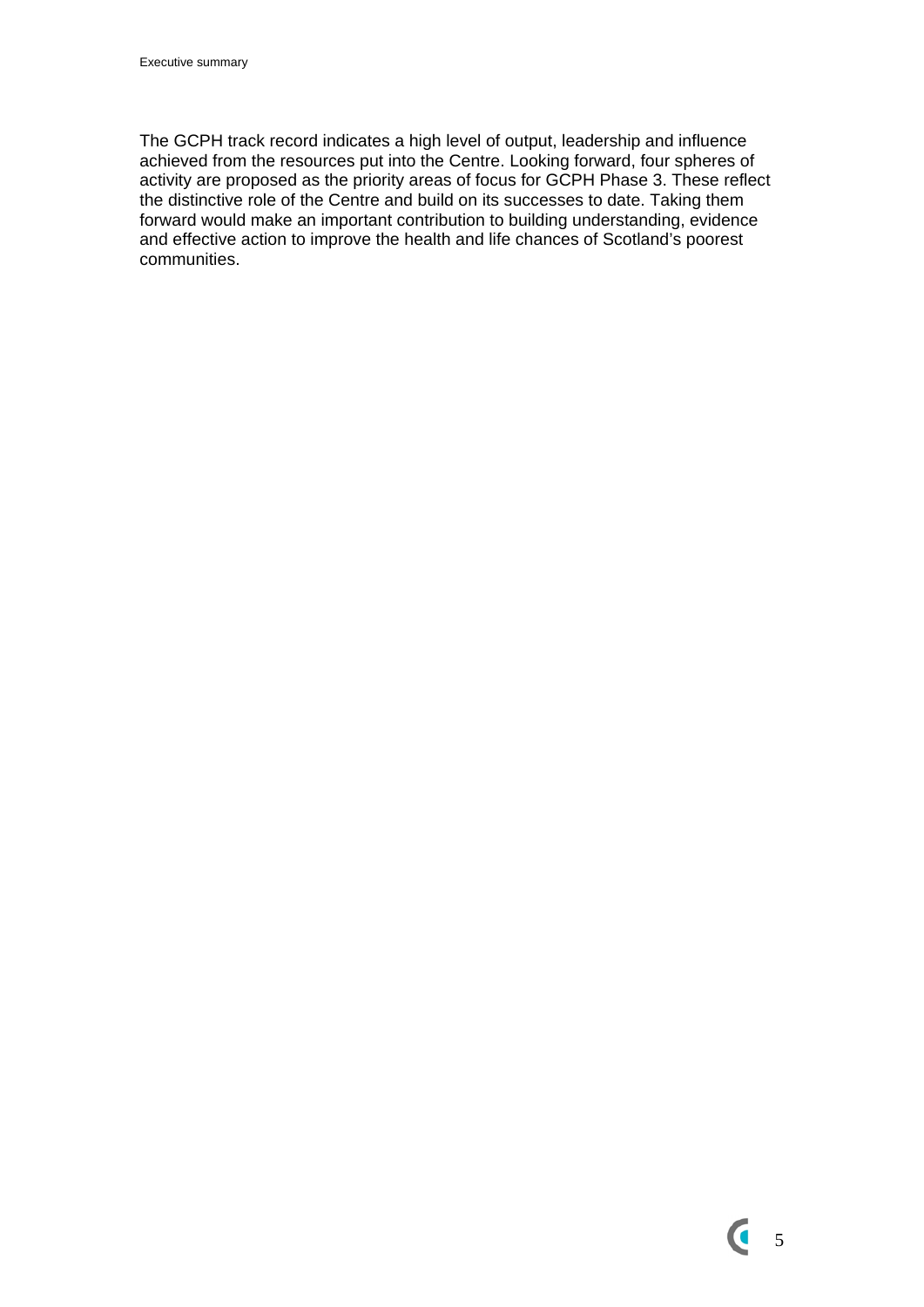# **SECTION 1 – INTRODUCTION**

The Glasgow Centre for Population Health (GCPH, the Centre) was established in April 2004 as part of the then Scottish Executive's programme to increase action on health improvement in Scotland, and is a partnership between NHS Greater Glasgow and Clyde, Glasgow City Council, the University of Glasgow and the Scottish Government. The Centre is a resource to generate insights and evidence, propose new ways forward, and provide leadership for action to improve health and tackle inequality. It offers an arena for academics, policy-makers, practitioners and local people to confront the problems facing population health in Glasgow and beyond. The Glasgow focus enables close working relationships and active dialogue between partners, and the development of detailed, in-depth work relevant to and reflective of local contextual factors. Nevertheless, the Centre actively contributes to wider debates and action and ensures that it brings to Glasgow and Scotland insights and evidence from other parts of the world. As a model of working it has attracted international interest.

Initially set up for a five year period (Phase 1: 2004-2009), the work of the Centre was formally evaluated in 2008 with a very positive review from its stakeholders. The Centre was considered to have delivered well on its challenging agenda and there was strong endorsement of its achievements. Particular strengths included the broad remit of GCPH's work; the flexible and responsive approach of staff; leadership of the Centre; the relevance and quality of the work at strategic and operational levels; its strong partnership working and commitment to collaboration; the development of civic engagement and ownership; the Centre's role in stimulating new thinking and new ideas; and the continual focus by the Centre on putting evidence into practice. The Centre was overall regarded as providing value for money and to have added significant value to the work of partners.

The Phase [1](#page-6-0) review report<sup>1</sup> stated that GCPH needed more time to deliver its ambitious remit, and its work needed to continue to support real changes to Glasgow's health and to the work and approaches of partners. It was recommended that Scottish Government funding should continue at the same level for a further three years (Phase 2: 1 April 2009 to 31 March 2012) dependant on the local partner organisations sustaining their contributions over this period. GCPH is now entering the final year of that second phase and approaches its second review. This report has been prepared to inform that review process.

# **1.1 Health inequalities and the Glasgow Centre for Population Health**

Scotland's position in the European health league table deteriorated during the  $20<sup>th</sup>$ Century, particularly from the 1950s onwards, due to mortality rates falling more slowly – and life expectancy improving less rapidly – here than in other countries. Why this happened is unclear, but that it was driven primarily by the (ill-)health of people in Glasgow and the West of Scotland is well established.

Glasgow's health problems and health inequalities are deep-seated and longstanding. One of the early outputs from GCPH was the *Let Glasgow Flourish* report, providing the most comprehensive description of the city's health ever produced, and recognised as an exemplar by Sir Michael Marmot when chairing the WHO Commission on Social Determinants of Health. *Let Glasgow Flourish* emphasised a number of key issues in relation to Glasgow's health status: for example, that, on a range of dimensions, health inequalities were widening; that substantial sections of the city's population were seeing no improvement in (and in some cases were

1

<span id="page-6-0"></span><sup>1</sup> *Review of Glasgow Centre for Population Health*, JWC, March 2008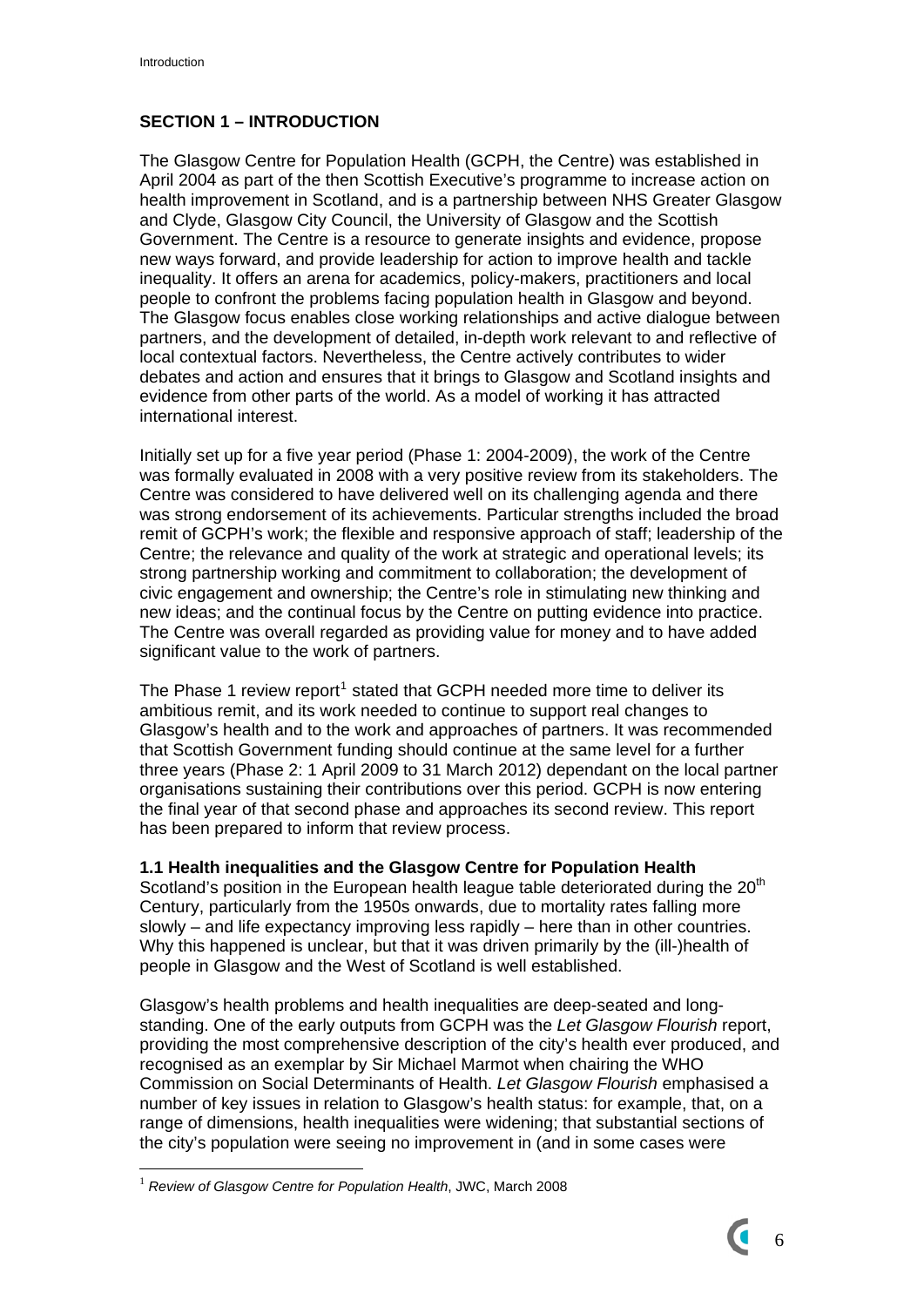actually experiencing a worsening of) their health; the scale of emerging trends in alcohol harm, drugs-related harm and obesity; and associated concerns about the impact of these and other social and health-related factors on the wellbeing of the city's children. More recent GCPH developments (community health profiles, the *Miniature Glasgow* DVD and the *Understanding Glasgow* website) have made this sort of information, and the data behind it, widely available and accessible to a diverse range of policy-makers, service planners and providers, as well as to members of the public. These outputs are used regularly by a growing cadre of people concerned with making a difference to the city's health.

Subsequent GCPH-led analyses (reported in *The Aftershock of Deindustrialisation*  report, and the three cities' work *Investigating a 'Glasgow Effect': Why do equally deprived UK cities experience different health outcomes*) have indicated that the traditionally (and often passively) accepted explanations for Glasgow's health problems – that the area's high levels of socio-economic deprivation underpinned by the effects of deindustrialisation account for the poor health status – no longer appear to suffice. Poverty and deprivation are extremely important determinants of the area's health but detailed analyses of deprivation and mortality have shown Glasgow's poor health to be quite unlike identically deprived cities such as Liverpool. Explanations other than deprivation and deindustrialisation are required – as are remedies that are not solely rooted in addressing economic circumstances.

Furthermore, a 'Glasgow Effect' is not observed in other indicators of Glasgow's performance, such as educational attainment, participation in cultural activities, or the proportion of young people Not in Education, Employment or Training. Health is an outlier in the city's performance. Continued concerted effort is needed to understand why this is, and what is to be done to turn it around for the benefit not only of the city but for Scotland as a whole. The phenomenon generates a series of research questions not only to understand better this effect as it applies to Glasgow but also to explore what the implications are for elsewhere in the UK and beyond. It is unlikely that Glasgow's experiences are exceptional. Our research can yield insights into what might happen elsewhere if the same set of circumstances played out.

The Centre's starting point is its acknowledgement that Glasgow's health challenges have so far refused to yield to current knowledge and associated effort. A key task is to learn what needs to be done for the persistent obstacles to achieving a healthier Glasgow to be overcome. This learning stance permeates all of the Centre's work. If we can think differently about the nature of the challenge, then we are likely to act differently. If we act differently, then we are likely to think differently.

GCPH is concerned with the totality of the system that creates population health, and pays attention to how the component parts of that system impact differentially on subgroups of the population. Some aspects of the system are well known – for example housing, transport, health and social services, and health related behaviour. In these cases, the Centre studies the detail of how such issues have an impact on health and wellbeing, and explores ways in which policy and service delivery structures might think and act differently. In other areas, the connection to population health is less well known and the Centre is helping to develop understanding and new conceptual frameworks, for example in the fields of psycho/social/biological interactions, and the relationship between modern culture and wellbeing. It is perhaps in these sorts of areas that the increased vulnerability of Glasgow's population is most likely to lie, and potential ways forward found.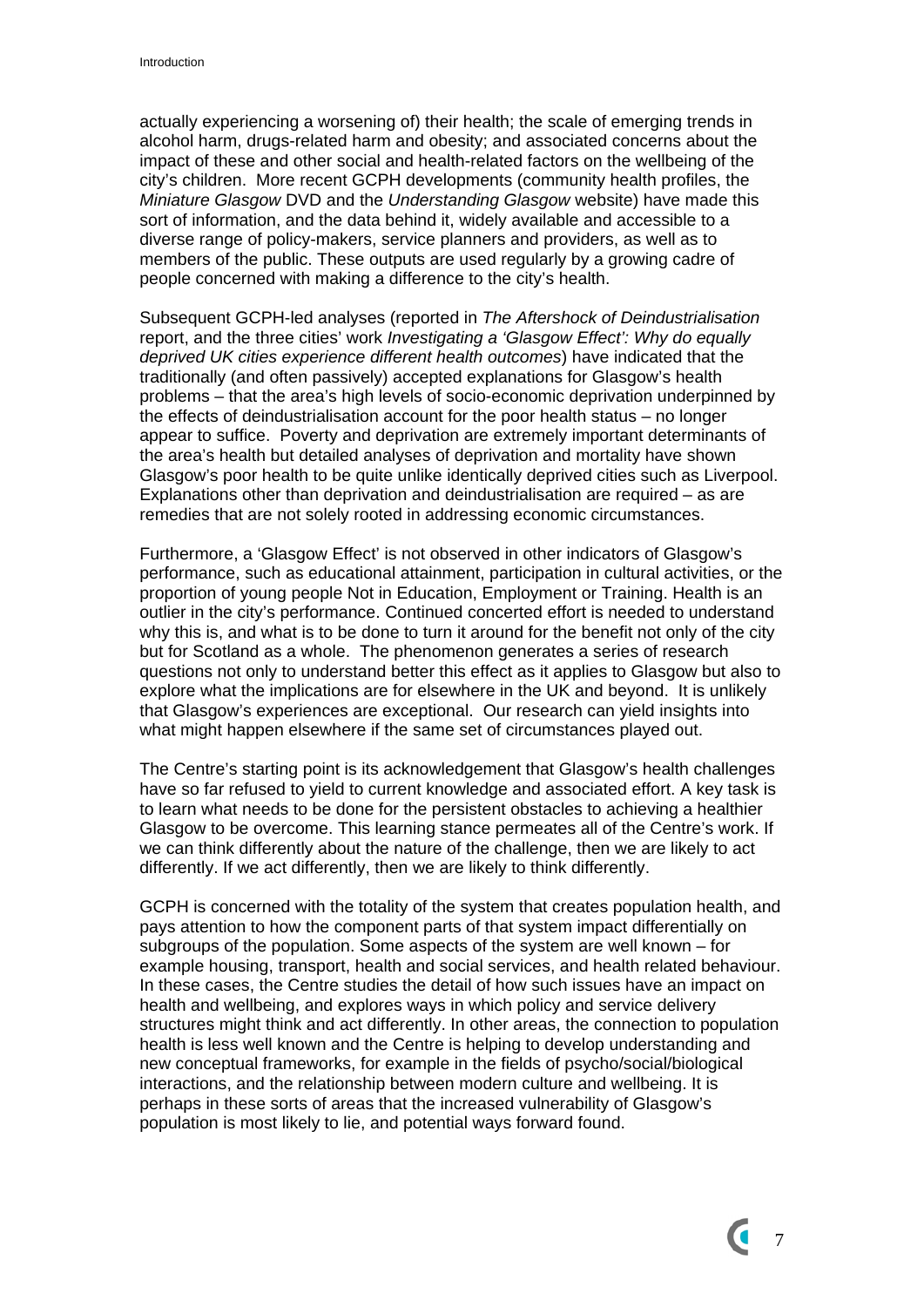At the core of the Centre's work is research. GCPH has strong relationships with academic institutions, without being one. It occupies a space closer to policy and delivery organisations in the city and beyond than it is usual for most academic researchers. This position makes it possible for the Centre to establish more collegiate, reflexive, relationships with policy institutions, while maintaining sufficient independence to be a credible source of research and information on key policy areas and service provision.

Through its work over the past eight years, the Centre has established itself in a strong strategic position. It is a partnership organisation that was intended by its founders to have independence and to provide valuable thinking and creative space to support change. It benefits from being part of the system and having credibility across all its partner organisations and beyond, but is not bound by some of the constraints that affect them. Its role is to support the partners and others by showing leadership in the quality and nature of its activity, in how it frames its work and evaluates its impact. A significant part of this approach involves taking a clear role in helping support arguments and thinking by describing, measuring and facilitating change when difficult decisions are to be made by partners and others.

This report presents a summary of what the GCPH team was established to achieve, how it has approached its challenging remit, and the range of outputs and impacts it has helped to deliver. Full details of the Centre's Phase 1 work were provided in the 2007 document *The Glasgow Centre for Population Health: building understanding, evidence and new thinking for a healthier future. Report for funding review*. The current report therefore focuses primarily on Phase 2 achievements.

*"I just wanted to say well done to the GCPH and IFF team in having once again delivered an exceptional and genuinely 'blue sky thinking' event with Professor Max Boisot's lecture"* 

Edward Harkins, Networking Initiatives Manager, SURF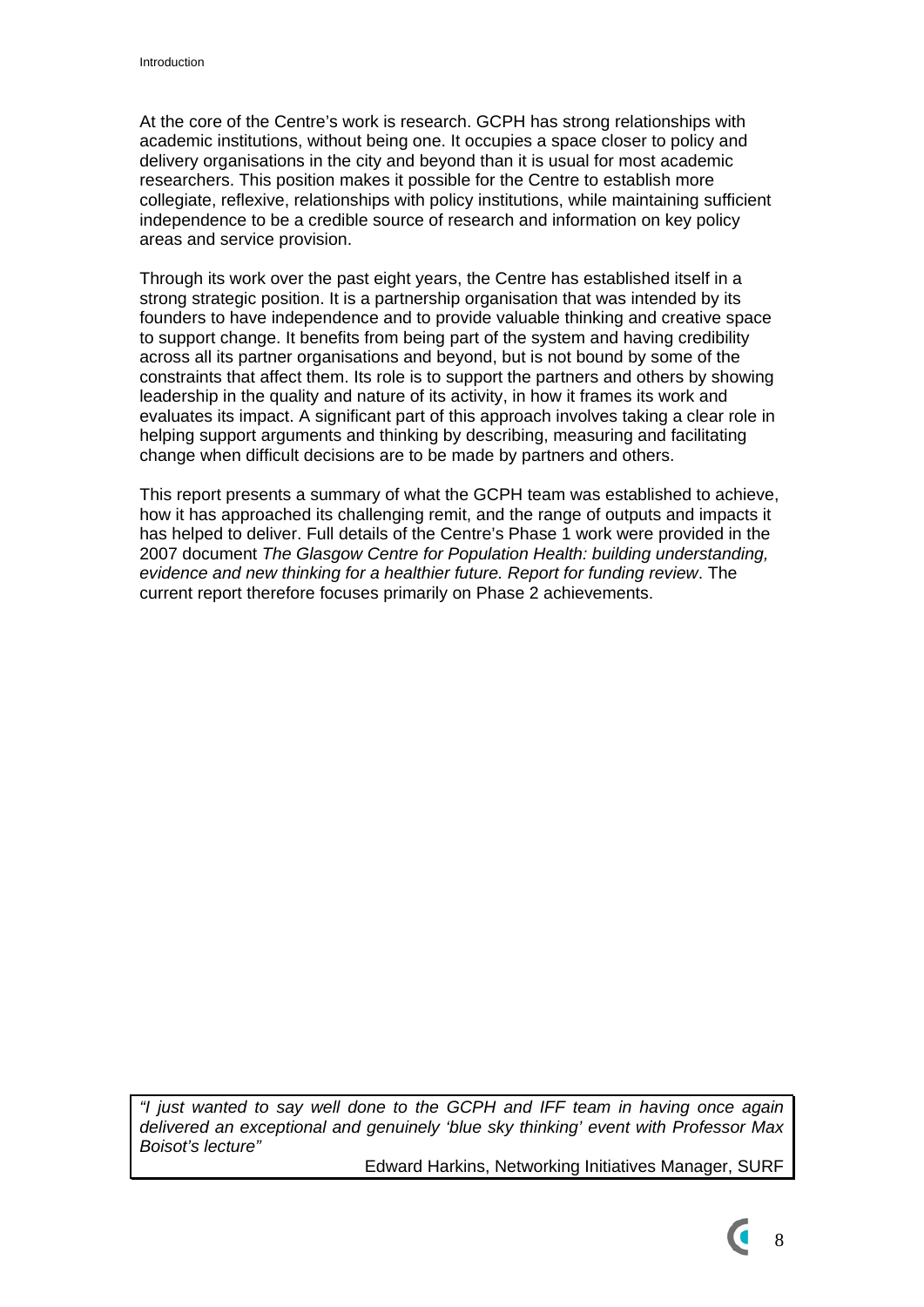# **SECTION 2 – DEVELOPMENT AND IMPLEMENTATION PLAN 2009-2012**

The Development and Implementation Plan for 2009-2012 describes the approaches and activities to be delivered by GCPH over this period (Phase 2). It was approved by Scottish Government and the local partners in June 2009. What follows is a summary of its content, as background to the report on achievements which is presented in Section 3.

# **2.1 Aims and objectives**

Since its inception, the Centre's activities have been directed towards four aims:

- 1. To create and test new models for understanding the patterns, and causes of, Glasgow's enduring poor health while identifying potential solutions and actions for improvement.
- 2. To bring excellent and innovative population health research together with the work of policy-makers and service providers to accelerate and strengthen processes for better and more equal health.
- 3. To develop greater capacity for effective action to improve health through educational processes and events, provision of regular communications, and organisational and professional development.
- 4. To be a focus for the exchange of ideas, independent thinking, analysis and debate about population health and health inequalities, linked with similar activities elsewhere in the world.

The Phase 1 Development and Implementation Plan $^2$  $^2$  set out eight operational objectives, representing the challenges to be met in working towards the ambitious aims of the Centre. At the start of Phase 2, these objectives were developed and amended slightly to better fit the Centre's established role and the current context, while remaining true to the original set. All the objectives are worded in a way that describes the activities (processes) to be undertaken and the purpose of these activities (the outcomes, in the short- and medium-terms, that these activities are being undertaken to achieve).

The Phase 2 objectives are:

- 1. To bring population health research together with policy-making and service provision to accelerate and strengthen health improvement and the reduction in health inequalities in Glasgow.
- 2. To establish and maintain opportunities for the exchange of ideas in order to create insights into the causes of, and potential solutions to, Glasgow's enduring poor health status.
- 3. To design and evaluate policies and interventions, based on an understanding of what works (locally, internationally and from new insights) to produce actions and capacity suited to Glasgow's health and social needs.
- 4. To create and engage in effective partnerships with organisations and communities in order to build collective action to tackle health challenges with particular attention to populations and individuals experiencing poverty, stress or disadvantage.

<span id="page-9-0"></span><sup>1</sup> 2 Glasgow Centre for Population Health: *Development and Implementation Plan*, December 2003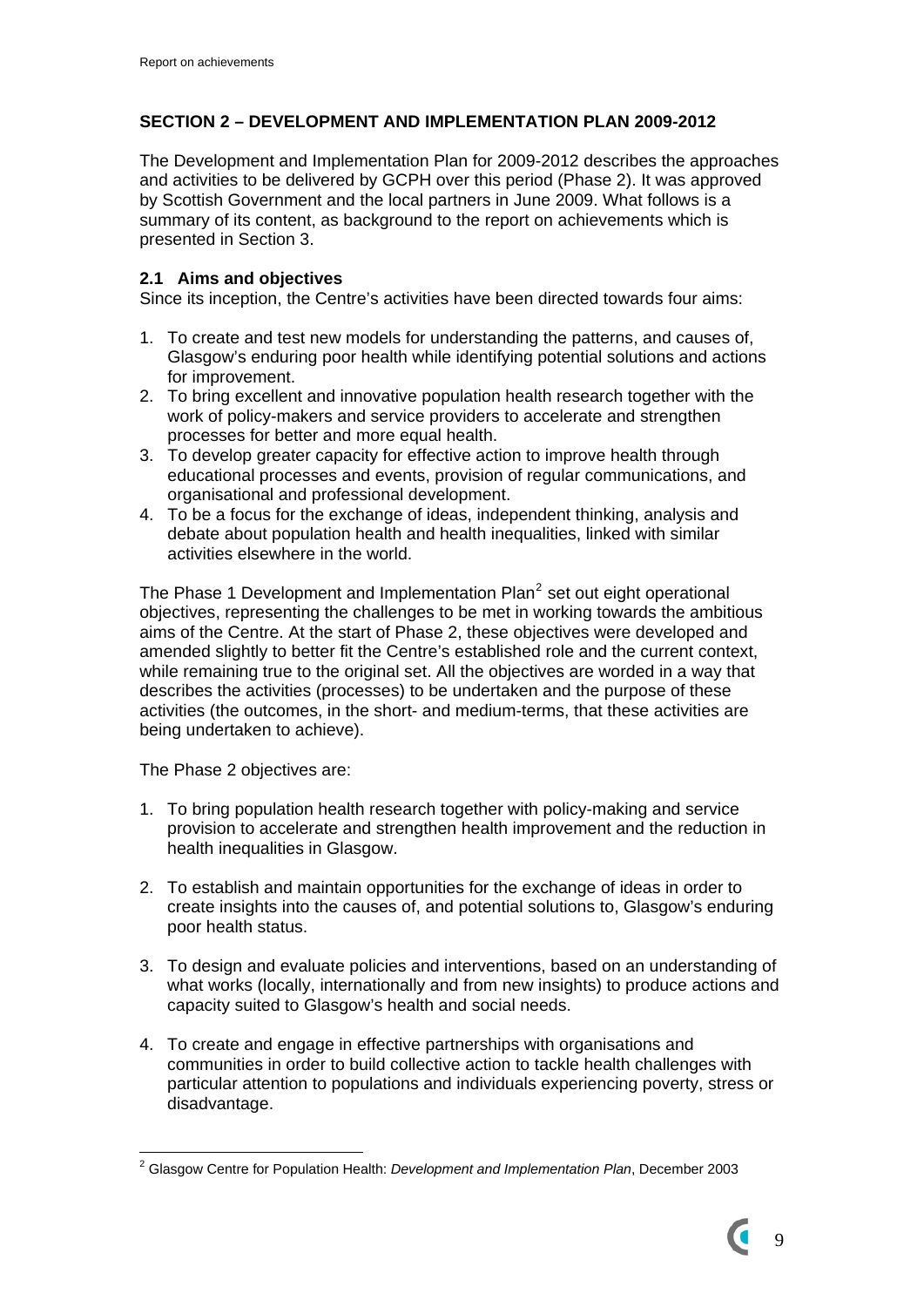- 5. To produce and disseminate first-class scientific research and analysis on the determinants of population health in order to advance understanding of health inequalities and trends in health status.
- 6. To increase capacity for effective action, strategy and organisational processes required to promote the health and wellbeing of Glasgow's citizens.
- 7. To produce communications in a variety of media in order to engage others in applying new understandings of health and health inequalities to strategies and actions for improving health.
- 8. To create a Centre of international standing which links with similar activities and research scientists across the world in order to contribute to and benefit from international research.

## **2.2 Work programmes**

The Development and Implementation Plan (DIP) for Phase  $2<sup>3</sup>$  $2<sup>3</sup>$  $2<sup>3</sup>$  responded to the 2008 funding review recommendations and to the experience and outcomes from the Centre's first five years. The original three over-riding programme principles were expanded into four, as follows:

- Strengthening understanding of health and its determinants, through **synthesis and analysis of data** of various types;
- Research and evaluation, **developing evidence** and good practice to tackle health inequalities and maximise health gain;
- Debate and fresh thinking, to **create and disseminate new insights** on population health in the context of 21<sup>st</sup> Century Scotland;
- Communication and development work, to **influence** policy and practice.

In Phase 1 the Centre's work programmes were each located within one of these four areas, but for Phase 2 a wider range of *integrated* programmes were proposed, most involving all four areas of activity. The twelve Phase 2 work programmes are outlined in Table 1, exactly as they were described in the DIP.

# **Table 1: GCPH Phase 2 work programmes**

#### **GCPH Phase 2 work programmes**

- *1. Integrating health and spatial planning*. This programme seeks to develop the evidence base, capacity and mechanisms for health considerations to be taken into account more systematically in spatial planning processes. Core to this programme is work in delivering the *Equally Well* test site for Glasgow and in developing Health Impact Assessment processes.
- 2. *GoWell: researching community regeneration*. GoWell is a long-term research and learning programme focussed on area-based regeneration processes. It involves a number of research components and considerable investment in distilling learning for local communities, the city and Scottish Government.
- *3. Understanding the psychological, social and biological determinants of disease and the effects of change of residential environment on obesity, physical activity and stress (pSoBid and its follow-up studies)*. These primary research studies are helping to build understanding of the biological and psychological pathways that link deprivation and ill-health. The focus in this phase will be on intervention studies.
- *4. Resilience and social networks as resources for health*. In addition to the effects of structural determinants on health, it is clear that relational factors acting at a meso level (neither macro nor micro) can have a strong protective influence. This programme is

<span id="page-10-0"></span><sup>1</sup> 3 Glasgow Centre for Population Health: *Development and Implementation Plan 2009-2012,* June 2009.

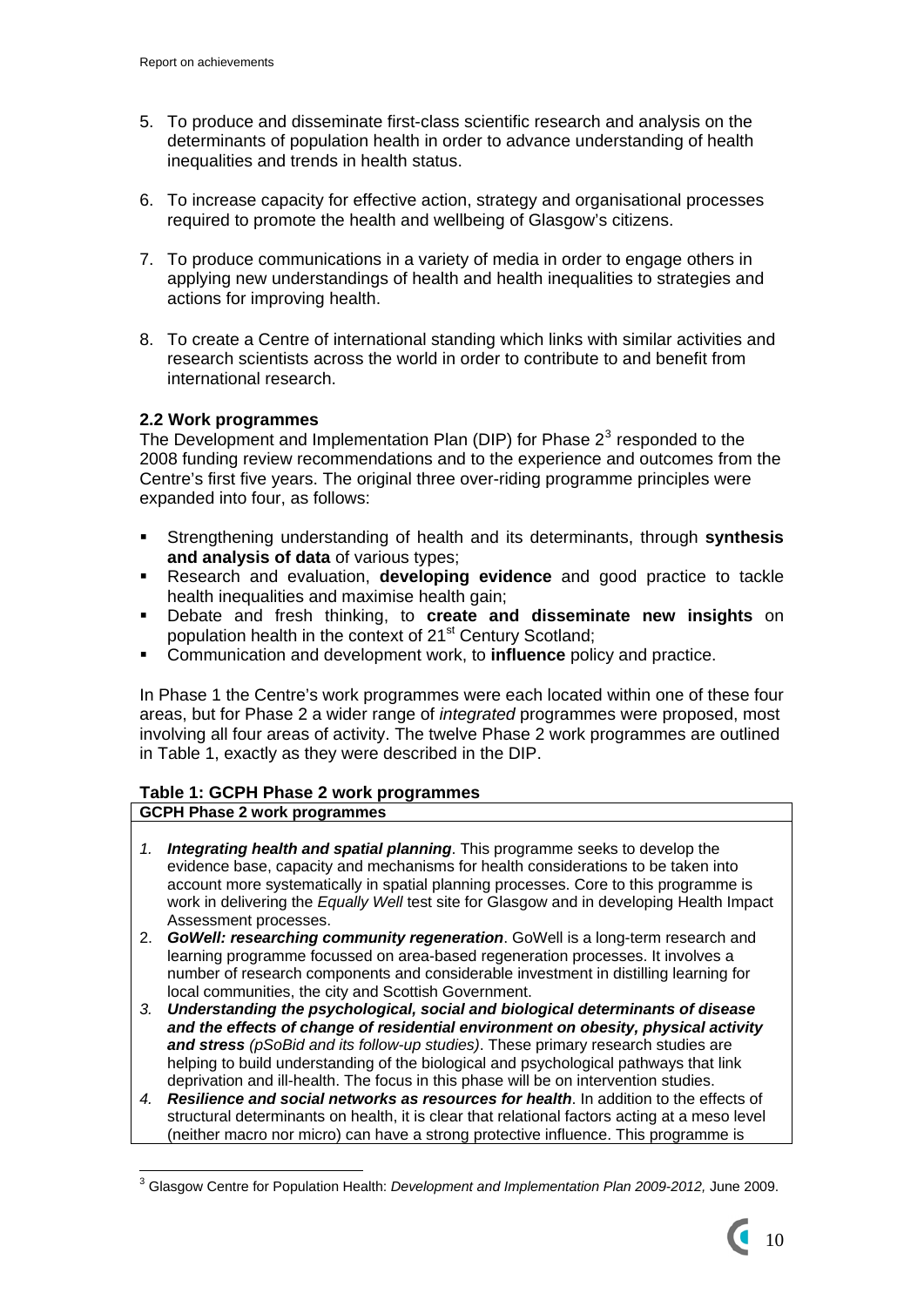focused on building a better understanding of these factors and how they might be fostered.

- *5. Incentives for behaviour change*. Focussing initially on a trial to investigate whether financial incentives are effective in reducing smoking during pregnancy, this programme has the wider remit of exploring approaches to behaviour change more generally.
- *6. Health-related services: tackling health inequalities.* Work completed in Phase 1 led to the development of a GCPH framework for supporting planning and action on health inequalities. This programme will support the application of this framework in a range of arenas locally and nationally, and lead to its further development. An additional focus of this programme is on models of General Practice, as a route to strengthening the primary care role in addressing health inequalities.
- *7. Strengthening the health impact of local authority services.* This programme works both with specific council services and in a cross-cutting way to evaluate the impact of services on health inequalities and to build capacity for effective action. The work of the Glasgow Health Commission is an additional priority for this programme.
- 8. *Healthy, sustainable transport.* Approaches that reduce car use and support active travel and use of public transport have the potential to make a major contribution to individual, community and national health. There are major challenges in implementing such approaches and this programme seeks to contribute data and evidence, and to use these to influence policy change.
- 9. *Partnership action on social determinants.* This is a new programme, which will build on learning from Phase 1 and support the Centre's role in delivering change in Phase 2. It will consider partnership action on social determinants and where opportunities for embedding new learning might lie, comparing the Glasgow experience with elsewhere, and seek to build evidence of more effective ways forward in the  $21<sup>st</sup>$  century context. This will be of interest in Glasgow and beyond, and will draw on previous and existing data and insights to inform thinking about collaborative organisational arrangements for health improvement and action on health inequalities.
- 10. *Understanding Glasgow's health: local to international perspectives*. This programme draws together the work of the GCPH 'observatory function'. There is a focus on specific issues (eg poverty), building links between public health information and service planning (eg in relation to mental health and addictions services), presenting information in new ways (eg development of the Miniature Glasgow approach), and further understanding of the Glasgow effect (through comparisons with other cities and regions).
- 11. *Employment, economy and health.* Drawing together a number of different perspectives on these issues, components include the Scottish Observatory for Work and Health; analyses of the Glasgow economy and its implications for the city's health; and (subject to funding) work to develop inequalities sensitive approaches to Health at Work.
- *12. New perspectives on population health.* As a major contribution to the Centre's responsibilities for fostering fresh thinking and a futures-orientation, this programme involves developments in relation to Civic Conversation and GCPH seminars together with a focus on 21<sup>st</sup> century culture and its implications for mental health and wellbeing.

In addition to delivering these work programmes in Phase 2, the team's responsibility for responding proactively to opportunities, and demonstrating flexibility and responsiveness in taking on new work and activities, was emphasised.

# **2.3 Indicators of success**

Two overarching outcomes were agreed for Phase 2. These were developed through a process of discussion with the Centre's staff team, Executive Management Team, External Advisors and Management Board and are in line with the Scottish Government's requirement for public sector organisations to be more 'outcomefocussed' and to relate their work to the purpose of Government.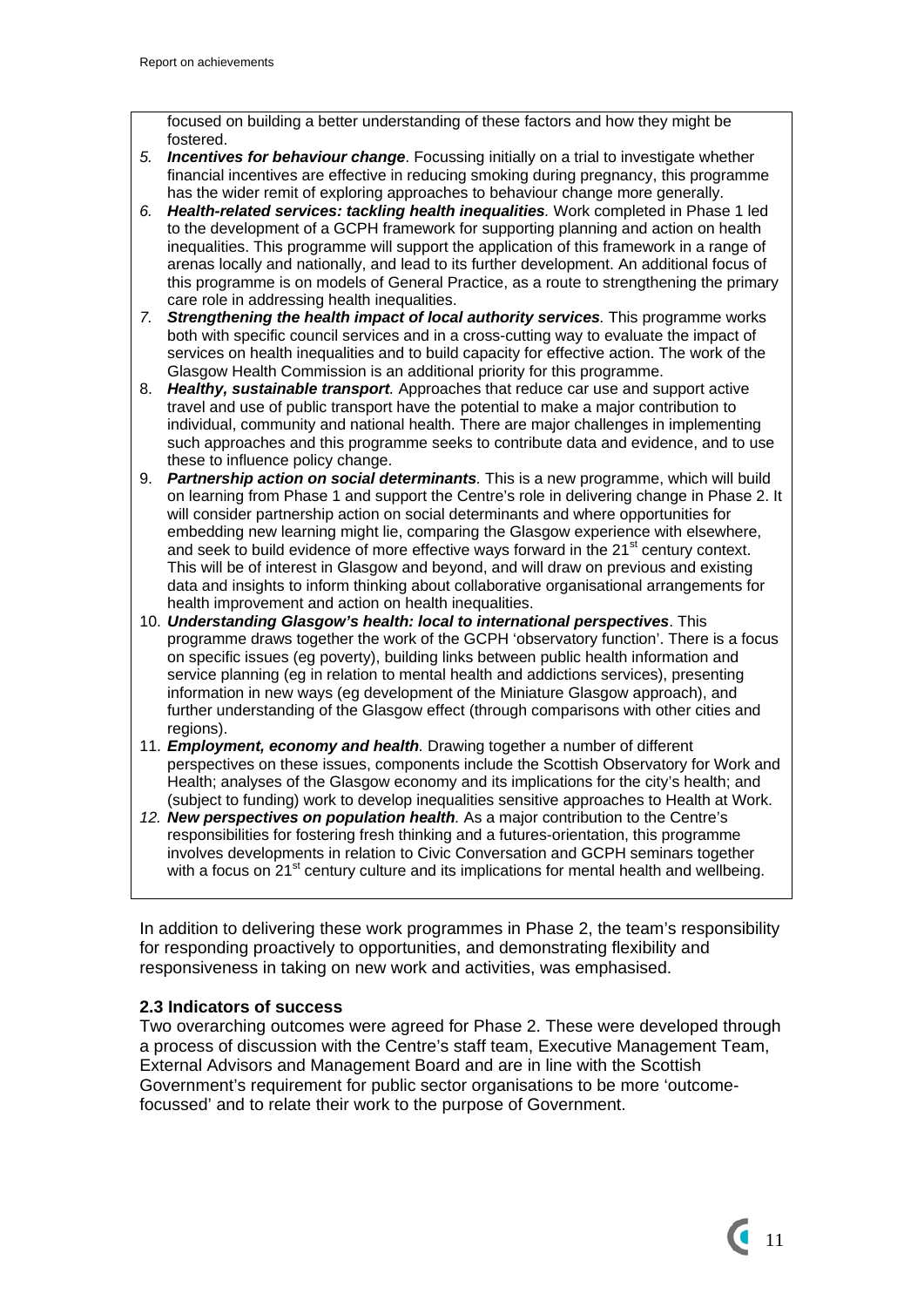The outcome-focussed planning approach is illustrated in Figure 1.

**Figure 1: Outcome-focussed planning** 



This approach can be applied not only to individual work programmes but also to the work of the GCPH as a whole. It was agreed that the added value of GCPH in Phase 2 should relate to the shaded areas above – the processes (what the Centre *does* during this period), the outputs (what the Centre *delivers*), and the short-term outcomes (what *changes* result from the Centre's work).

Working through this process, the Centre's partners agreed two overarching outcomes to be delivered:

- Outcome A: Strengthened processes for improving population health and reducing health inequalities.
- Outcome B: Greater capacity for effective action to improve health and reduce inequalities

These relate directly to the Centre's aims, require the team to work effectively through their programmes and other activities, and for GCPH as a whole to operate as a learning organisation and an effective agent for change. Moreover, it was recognised that while the achievements of the Centre may be measured in terms of these two outcomes, its success in Phase 2 would depend fundamentally on the quality of its work, the credibility and expertise of the team, and the support of the Centre's partner organisations and advisors. It would also depend on the adoption of a reflective and flexible approach within the organisation. Although Figure 1 suggests a linear process from Inputs to Outcomes, in reality there are many feedback loops and a requirement to revise approaches and adopt new perspectives.

Bringing this all together, Figure 2 presents a diagrammatic representation of the Centre's work in Phase 2. The work is underpinned by the four cross-cutting GCPH functions and as a totality results in two broad outcomes: strengthened processes for

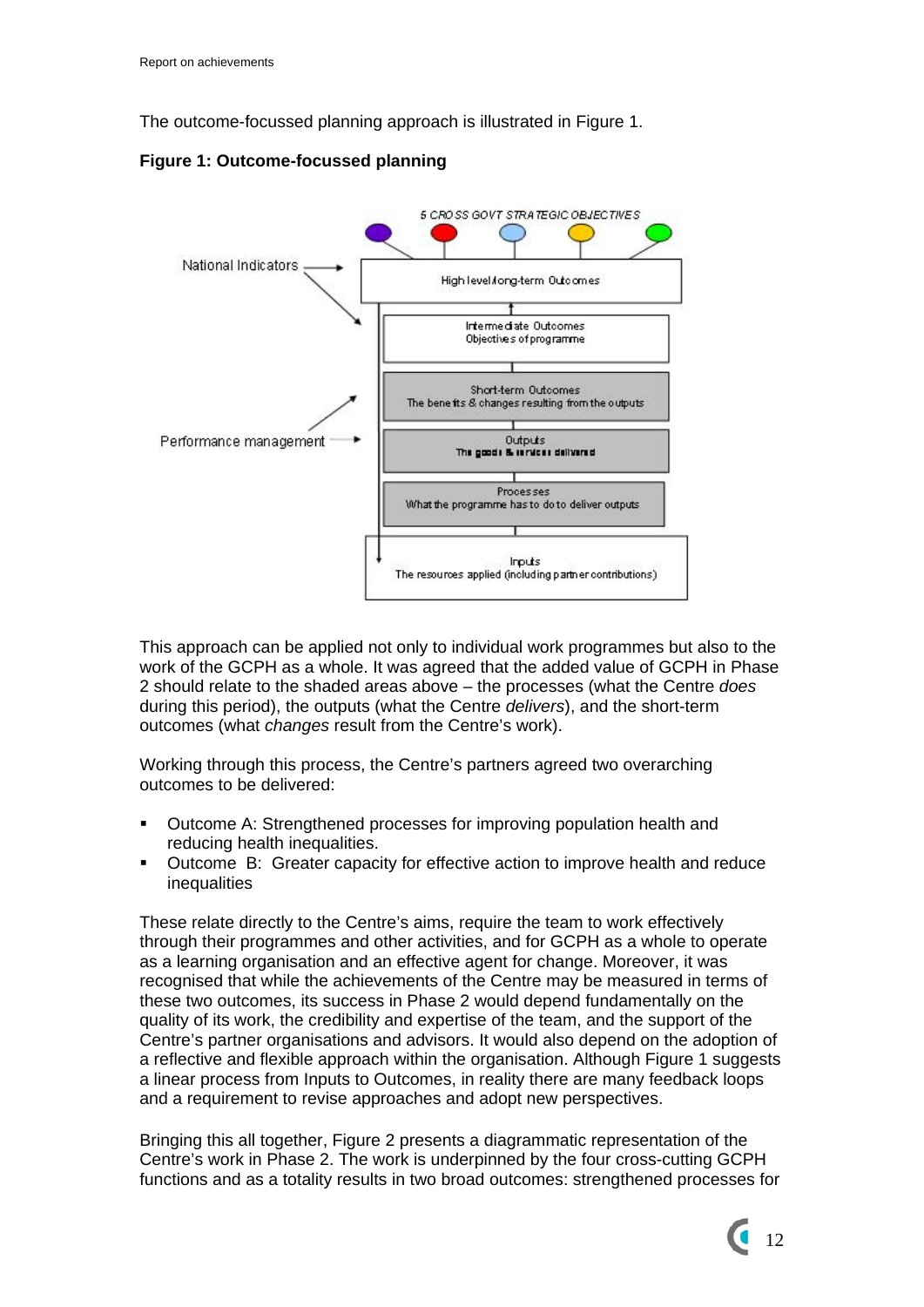tackling health inequalities and greater capacity for action to improve health. The twelve GCPH Phase 2 programmes are shown clustered into four arenas, primarily concerned respectively with place, people, services and wider context. Interrelationships exist between them as clearly shown, and all programmes are supported by the wider activities undertaken by the Centre.



# **Figure 2: Phase 2 programmes of work**

The next section of this report presents a summary of the Centre's achievements across this range of activities. Reports on individual work programmes are regularly presented to the Management Board, with exception reporting on progress across all programmes being provided on a six-monthly basis.

*"The Commonwealth Games HIA is an example of what the Centre does really well. It was a true partnership involving Glasgow City Council, the MRC and GCPH."*  Martin Higgins, Coordinator, Scottish Health Impact Assessment Network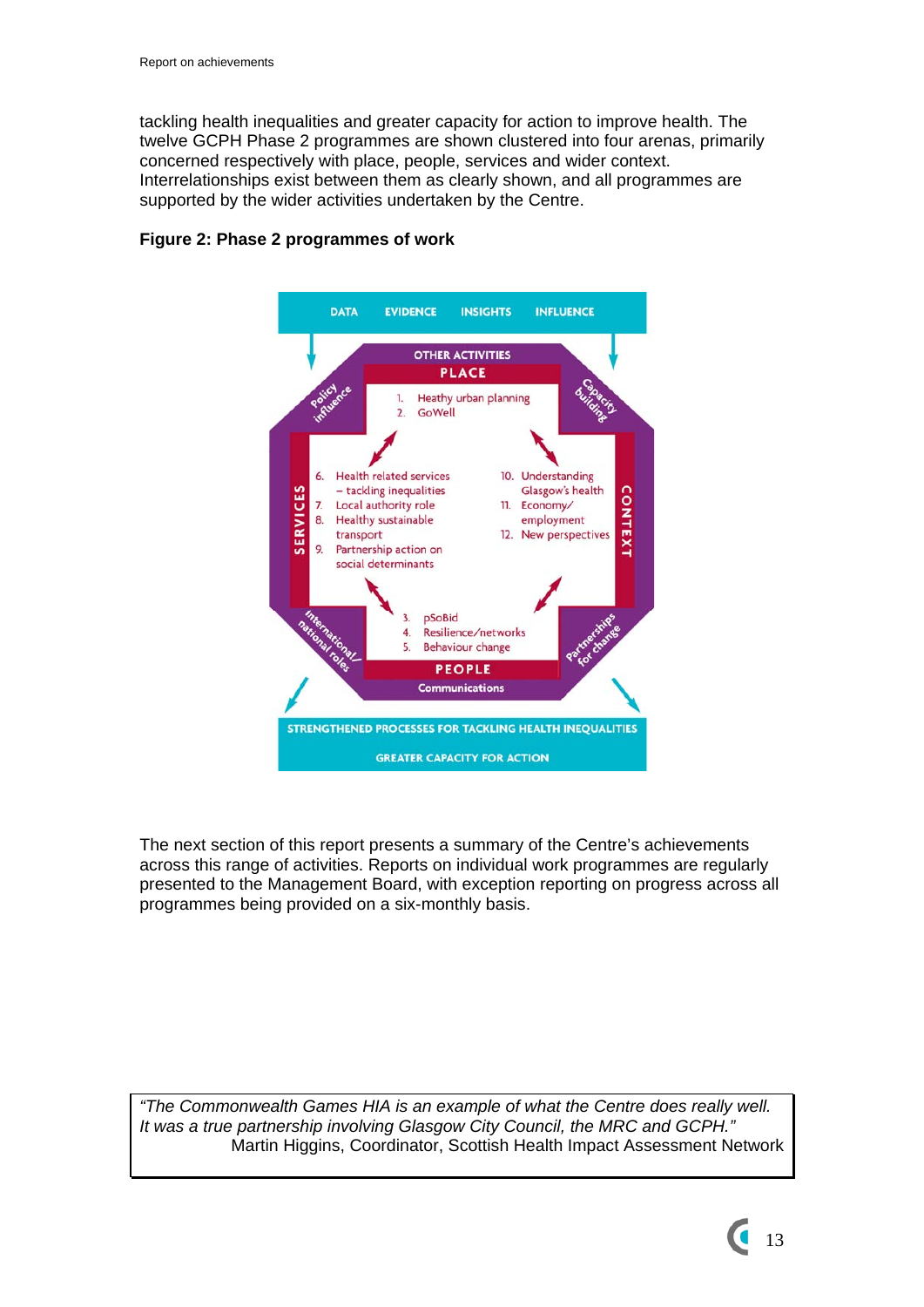# **SECTION 3 – REPORT ON ACHIEVEMENTS**

This section tackles the complex business of capturing the Centre's achievements to date by:

- summarising progress made towards GCPH's eight formal objectives in Phase 1
- listing the actions taken in response to recommendations arising from the Phase 1 funding review
- describing a wide range of Phase 2 activities, outputs and outcomes demonstrating performance against the indicators of success devised in relation to the Centre's two agreed key outcomes
- **EXED illustrating how the Centre is delivering on its 'translational' role and operating as** an agent of change
- summarising how GCPH adds value to the drive to improve population health and reduce health inequalities in Glasgow and Scotland through complementing, reinforcing and informing the efforts of longer-established and more conventional parts of the public health landscape.

# **3.1 Phase 1: Delivery on the GCPH objectives**

Progress towards the objectives in Phase 1 was summarised in the Director's report for the first funding review<sup>[4](#page-14-0)</sup>, and included the following achievements.

# **Objective 1:**

# *Bringing research together with policy-making and service provision*

- Developing the GoWell Programme with key agencies including GHA and Communities Scotland/Scottish Government.
- **Establishing GCPH's observatory function to enhance understanding of health** trends and their determinants and apply this understanding to planning and prioritisation processes at different levels.
- Evaluating established services, such as food provision in Glasgow schools and the smoking cessation service in Greater Glasgow, and supporting the application of learning from these evaluations to the development of these services.

# **Objective 2:**  *Opportunities for the exchange of ideas to create new insights*

- Establishing innovative forums to expand knowledge and thinking, including Glasgow's Healthier Future Forums and GCPH's winter seminar series.
- **Developing Civic Conversation and other regular discussion seminars and** opportunities.
- Supporting research with exploratory and futures-orientated components.
- Supporting the Scottish Government's work programme on cultural influences on positive mental health and wellbeing with the University of Glasgow.
- Developing a programme of qualitative research in communities.

# **Objective 3:**  *Evaluation and design of approaches suited to Glasgow's needs*

 Establishing and delivering the first phase of GCPH's largest research programmes – pSoBid1 and GoWell.

<span id="page-14-0"></span> 4 The Glasgow Centre for Population Health: Building understanding, evidence and new thinking for a healthier future. Report for funding review 2007.

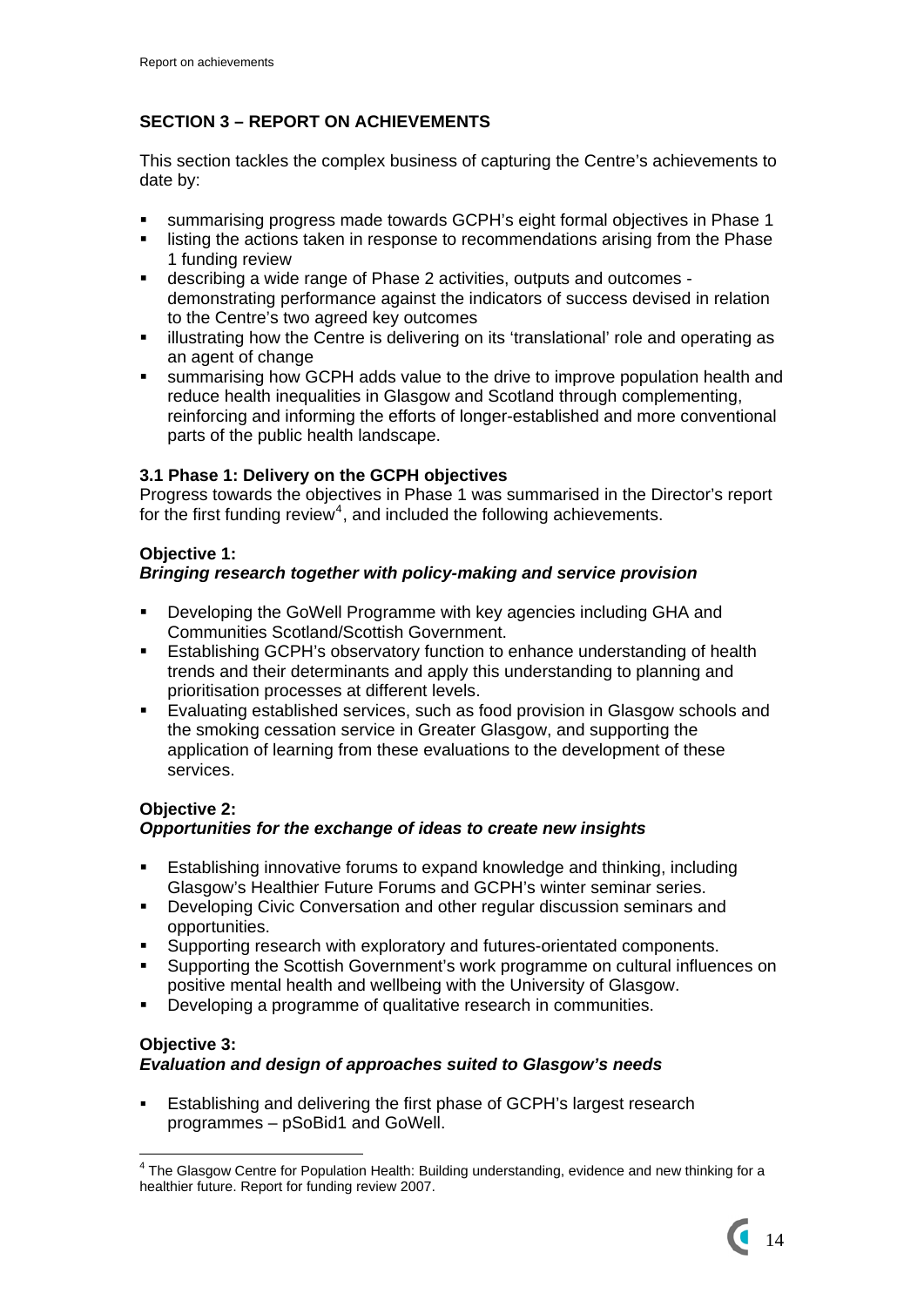- Examining the 'Glasgow effect' by comparing Glasgow's health with that of other large UK cities, using various methods.
- Piloting and rolling-out Health Impact Assessments (HIAs).
- Supporting the development of Community Health (and Care) Partnerships' (CH/CP) policies and plans with a particular focus on health inequalities.

# **Objective 4:**

# *Partnerships for collective action*

- Building new, and supporting existing, networks committed to health improvement and tackling inequalities.
- Maintaining and strengthening GCPH as a living partnership
- Playing an active role in national and international developments and partnerships
- Developing (through research programmes and learning activities) partnerships with communities, researchers and a range of stakeholders.

# **Objective 5:**

# *Scientific research and analysis*

- Publishing and disseminating *Let Glasgow Flourish,* Community Health and Wellbeing Profiles and *The Aftershock of Deindustrialisation*
- **Funding and supporting pSoBid1**
- **Establishing primary care observatory and 'work and health' observatory** functions (both located within Glasgow University)
- Developing and implementing methods to fund and support local research
- Completing a systematic review of psychosocial determinants of health (with MRC SPHSU).

# **Objective 6:**

# *Increasing capacity for effective action*

- Providing training and development to professional and volunteer staff from a range of organizations and communities
- **Teaching, mentoring and supervision of students and trainees**
- **Providing support (financial and professional) for studentships and research** assistantships in public health
- Supporting capacity-building at the organisational level.

# **Objective 7:**

# *Communications in a range of formats*

- Developing a multi-faceted communications and media strategy including websites, publications, events etc
- **Producing a series of Briefing Papers that highlight key findings and** recommendations from GCPH research and activities
- Through conference and seminar presentations, discussing GCPH work and findings with a wide range of groups

# **Objective 8:**

# *International standing and links*

 Developing an international outlook and ongoing contacts through the Centre's seminar series, bringing perspectives and expertise from other countries to Glasgow

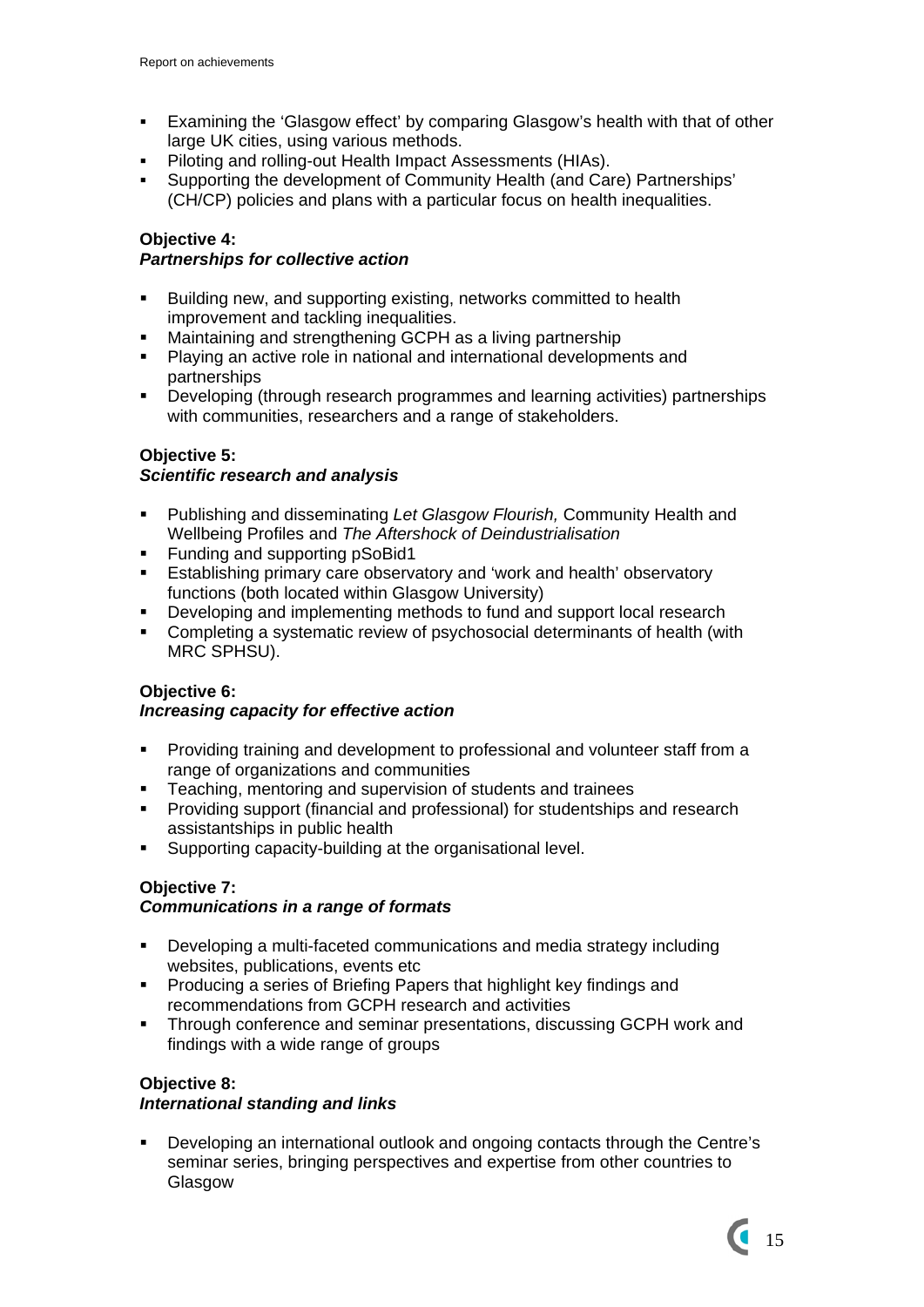- **Presenting learning from GCPH as a whole and from individual programmes to** international audiences
- Establishing or contributing to new international collaborations (eg with postindustrial regions of Europe) and to established international networks (eg Healthy Cities)
- Collaborating with research colleagues nationally and internationally

The Phase 1 funding review reported that "*The work of GCPH during the period 2004-2007 is viewed very positively by stakeholders. The consensus is that GCPH has delivered strongly on the challenging agenda it was set.*" There was recognition that much progress had been made and that the next phase of activity needed to take this further, to impact on decision-making and practice and reach into wider arenas.

# **3.2 Actions in response to Phase 1 funding review recommendations**

Table 2 sets out the 17 recommendations made in the Phase 1 funding review report, and the actions taken in response to these.

|    | <b>Recommendation</b>                                                                                                                                                                                                                                                                                                                       | <b>Actions taken</b>                                                                                                                                                                                                                                                                                             |  |
|----|---------------------------------------------------------------------------------------------------------------------------------------------------------------------------------------------------------------------------------------------------------------------------------------------------------------------------------------------|------------------------------------------------------------------------------------------------------------------------------------------------------------------------------------------------------------------------------------------------------------------------------------------------------------------|--|
| 1. | Scottish Government funding for GCPH<br>should continue at its current level for a<br>further three years (1st April 2009 to 31st<br>March 2012) contingent on the<br>commitment of the partner organisations<br>to sustain their contributions over this<br>period.                                                                        | Local partners' contributions sustained in<br>Phase 2, enabling Scottish Government to<br>commit funding for the three years (at flat<br>level of funding $-$ £1m per annum $-$ provided<br>in Phase 1).                                                                                                         |  |
| 2. | The broad remit of GCPH should be<br>retained. The Centre should retain its<br>four aims and three workstreams as set<br>out on Page 1 of the Director's report to<br>the review. The Centre should continue<br>to operate at arm's length from day-to-<br>day policy development.                                                          | Implemented.<br>Workstreams and programmes slightly<br>redefined in Development and<br>Implementation Plan for 2009-12, to take<br>account also of issues raised in other<br>recommendations.                                                                                                                    |  |
| 3. | All partners should review and renew<br>their commitment to GCPH, and should<br>make explicit the contributions they will<br>make during the next phase of funding.<br>(Paragraphs 22, 37.)                                                                                                                                                 | Achieved.<br>Partner commitments and contributions<br>confirmed and clarified in Memorandum of<br>Understanding for Phase 2.                                                                                                                                                                                     |  |
| 4. | Discussions should be held with senior<br>representatives of the University of<br>Glasgow as a matter of priority in order<br>to smooth the transition and handover of<br>representation on the Executive<br>Management Team, Management Board<br>and External Advisory Group following<br>changes in personnel scheduled for late<br>2008. | Achieved.<br>Continuity secured, with Executive<br>Management Team (EMT) and Management<br>Board (MB) representation from Prof Cooper<br>and Prof McKillop.<br>Sequential changes in University structures<br>reflected in revised MB representation.                                                            |  |
| 5. | Membership of both the Management<br>Board and the External Advisory Group<br>should be reviewed by the groups<br>themselves in the light of new<br>developments within Public Health.                                                                                                                                                      | Implemented.<br>Chair and Director met with all MB members<br>to review membership and ways of working.<br>Outcomes reported to Board in April 2010.<br>External Advisory Group (EAG) membership<br>reviewed and new members invited to join<br>(Prof Kelly, Mr Elson, Dr Dobson, Prof Reid<br>and Mrs Whittle). |  |

#### **Table 2: Phase 1 funding review recommendations and actions in response**

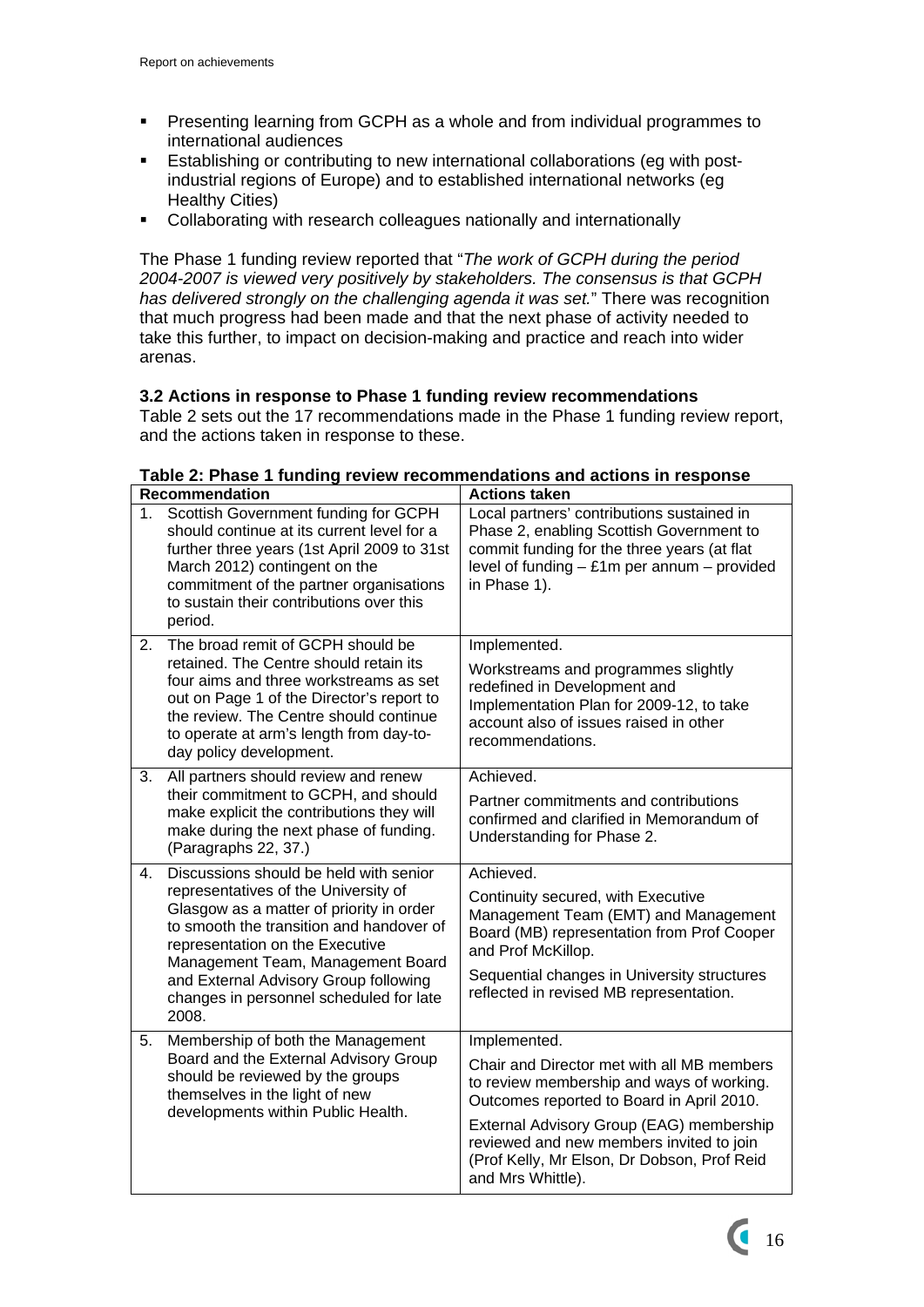| 6.                                                                                                                                                                                                                                                                            | A wider consultative mechanism should                                                                                                                                                                                                                                                                                                                  | Implemented in modified form.                                                                                                                                                                                                                                                                                                                                                                                                                                                   |  |
|-------------------------------------------------------------------------------------------------------------------------------------------------------------------------------------------------------------------------------------------------------------------------------|--------------------------------------------------------------------------------------------------------------------------------------------------------------------------------------------------------------------------------------------------------------------------------------------------------------------------------------------------------|---------------------------------------------------------------------------------------------------------------------------------------------------------------------------------------------------------------------------------------------------------------------------------------------------------------------------------------------------------------------------------------------------------------------------------------------------------------------------------|--|
|                                                                                                                                                                                                                                                                               | be established for GCPH.                                                                                                                                                                                                                                                                                                                               | EAG and MB considered recommendation<br>and decided that a single consultative<br>mechanism would not be the best way to<br>proceed. Instead, a range of agreed<br>approaches to wider consultation were put in<br>place, with consultees tailored to<br>programmes. See Appendix 9 for summary of<br>current consultative/steering mechanisms.                                                                                                                                 |  |
| 7.                                                                                                                                                                                                                                                                            | Additional senior support for the Director,<br>in the form of a Deputy Director post<br>should be put in place. The Management<br>Board should consider whether this<br>additional post can be funded as an 'in<br>kind' contribution, or whether there might<br>be other external funding which could be<br>identified to support such a development. | Implemented.<br>Job advertised in 2008. Dr Rosie Ilett took up<br>post at end of March 2009. Core funding of<br>post was identified as best option.                                                                                                                                                                                                                                                                                                                             |  |
| A greater degree of coherence and focus<br>8.<br>should be brought to the (14)<br>programmes of work as set out on Page<br>2 of the Director's report. The focusing<br>should be guided by stakeholder<br>interests and may involve a 'light touch'<br>consultation exercise. |                                                                                                                                                                                                                                                                                                                                                        | Taken forward in Development and<br>Implementation Plan, as illustrated in new<br>work programmes diagram and overarching<br>success indicators therein. These were<br>consulted upon with partners, and approved,<br>and are intended to enhance coherence<br>without excessively narrowing focus, due to<br>importance of breadth of activity, ability to be<br>responsive to opportunities, and importance<br>of gaining new perspectives from working<br>across boundaries. |  |
| 9.                                                                                                                                                                                                                                                                            | The Management Board should agree a<br>set of 'success indicators' by which the<br>work of GCPH can be judged at a future<br>point.                                                                                                                                                                                                                    | Achieved.<br>Indicators of success devised through<br>presentation to/discussion with MB, built into<br>Development and Implementation Plan, and<br>form basis of reporting and monitoring<br>systems.                                                                                                                                                                                                                                                                          |  |
|                                                                                                                                                                                                                                                                               | 10. The development of pSoBid (Phase 2)<br>should be substantially resourced from<br>external sources, with GCPH retaining a<br>stakeholder / partnership role in any bid.                                                                                                                                                                             | Not yet progressed.<br>Analysis and reporting of pSoBid1 ongoing.<br>Proposals for pSoBid2 need to be built upon<br>robust findings, subjected to peer review.                                                                                                                                                                                                                                                                                                                  |  |
|                                                                                                                                                                                                                                                                               | 11. The future of the research funding<br>committee of GCPH (currently in<br>abeyance) should be reviewed, and any<br>future funding through the mechanism of<br>an 'open call' for applications should be<br>approached on a much more selective<br>basis.                                                                                            | Funding committee and 'open call' process<br>reviewed, and ceased.<br>Arrangements put in place to support small<br>funding requests. Larger research projects<br>specified and commissioned by GCPH team.                                                                                                                                                                                                                                                                      |  |
|                                                                                                                                                                                                                                                                               | 12. The 'action research' / 'development' role<br>of GCPH within the CHCP arena should<br>be given further consideration.                                                                                                                                                                                                                              | Achieved.<br>This work has extended beyond the Glasgow<br>CHCPs and now has national significance<br>and impact.                                                                                                                                                                                                                                                                                                                                                                |  |
|                                                                                                                                                                                                                                                                               | 13. GCPH should ensure that it promotes to<br>all partner organisations the importance<br>of policies being introduced in ways that<br>can allow those policies subsequently to<br>be evaluated.                                                                                                                                                       | Partially achieved.<br>This approach promoted in a number of<br>arenas, including Equally Well, the Big Eat In,<br>20 MPH zones, and via GoWell.                                                                                                                                                                                                                                                                                                                                |  |

 $\sim$  17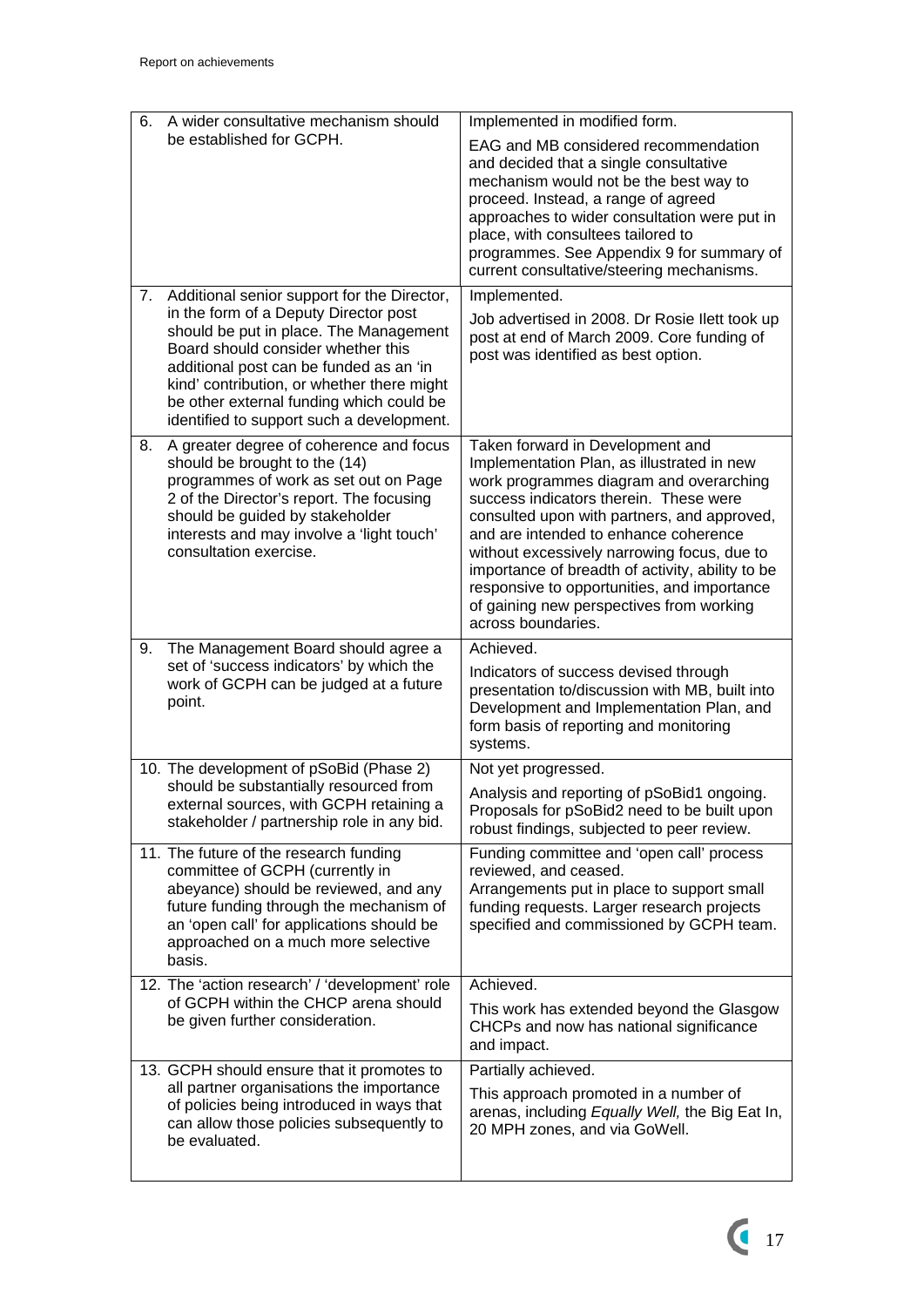| 14. GCPH should develop a communication<br>plan, tailored specifically for the Scottish<br>Government and for those stakeholders<br>and potential stakeholders beyond the<br>reach of its Glasgow and West of<br>Scotland constituencies, to ensure that<br>the work of the Centre is more fully<br>understood and utilised. | Number of communications plans developed<br>and implemented, with revamped GCPH<br>website, and e-update (distributed to<br>approximately 1500 people), playing central<br>parts. Work and dissemination beyond<br>Glasgow greatly increased. Individual<br>programmes have delivered seminars/other<br>communications specifically for Government.<br>Recognise ongoing communications<br>challenge. |
|------------------------------------------------------------------------------------------------------------------------------------------------------------------------------------------------------------------------------------------------------------------------------------------------------------------------------|-------------------------------------------------------------------------------------------------------------------------------------------------------------------------------------------------------------------------------------------------------------------------------------------------------------------------------------------------------------------------------------------------------|
| 15. The seminar series should continue. The<br>format of the series should be kept under<br>constant review to ensure that it remains<br>both fresh and relevant to the core aims<br>of GCPH.                                                                                                                                | Implemented.<br>Evaluation carried out in 2010 and report<br>available. Findings overall very positive, and<br>action recommendations now being<br>implemented. (See also template in Appendix<br>$10.$ )                                                                                                                                                                                             |
| 16. More priority should be given to<br>academic publication of the outputs from<br>the 'middle layer' of GCPH work (i.e.<br>work done on behalf of NHSGGC, City<br>Council or other organisations).                                                                                                                         | Partially achieved.<br>More priority given to academic publications<br>(see Appendix 6) but 'middle layer' is less<br>amenable to this type of publication than is<br>primary research or our larger programmes.                                                                                                                                                                                      |
| 17. More emphasis should be given to<br>producing summary briefing papers and<br>to disseminating general 'high level'<br>messages more widely.                                                                                                                                                                              | Achieved<br>38 GCPH briefing papers produced (see<br>Appendix 6) and considerable investment<br>made in dissemination (see also Appendices<br>7 & 8).                                                                                                                                                                                                                                                 |

#### **3.3 Phase 2: Delivery towards indicators of success**

The Centre's *Development and Implementation Plan 2009*-*2012* laid out the 12 work programmes and supporting activities, to be delivered during this period. In line with the recommendation from the Phase 1 funding review, the Plan identified two overarching outcomes against which success would be judged in Phase 2:

- **strengthened processes** for improving population health and reducing health inequalities, and
- **greater capacity** for effective action to improve health and reduce inequalities.

A number of indicators of success were agreed for each of the two outcomes, with targets where appropriate. What follows is a summary of the GCPH team's achievements in delivering on these indicators to date. To avoid duplication, examples are included where they 'best fit', but it should be recognised that some achievements contribute to more than one indicator. Summary information on several of the projects described here is included in Appendix 10.

*The success indicators relate to the full Phase 2 three-year period April 2009– March 2012, but this report only covers the 21 months April 2009–December 2010.* Despite this, there is evidence that several of the success indicators are already being met; and given the momentum that has been built up, there is every reason to believe that by the end of the remaining 15 months, GCPH will have delivered fully on the critical impacts sought for this period of funding.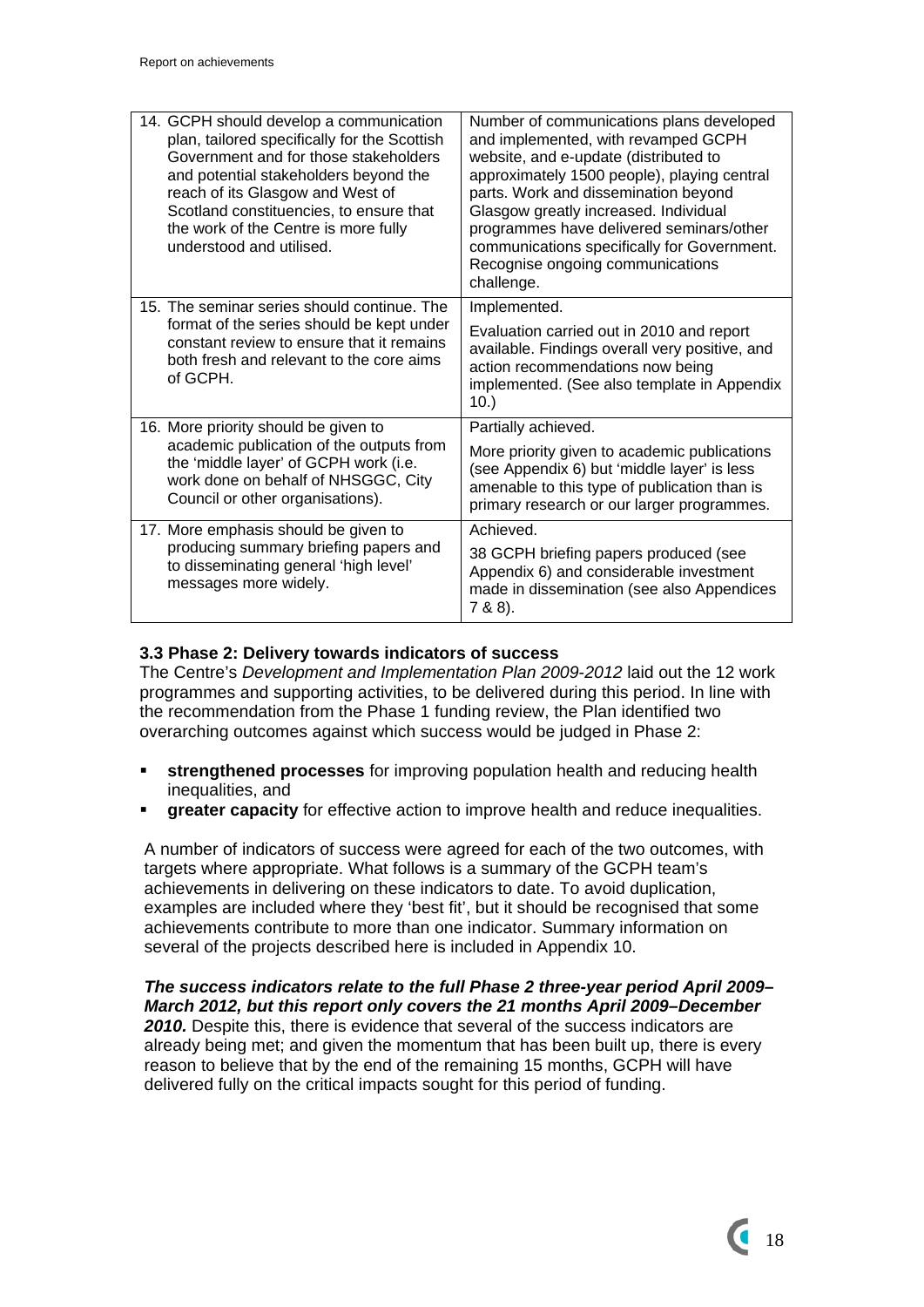## **Outcome A:**

# *Strengthened processes for improving population health and reducing health inequalities*

This outcome is concerned with the work that GCPH carries out with partners and others to improve health and reduce health inequalities, through its involvement in national and local policy-making and also by providing advice and expertise. Its dimensions relate to:

- policy/strategy influence, nationally and more locally
- deploying the spectrum of GCPH core functions in exerting this influence
- evaluation studies which in turn have a translational impact
- methodological developments and innovations.

#### **Success indicator A.1:**  *Influence on policy and strategy development*

- Invited inputs were made to the **Marmot review of health inequalities in England** through membership of a working group, organising a group visit to Scotland, and contributing to review reports and papers.
- There is growing **international interest in the GCPH 'model'**, seen as an exemplar of government and public sector commitment to addressing health inequalities in the context of 21<sup>st</sup> century influences on health.
- The Centre's input to the reconvened Scottish Government Ministerial Task Force on Health Inequalities, to review **Equally Well,** included membership of the Task Force, reports from the Glasgow and Govanhill test sites, development work on test site evaluation and monitoring, and developing indicators to measure progress on addressing health inequalities. The review report published in June 2010 reflected these contributions, which have impacted on government policy and thinking, and on implementation nationally and locally.
- The **GoWell** programme has contributed to policy debates and developments in several ways. Nationally, examples include the review of mixed tenure neighbourhoods, findings on anti-social behaviour, and ongoing work concerning social regeneration and community development. Glasgow Housing Association has developed an action plan in response to GoWell findings and uses the findings to inform its regeneration activities. 38 local presentations have been given, to elected members, organisations, communities and staff groups within Glasgow. There is interest in GoWell (both the approach being taken, and the findings) from the Canadian Government, European research networks, and other cities/regions. Notably, GoWell now regularly forms part of policy discussions nationally and locally, findings are often quoted, and the GoWell team is frequently approached for advice and inputs to development processes relating to area-based regeneration.
- The **pSoBid** team has worked with the Chief Medical Officer to distil strategy implications from the findings, emphasising early years and pathways between socioeconomic status, health behaviours and outcomes. This thinking has been influential not only in Scotland, but more widely. The background research, as well as the pSoBid findings themselves, has impacted across government and influenced thinking in several policy areas (including criminal justice, early years, and preventative spending) in addition to health.
- GCPH research funded by Joseph Rowntree Foundation on **alcohol and young people,** their social networks and drinking behaviours was published in December 2010, and included guidance for policy makers. Findings have also been presented to and used by the local Alcohol and Drug Partnerships.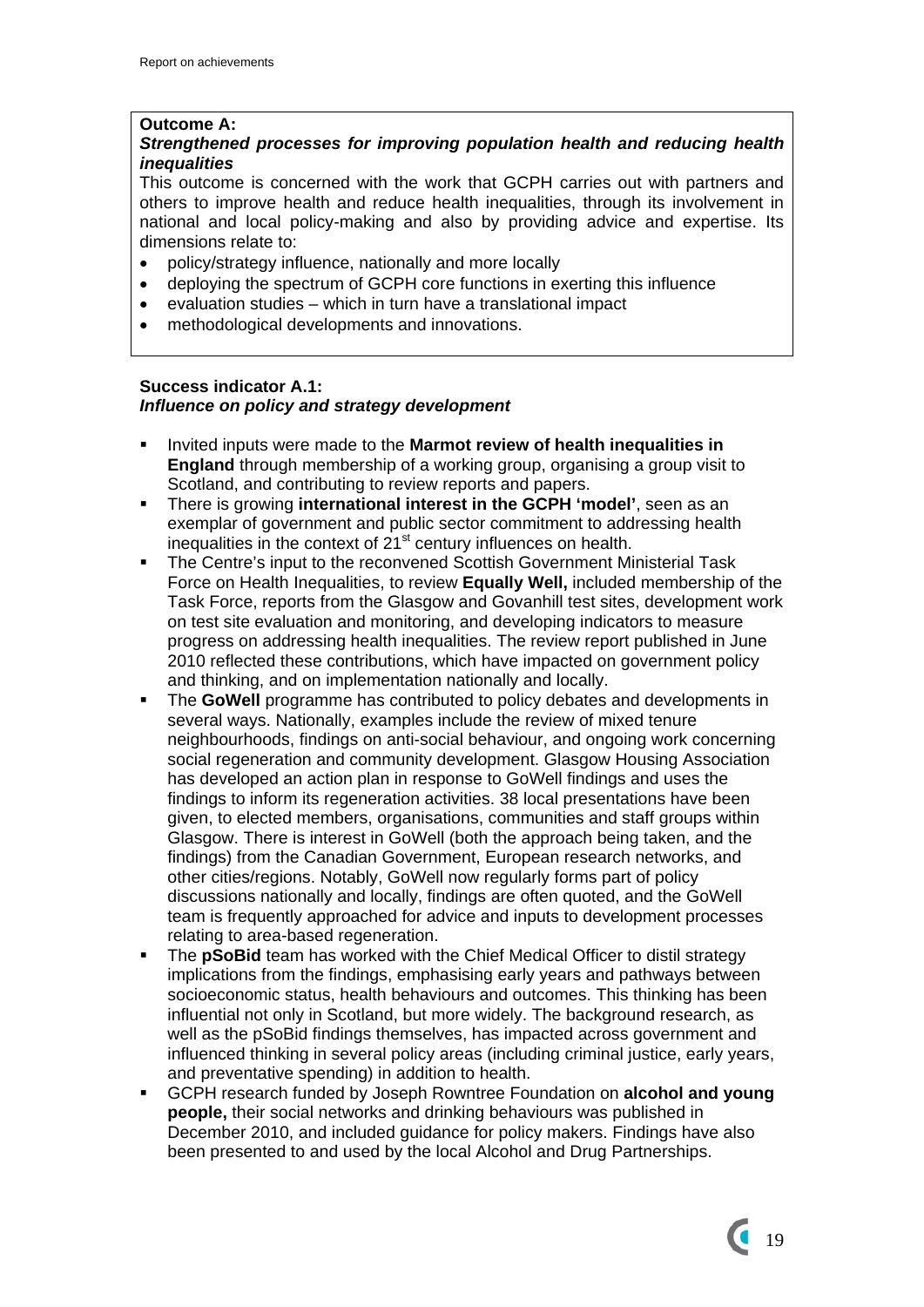- A framework for developing and evaluating **action on health inequalities** has been developed and applied in a number of settings, including with three of the *Equally Well* test sites in different parts of Scotland. There are proposals to use it to inform national guidance for Community Health Partnerships. This framework has helped to address the need, identified in several parts of Scotland, for support to enable practitioners/service providers to strengthen their contributions to reducing health inequalities.
- The multi-agency **Glasgow Health Commission** was established by the Council Leader in June 2008 to devise innovative recommendations to tackle Glasgow's record on health, and reported in 2009. GCPH was highly influential in this work: initially, through advocating for a Commission to be established, and then through membership of the Commission, providing information and evidence, and devising with Glasgow City Council processes for monitoring implementation of the recommendations. The Centre is now instrumental in the development of a new set of Glasgow Health and Wellbeing Indicators (*Understanding Glasgow*).
- Considerable influence has been exerted on plans and activities in relation to **children and inequalities**. GCPH led on the development of the *Healthier, Wealthier Children* project proposal which attracted over £1m from the Scottish Government. The project aims to bring financial inclusion services together with child health services across Greater Glasgow and Clyde, and was launched with input from the Cabinet Secretary in November 2010. Other examples include developing the *Children and Inequalities Strategy* in East Glasgow CHCP with colleagues from NHSGGC and Glasgow City Council, and inputting to the Scottish Government's Early Years Champion's dialogue on how best to take action to improve children's early years of life.

# **Success indicator A.2:**

# *Influence drawn from across the core GCPH activities: public health information, research evidence and future orientation/fresh thinking*

- The Centre has had demonstrable influence on strategic **urban planning** processes, for example through providing the health input into Glasgow and the Clyde Valley (GCV) Strategic Development Planning Authority's Futures Group, which devised future scenarios to feed into the next GCV development framework; contributing to a project to audit greenhouse gas emissions and model reductions at the GCV metropolitan scale; and organising and helping to facilitate a health stakeholder workshop to develop a main issues report for City Plan 3. This also assessed how effectively health was integrated in City Plan 2.
- GCPH influenced the development of a new **Primary Care Framework** for NHS Greater Glasgow and Clyde. *The Shape of Primary Care* report (produced by the Centre in 2008) and more recent work looking at new models of primary care provided useful background material for the strategy group. GCPH was asked to facilitate development events, and the approach taken was recognised as being of value beyond GGC resulting in the Scottish Government requesting a similar approach nationally. The 'Deep End' work, supported by GCPH has brought a particular focus on practices working in the most deprived communities, and has led to the establishment of a Deprivation Interest Group for Greater Glasgow and Clyde, to focus on these issues. It has also produced a series of themed reports (see http://www.gla.ac.uk/departments/generalpracticeprimarycare/deepend/).
- The **active travel** work programme uses a range of approaches to influence policy and plans. Presentation by GCPH of research evidence to the Glasgow Health Commission led to the inclusion of a number of recommendations on active, sustainable travel. A short synopsis of evidence and recommendations for action was subsequently submitted to the Glasgow Community Planning Partnership Executive Group and all the recommendations were approved.

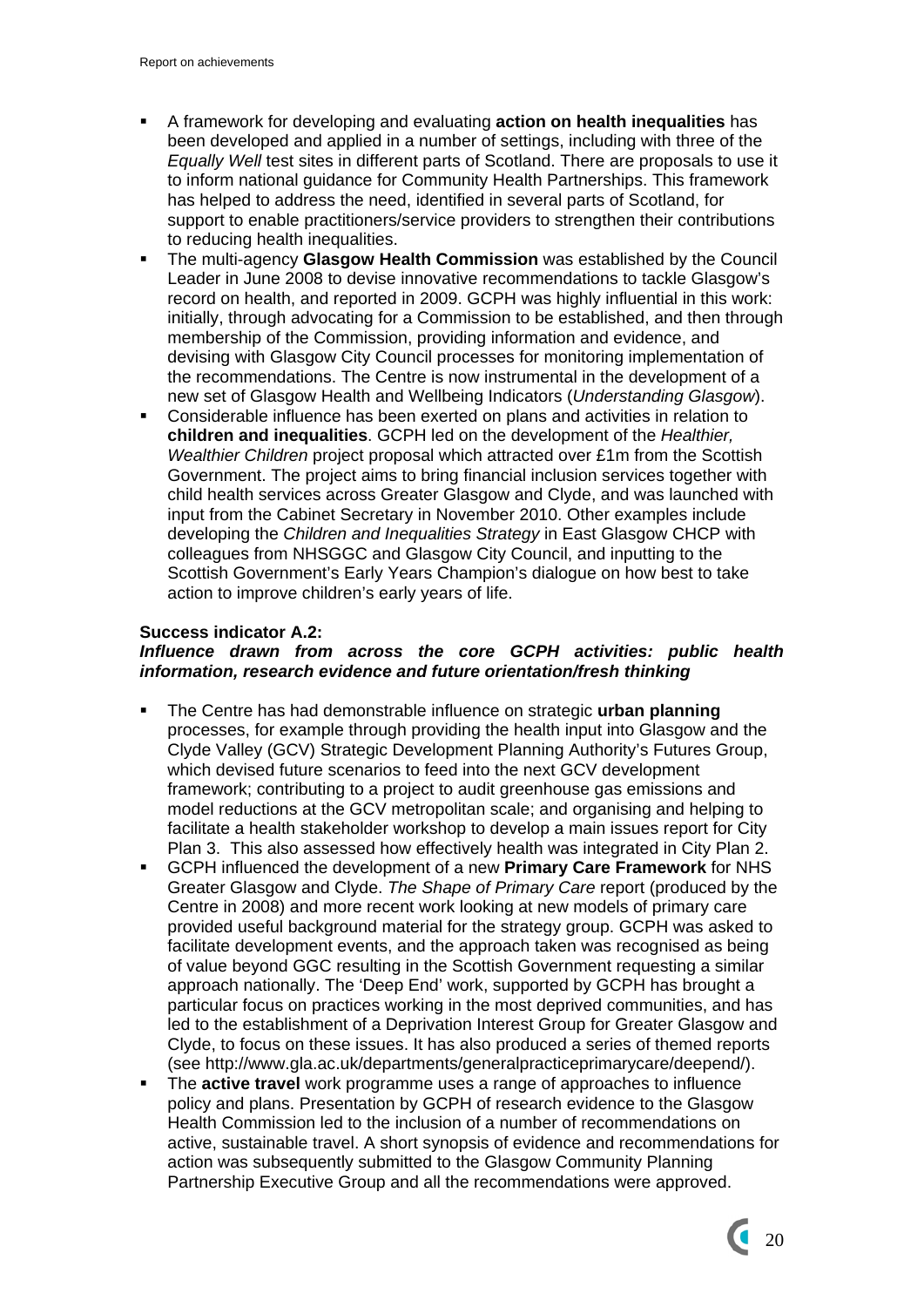Outputs from the work programme were also presented to Scottish Government policy leads in May 2010; and a seminar held in October 2010 has led to potential further collaboration with Strathclyde Partnership for Transport (SPT).

- The Centre's **culture, sustainability and economic development** project is considering the history and future for the city of Glasgow in the face of the challenges posed by these three influences. The project will highlight ways of enhancing resilience at both the individual and collective level. During 2011, this work will be fed into strategic development processes in the city such as the economic commission and city visioning exercises.
- During 2009, GCPH researched the potential **health implications of the financial crisis**, resulting in a chapter in the Director of Public Health's report, contributions to an NHSGGC corporate event on recession planning, and subsequent involvement on a Board recession planning group. The approach taken is now being mirrored in work looking at the consequences for health care of the changing demographics in Greater Glasgow and Clyde.

## **Success indicator A.3:**

## *Evaluations of public health interventions and policies, with translational impact*

- **ID In the Equally Well** Glasgow test site, GCPH leads on monitoring and evaluation of the work to integrate health into planning as a potentially important strategy to reduce health inequalities. An evaluation framework has also been developed, agreed and disseminated for the Govanhill test site, and interim reports have influenced developments there. Both test sites are seeking to develop a new model of service delivery, suited to addressing inequalities. As well as being responsible for monitoring and evaluation, GCPH staff work to bring information, evidence and public health insights to these processes, and to facilitate capacitybuilding and agenda-setting processes. Further, members of the GCPH team have supported this work nationally, through contributions to the national learning network and to the development of the national evaluation processes.
- GCPH has designed, managed and been directly involved in an evaluation of the **Big Eat In,** a pilot exercise in eight secondary schools in Glasgow: over one academic year, S1 pupils were encouraged to stay within the school grounds at lunchtime to encourage healthier eating habits. The evaluation results have informed next steps in relation to healthy school food policy in the city. They have demonstrated a positive impact of the Big Eat In. As a result, stay on site policies for S1 pupils are now being continued and extended by secondary schools in Glasgow, with further work proposed with primaries. GCPH has been highly influential in this area: advocating for the pilot exercise, sustaining the necessary partnerships and relationships for the work to be delivered, ensuring it was evaluated, and maintaining a focus on the learning from the pilot and implications for future developments.
- The Centre's evaluation of a **gangs pilot project** is ongoing, working with Includem and the organisational and funding partners for the project, including Strathclyde Police, Community Initiatives to Reduce Violence, Scottish Government and the Robertson Trust. The project aims to divert young people from more serious involvement in crime. GCPH is researching the outcomes for young people, and evaluating the partnership.
- Evaluation activities at earlier stages of development, but with clear translational implications, include responsibility for evaluating the **Healthier, Wealthier Children project**; participation in a large trial (with CSO funding) to evaluate the use of **incentives to support smoking cessation in pregnancy**; and, as part of a consortium based in NE England, the evaluation of **public health knowledge transfer** approaches (NIHR/SDO funded).

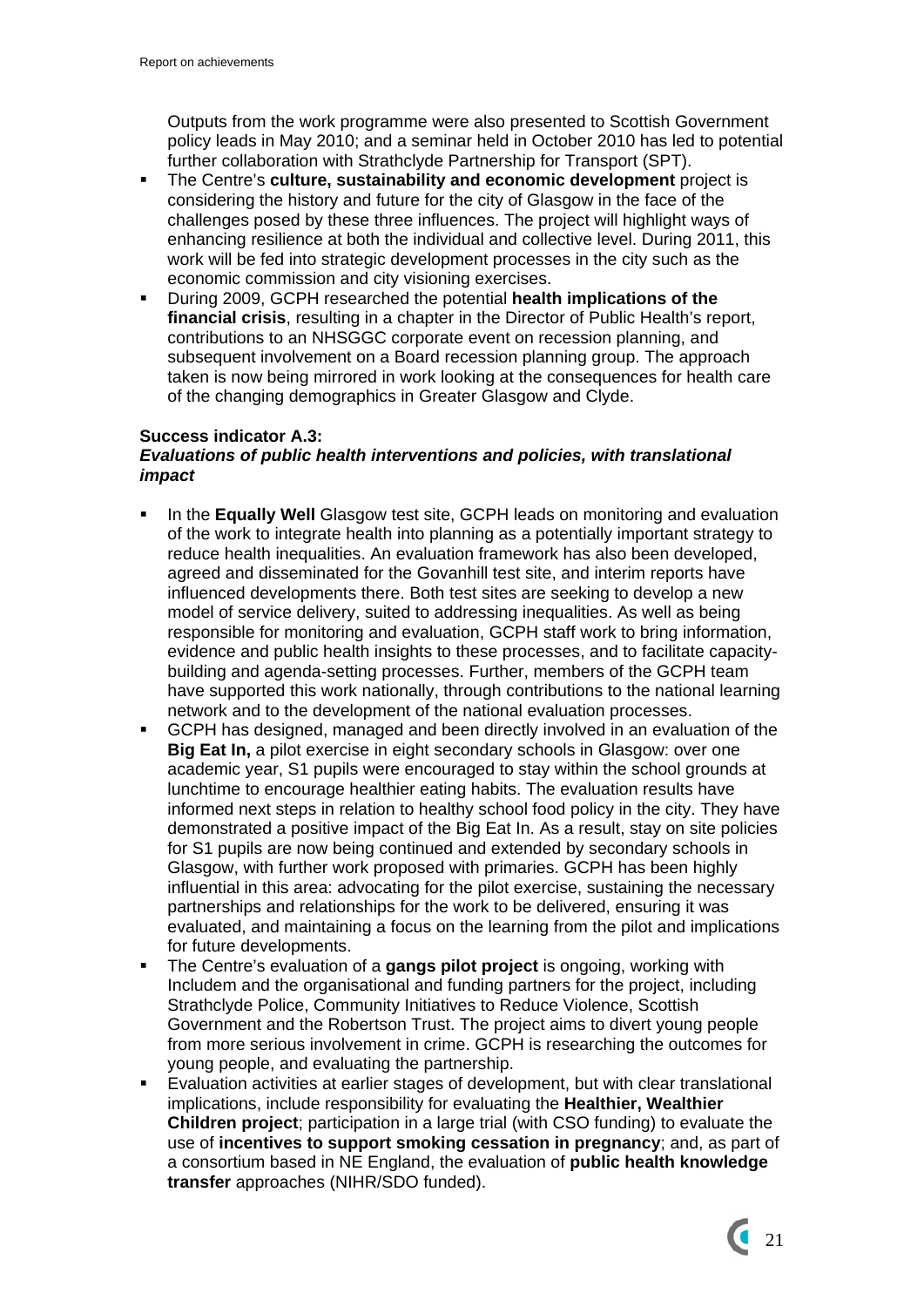GCPH staff have played a central role in promoting and applying **health impact assessments** (HIAs) in Glasgow. Seven have been carried out, including HIAs of the Alcohol Licensing Strategy, the new Housing Strategy, and the new build at South Glasgow Hospitals Campus. A major HIA process and conference for the Commonwealth Games legacy, and a seminar involving learning from the Vancouver Winter Olympics, have both contributed to the legacy plans for 2014. This is a major step forward. Prior to GCPH's leadership in this area, HIA's were scarce and not systematically carried out.

#### **Success indicator A.4:**  *Methodological developments and innovative practice*

- **Innovative epidemiological research, instigated and carried out by GCPH using** large-scale data sets obtained collaboratively from a number of European countries, is comparing health and health-related factors in the West of Scotland with those in other **post-industrial European regions**. The data set is unique; and the resulting analyses have presented various methodological challenges, particularly in achieving meaningful comparisons between data emanating from different countries' systems, and in the volume of analyses being undertaken.
- The collaborative **three cities** project with colleagues in Liverpool and Manchester aims to identify factors that highlight, and might explain, 'the Glasgow effect'. Aspects of the research (e.g. in developing a more spatially sensitive 'cross-border' deprivation index for the three cities) represent new developments in this type of analysis. The first phase has been completed and widely disseminated. Together with the European regional analyses, this work has gained recognition among the wider public health community in the UK, and is seen as being of international significance. Further phases are now being put in place.
- The **pSoBid study** employs a methodology that, unusually, combines general lifestyle behavioural and life history information, psychological and cognitive measures, and complementary biological and anthropometric measures to apply biomedical techniques to public health research. The first phase is nearing completion, and several papers have been accepted for publication.
- Using the medium of film to make population health information more accessible, **Miniature Glasgow** describes population and demographic characteristics of Glasgow as if it were a village of 100 people. In recognition of its value as a medium to present health information in a widely accessible format, the film has been added to the EU health portal. 'Miniature Glasgow' has influenced production of similar 'miniature' films by Fife, South and North Lanarkshire and Stoke. GCPH is now collaborating with colleagues in Gothenburg to develop a miniature cities comparison.
- The process of **Civic Conversation** led to the production in 2008 of *For a resilient city*, a report describing the processes involved and identifying key themes, and *Equal Exposure,* an illustrated book which received the Scottish Design Council Award for best publication of 2009. Civic Conversation activities in local communities and with organisations have continued, with emerging insights being disseminated through a regular column in *Scotregen* (SURF – Scotland's Independent Regeneration Network – newsletter)*.* Tools, developed through the GCPH collaboration with the International Futures Forum to support different ways of thinking about the future, continue to be deployed as an integral part of GCPH programmes.
- In 2010 a project (co-funded with the Scottish Collaboration for Public Health Research and Policy) was initiated to investigate an unanticipated increase in **breastfeeding** in certain deprived neighbourhoods within Greater Glasgow and Clyde. It involves creating a new linked maternal/child dataset for Scotland and

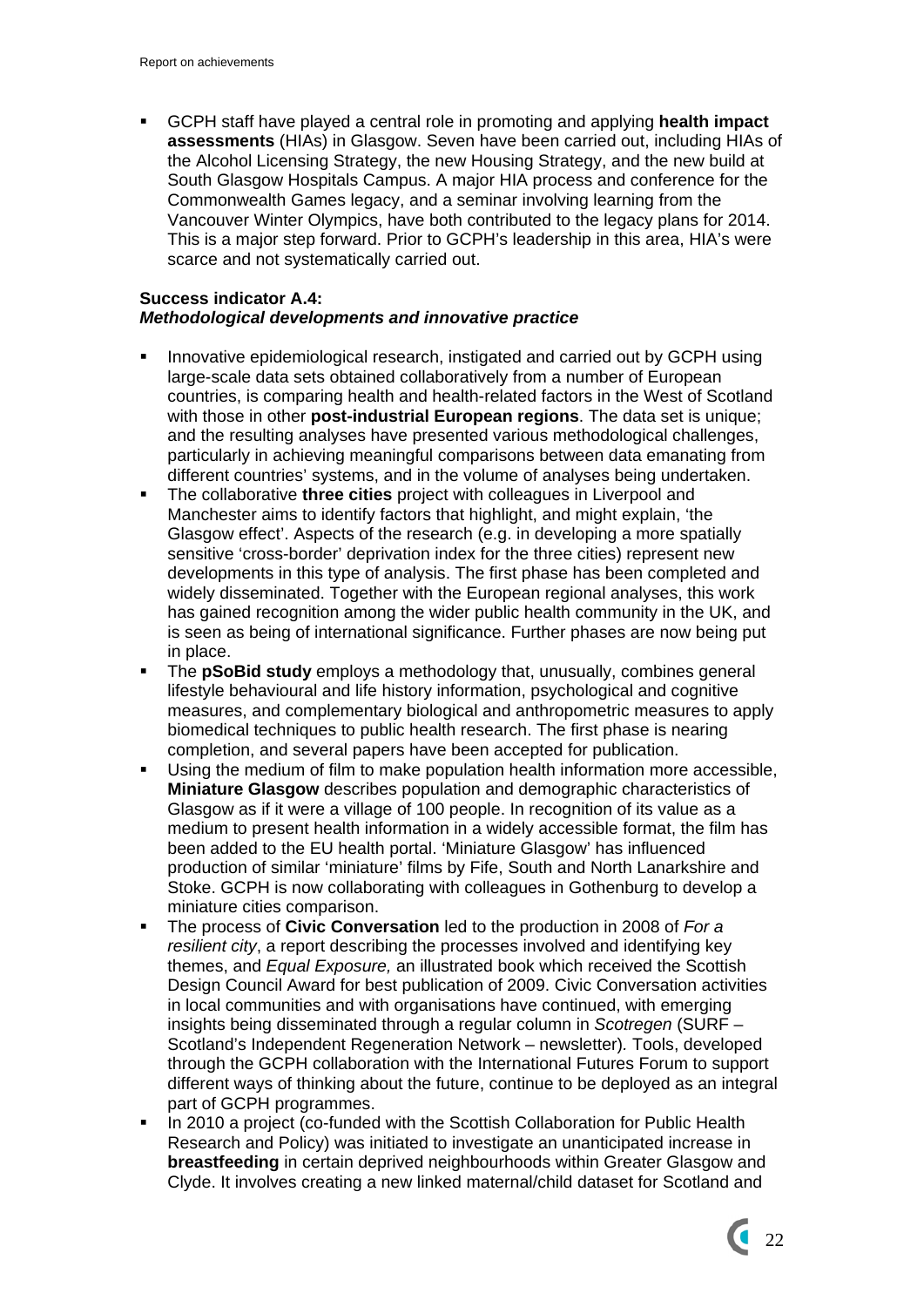undertaking a comprehensive range of analyses of breastfeeding trends, both locally and nationally.

**Mental health profiles** are being developed for Greater Glasgow and Clyde, bringing together for the first time a range of data in order to provide a more upto-date understanding of mental health and illness, their determinants, and mental health inequalities. These will be launched early in 2011.

## **Outcome B:**

*Greater capacity for effective action to improve health and reduce inequalities*  This, second, outcome is concerned with the Centre's role in the areas of knowledge transfer, organisational and professional development, education, communication and dissemination. It recognises that capacity for action is built in a number of ways, and that the Centre's roles include: creating environments and delivering events that facilitate learning and different ways of thinking about health and health inequalities; direct development support for those planning and delivering services; contributions to CPD and higher education; making GCPH findings widely available and accessible; and the provision of population health expertise to others.

Its dimensions relate to:

- **•** publications
- **EXECONTRIBUTIONS TO PROTECT CONTRIBUTION**
- collaboration, partnerships and reach.

For ease of reference, an overview is provided here. Fuller details are given in Appendices.

# **Success indicator B.1:**

**Publications** (see Appendix 6 for full list) Journal articles and book chapters

The GCPH target in the Development and Implementation Plan is to achieve publication of 12 **journal articles** annually (a minimum of 1/3 to be peer reviewed) in which a member of the GCPH team is an author. From April 2009-December 2010, 18 such articles achieved publication in peer reviewed journals including *British Medical Journal, Public Health*, *European Journal of Public Health, Journal of Urban Regeneration and Renewal* and *Journal of Public Mental Health*. There is an additional substantial body of peer-reviewed academic publication from research funded by GCPH.

Regular columns were published in *Scotregen*, which described findings from GoWell and insights from the Civic Conversation.

GCPH staff have also made valued contributions to outputs by partner organisations, including a chapter for Glasgow City Council's climate change strategy, and chapters on early years and the impact of the recession on health for NHSGGC's Director of Public Health's report: *An Unequal Struggle for Health. Report of the Director of Public Health into the Health of the Population of Greater Glasgow and Clyde and Priorities for Action 2009*-*2011.* 

#### Final reports on all research projects and briefing papers

GCPH is required to deliver written outputs for policy, practitioner and academic audiences, including final reports on all research projects and briefing papers. The following have been produced since April 2009: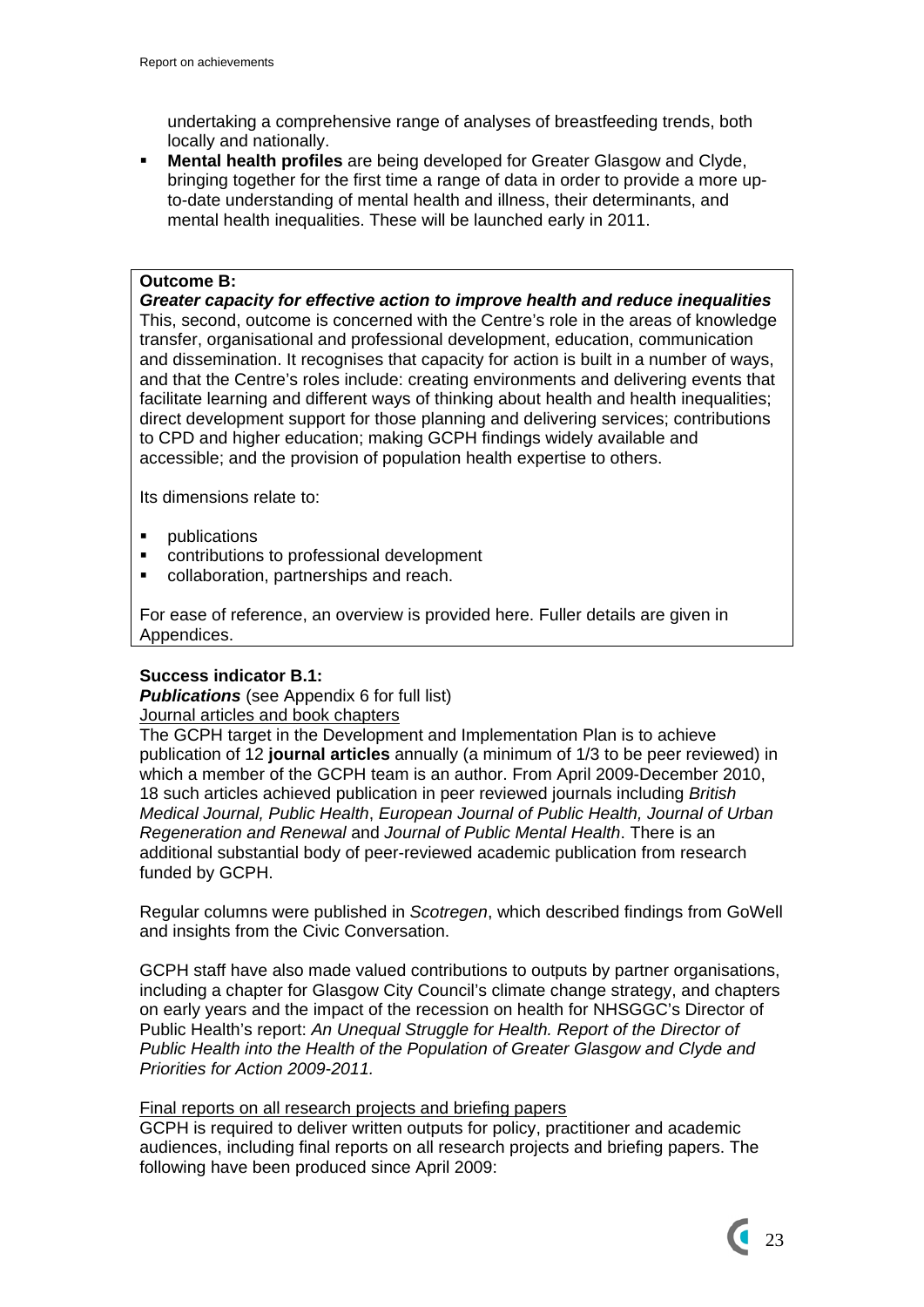- **Final reports on research projects** have included those on qualitative research into active travel in Glasgow; the HIA of the 2014 Commonwealth Games; the effects of selective migration on socio-economic and health inequalities in Glasgow; the evaluation of community health profiles for Greater Glasgow and Clyde; and the evaluation of the Big Eat In secondary school pilot.
- GCPH aims to produce 12 **briefing papers** per year. Thirteen were published in 2009-2010: six GoWell briefing papers, two publications in the GCPH concepts series, and five in the GCPH findings series.
- In addition to these reports and papers, **other publications** from work supported by GCPH include the Scottish Observatory for Work and Health's Annual Report and a series of GoWell outputs including a large findings report summarising Wave 2 survey results, and a synthesis of GoWell research findings to date.

## **Success indicator B.2:**

## *Contributions to professional development, collective learning and reflective practice*

#### Learning events involving a range of organisations/personnel from different disciplines

The target here is to organise and deliver a minimum of 15 **learning events** per annum, and this has also been exceeded in the past year. A full list of GCPH events is provided in Appendix 7. These events include:

- Glasgow's Healthier Future Forums, which have a wide-ranging attendance and provide an opportunity for new material from GCPH to be considered in terms of its implications for policy and practice.
- Seminars more specifically targeted at particular groups, such as the Scottish Observatory for Work and Health discussion seminar in August 2009, the 'Active, Sustainable Travel' research seminars in October 2009 and October 2010, and the Civic Conversation World Game event in February 2010. An important development has been the capacity building workshops, delivered as part of the Glasgow City Equally Well test site, to build skills in integrating health into urban planning.
- Collaborative events, including a joint event with the Centre for Confidence and Wellbeing, on neuroplasticity and brain structure (September 2009), a seminar in collaboration with the Scottish Policy Innovation Forum on health inequalities (October 2009), and, with the Yunus Centre at Glasgow Caledonian University, a seminar on systems thinking for population health (November 2010). Working with Glasgow City Council, the GCPH team organised a seminar entitled *A Games Legacy for Glasgow – a catalyst for social change* in October 2009, bringing learning from Vancouver to Glasgow.
- In-house seminars for GCPH staff and invited participants, addressing issues ranging from rural health, to social care, to the contribution of internal migration to health inequalities in Scotland.
- Hosting visits from international visitors, reflecting international interest in the way that GCPH operates (the model is innovative, and not easily found elsewhere in the world), and in our work programmes and outputs.

#### Conferences and presentations

The team has presented the work of the Centre in a range of settings. A list of major **presentations** is included in Appendix 8.

#### Secondments and attachments

A minimum of two **professional secondments or attachments** is expected annually, with additional **student attachments** as feasible. Over this reporting period, there have been six professional attachments working with GCPH, and two

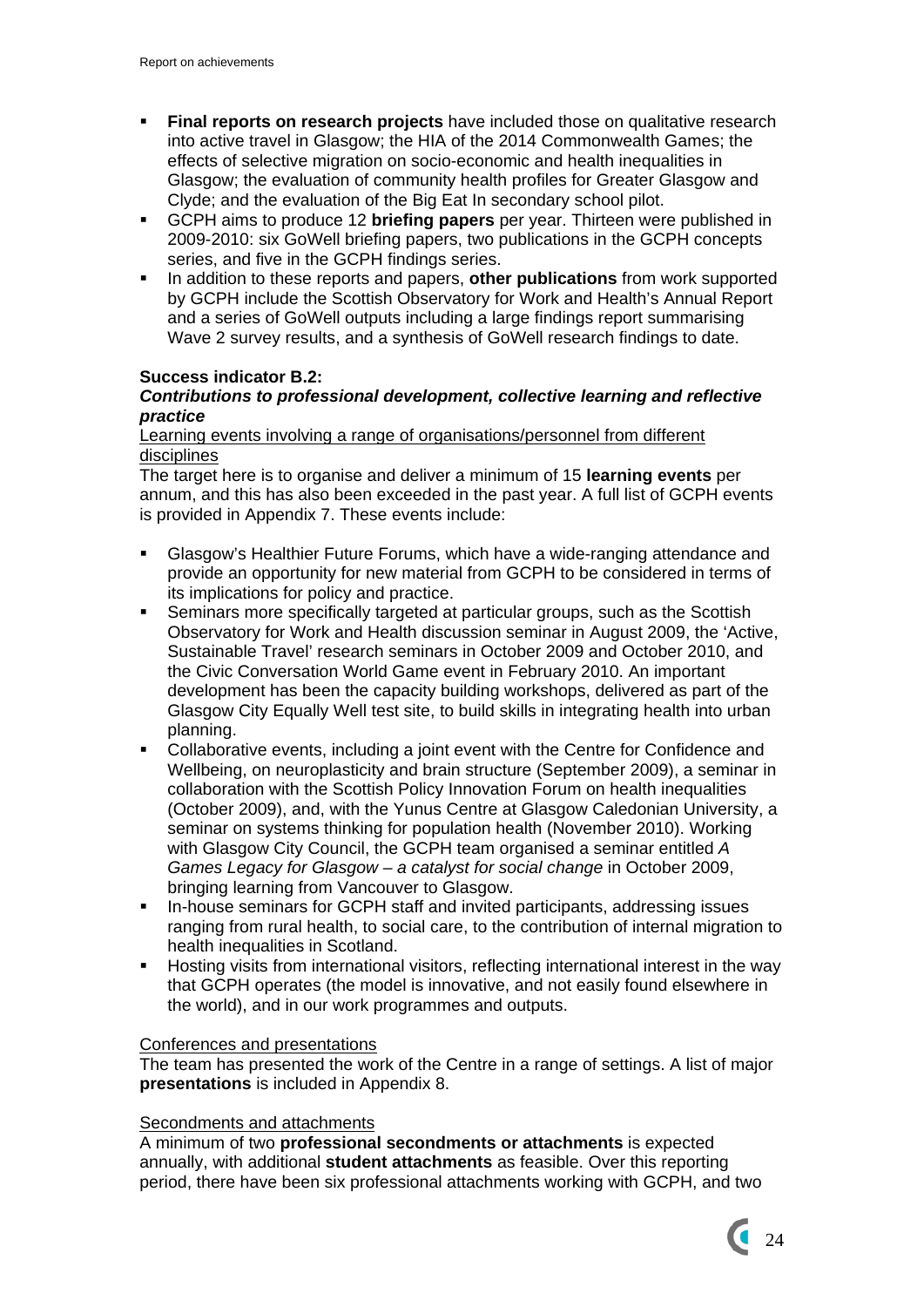student attachments. Attachments, trainees and secondees have made significant contributions to the work of the Centre and provide positive feedback on GCPH as a learning environment. Completed outputs since April 2009 include the following:

- Analyses and an in-house report on the effects of the ageing population on need for health services (Hogg)
- **EXECT** Literature review on futures for primary care (O'Dowd)
- **Research into licensing and food outlets proximal to schools (Riddell)**
- *Accounting for Scotland's excess mortality: towards a synthesis*; GCPH report in preparation and journal article submitted (McCartney et al)

Reports are in preparation on social regeneration, health outcomes and determinants in West Central Scotland and comparable post-industrial regions, and breastfeeding in areas of deprivation. Further information on training attachments and secondments is included in Appendix 5.

# Supervision of PhD and Masters projects, and provision of teaching inputs to University courses

A number of senior GCPH staff support postgraduate education through student supervision and teaching inputs.

- **PhDs:** joint supervision of two current PhD students. Two further PhDs are confirmed to start (with GCPH supervision) in early 2011. One PhD student, sponsored and jointly supervised by GCPH, successfully completed his thesis and graduated in 2009.
- **Masters of Public Health (MPH)**: Centre staff provide supervision for MPH students at Glasgow Caledonian University and the University of Glasgow.
- Team members deliver **teaching inputs** to Masters courses at the University of Glasgow (Urban Studies, General Practice and Primary Care, and Sociology, Anthropology and Applied Social Sciences) and to MPH and undergraduate students at Glasgow Caledonian University.

GCPH materials are used in educational practice at a number of levels. For example, *Miniature Glasgow* has been utilised by the University of West of Scotland, Glasgow Caledonian University, and the University of Glasgow; and the 'Glasgow Effect' analyses have led to a number of research endeavours, both by students and more senior academics.

#### Other professional support

GCPH staff have supported professional development and quality practice in the following additional ways:

- Providing leadership and hands-on support for developments in **multidisciplinary public health**. This has involved active membership of the Defined Public Health Specialist Steering Group and the Public Health Specialist Network, advocacy for more formalised training in non-medical public health, and provision of support to individuals pursuing Specialist registration.
- Academic and peer commentary as **referees** for a range of bodies and journals including: the Health Technology Assessment Clinical Evaluation and Trials programme, the National Institute for Health Research and Public Health Research Funding Board, *British Medical Journal* and *European Journal of Public Health.*
- Providing **support and expertise** to individuals (for example, as a mentor on the Mentoring Partnership Scotland programme for senior managers), groups (e.g. facilitation for the Glasgow Common Purpose Navigator programme for local leaders) and professional bodies (the Deputy Director was elected UK Vice Chair

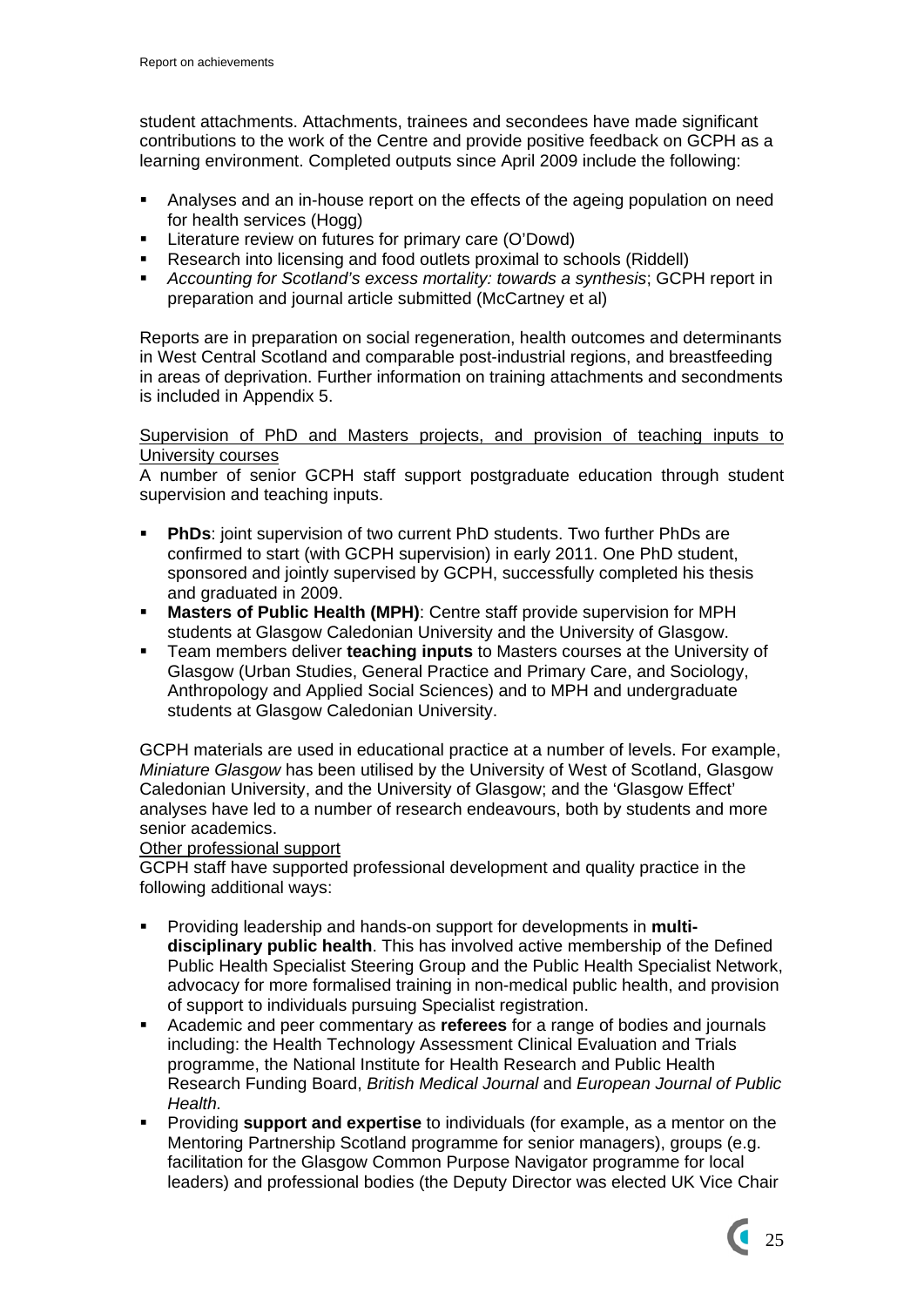of Managers in Partnership in 2009, alongside representing Scotland on the UK Members Committee).

GCPH staff contribute to a number of other forums and advisory groups. Further information is provided in the summaries in Appendix 5a.

## Development of new perspectives on population health and inequalities through seminar series, civic conversation, other methodologies

The Centre organises a range of events each year as part of its remit to develop new perspectives on population health and inequalities. At the core is the GCPH winter seminar series – now in its seventh year, and continuing to attract a wide range of participants to hear speakers of international significance. Full details of all events are in Appendix 7. Summaries, podcasts and full transcripts are all available on the GCPH website.

The development of new perspectives on health and inequality is an approach integral to all of the GCPH work programmes, and specific examples (including pSoBid, the 'Glasgow effect' analyses, *Miniature Glasgow, Drinking to Belong,* and conceptual work on the history and future of Glasgow) have already been mentioned.

#### Public accessibility and credibility of GCPH learning and outputs

This indicator is concerned with ensuring that the GCPH disseminates its work in a way that is widely accessible, while maintaining the quality that assures users of the trustworthiness and credibility of the work. The websites detailed below provide an important route to public access of the Centre's work, supported by media coverage. Also relevant here are the many approaches made to the Centre requesting inputs from staff, reflecting a growing recognition of the expertise within the team.

#### *Websites and other media*

- The **GCPH e-update news bulletin** was launched in February 2010 and circulates currently to an e-list of around 1500. It includes a summary of recent work, news about events and links to internal and external publications.
- The improved **GCPH website** [\(www.gcph.co.uk](http://www.gcph.co.uk/)) went live at the end of 2009, with increased functionality for greater and more efficient access to GCPH learning and outputs. Monitoring indicates three times more visits in April 2010 than in April 2009.
- The **GoWell website** [\(www.gowellonline.com](http://www.gowellonline.com/)) has continued to develop, and there has been an average 70% increase in visits to the site each month compared to the same months in the previous year.
- A third website, *Understanding Glasgow*, will be launched in January 2011, to make information about different aspects of the city (it includes 12 domains) more widely available.
- **Information and outputs about the Equally Well test sites are routinely made** available on the Equally Well website ([www.equallywell.com](http://www.equallywell.com/)) and SharePoint is used to make documents available to wider test site team.
- **DVD/film outputs** have also been utilised. *Miniature Glasgow* ([www.miniatureglasgow.com\)](http://www.miniatureglasgow.com/) is now available in 9 languages and has been viewed in 64 countries. It has also been shown as a short film on Glasgow buses. *Views of health in Glasgow* has been used by modern studies teachers, and an Active Travel 'vox pop' film has also been developed and used in seminar presentations.
- **Media coverage** since 2008 includes articles in European newspapers on the Glasgow Effect and European city comparisons work, for example '*Sueddeutsche Zeitung'* (Germany) as well as European-wide news agency 'AFP'; and ten

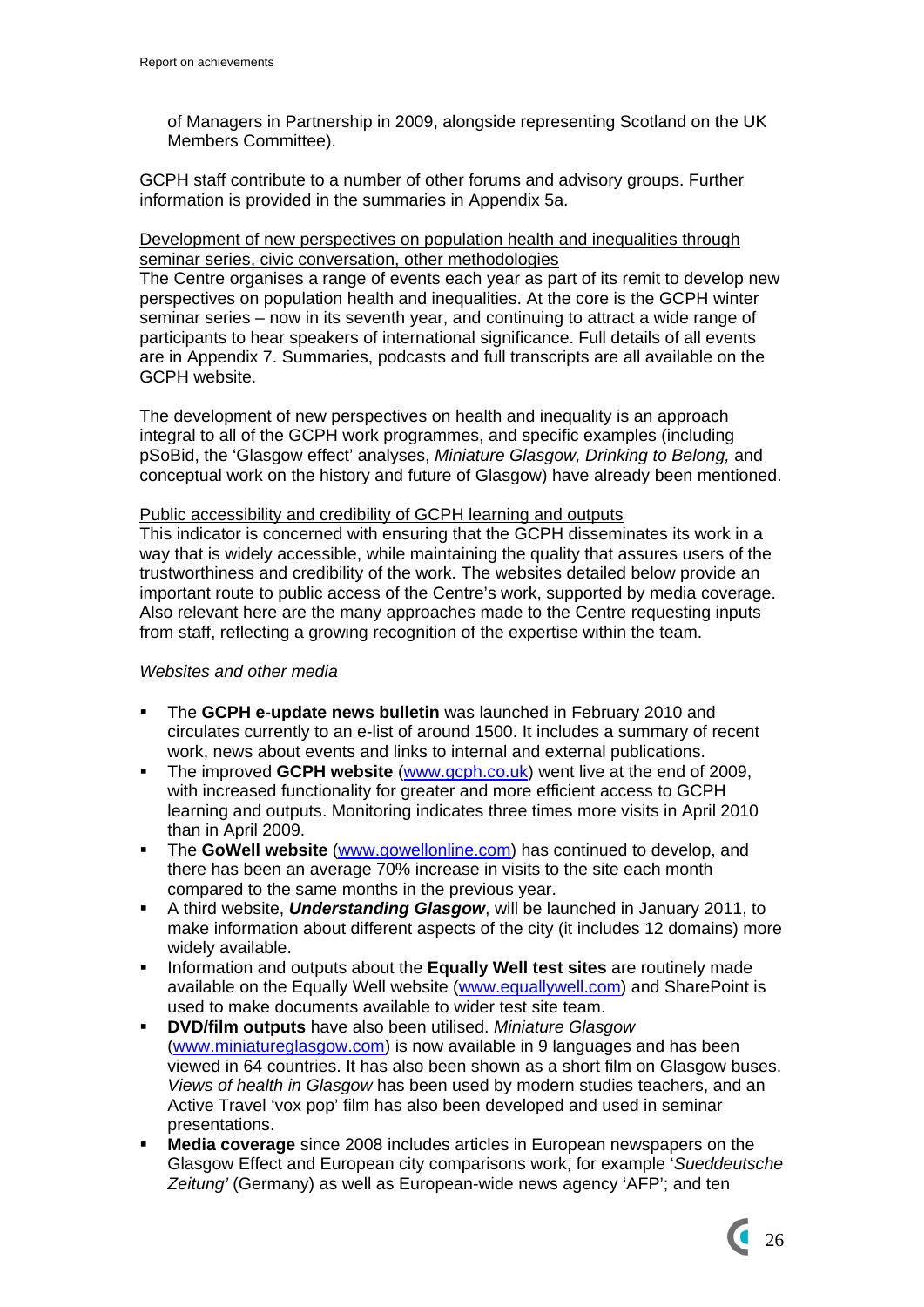articles about GCPH work in UK and Scottish newspapers including *The Guardian, The Herald, The Scotsman* and the *Scottish Sun.* 'Glasgow Effect' findings have also featured on television and radio: BBC Scotland news, Newsnight Scotland, Radio 4 and BBC Radio Scotland. pSoBid was featured in a TV documentary on heart health in Glasgow. Articles relating to the GCPH appeared in *Holyrood* Magazine, as well as pieces in the ScotPHO e-newsletter.

#### *GCPH contacted for its expertise*

GCPH regularly receives requests from partners and external agencies to provide inputs on a wide range of subjects, sometimes on a one-off basis, and sometimes asking for a more regular commitment. During 2009-2010 a systematic approach was taken to document the type and number of requests. Requests came from public, private and third sector organisations, as well as from individuals and the media; most were from Scotland but a significant minority are from further away. Further information is available on request.

## **Success indicator B.3:**

## *Collaborations, partnership and reach*

This report contains a number of examples of collaborations that GCPH has with other agencies, and Appendix 9 describes the consultative mechanisms in place. One example of the Centre's routine collaborative practice is the *Understanding Glasgow* development. There have been over 50 contributors to this through organised events, and the website has been created by a multi-agency project group. This partnership will need to be sustained and developed for the site to deliver on its potential. The approach is also contributing to a related development – of an alternative prosperity index - being led by Oxfam Scotland.

Other illustrative examples of collaboration or partnership activity are:

- European links and pan-UK collaboration: A range of collaborative work is taking place with post-industrial areas of Europe, with the EURO-URHIS (European Urban Health Indicators System) network of participants, and with colleagues in Liverpool and Manchester. Considerable time and effort has gone in to these collaborations, which depend on establishing trust at a distance, and on the quality and value of outputs.
- NHS Greater Glasgow and Clyde: A new collaborative development in the last year has taken place with NHSGGC's Corporate Inequalities Team, facilitating legacy development and prioritisation, and identifying strategies for future action.
- Glasgow City Council: Work on healthy school food policies demonstrates sustained collaboration with City Council colleagues. Ahead of the final Big Eat-In evaluation results and through discussion and planning at steering group meetings, at least six more Glasgow secondary schools have introduced stay on site policies. The *Equally Well* test site work in Glasgow is similarly premised on successful partnership work to produce mainstream service change.
- New connections: During this phase, many new links and collaborations have been established – for example with the Centre for Translational Research in Public Health (NE England), the Mental Health Foundation Scotland, the Beatson Institute for Cancer Research, the Development Trust Association Scotland, Oxfam Scotland, BBC Scotland and with further research groups in all three of Glasgow's Universities. These are at an early stage, but they have led to joint work developments with exciting potential to help deliver of the GCPH aims.
- Reach of the seminar series: The evaluation of the seminar series, carried out in 2010, suggests over 3000 attendances to date and more than 35,000 downloads of the soundfiles from the seminars.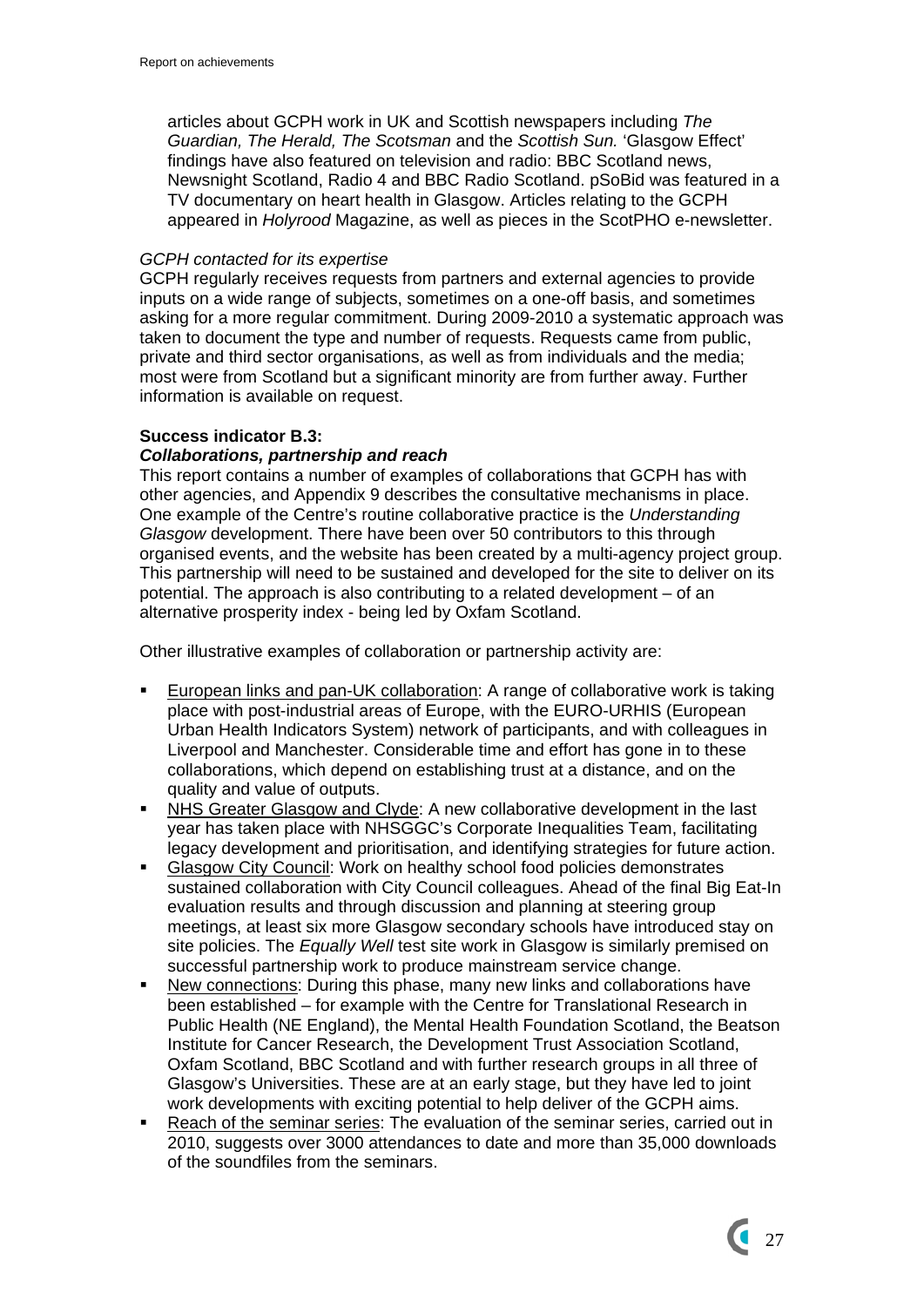These collaborations contribute to the delivery of the GCPH objectives in several ways: by reducing the gap between research activity and policy and practice, by opening-up new opportunities for influence, by bringing different perspectives together to yield new insights and ways of working, and by extending the reach of our own work and outputs. What follows is a summary of how the Centre's ways of working in partnership enhance its impact.

## **3.4 GCPH as an agent of change**

One of the particular challenges faced by the GCPH is its responsibility for operating in a 'translational way': in other words, undertaking activities that translate into changes in policy and practice, to the benefit of population health and wellbeing. It follows that it is not enough for the Centre to produce strong academic outputs or to support the delivery of established programmes or policies. At the core of the GCPH model is the need for the team to demonstrate agency in changing processes, mindsets and the framing of problems.

The *process* **of 'translation'** in the area of population health is not self-evident, linear, or simply a case of generating and applying the best available evidence to determine ways forward. A linear model of impact works best when health problems have relatively straightforward individual-centred interventions as solutions. Strategies to reduce health inequalities and to improve the health of a city like Glasgow sit at the opposite extreme. Intelligence and evidence of different sorts need to be generated and synthesised, environments supportive of change need to be fostered, and understandings of alternative futures generated.

From the summaries presented earlier, it can be observed that the GCPH is having an impact in both a 'direct' and a more 'diffuse' manner. **Direct impacts** have followed a linear model of influence: an output from the Centre (such as new information or a research report) being translated into a set of actions by others. One example is the community profiles for Greater Glasgow and Clyde (which also acted as a precursor to the profiles produced by ISD for the rest of Scotland). Feedback from those to whom the profiles were distributed was brought together in an evaluation report<sup>[5](#page-28-0)</sup> that concluded:

*"The profiles have been widely influential in planning and policy across the Greater Glasgow and Clyde area: informing debates and planning priorities, assisting in targeting resources, influencing service redesign, supporting funding and project applications, raising awareness, informing communities, aiding research and in work with a specific focus e.g. alcohol, inequalities, smoking cessation. The importance of having local data for neighbourhoods or similar small areas, to highlight inequalities, for comparison and to quantify need, was repeatedly emphasised."* 

Similar 'direct' impacts can be identified across the GCPH work programmes. This form of evidencing only works, however, where there is a defined output (whether a research report, finding, conceptual idea, or methodology) and clear lines of demarcation around what comprises the Centre's work and what belongs to others. Much of the core work of GCPH involves approaching problems as co-learners with others (such as in GoWell, Equally Well, and work with local authorities, the NHS and partnerships). The two overarching GCPH outcomes for Phase 2 ('strengthening process' and 'creating greater capacity for effective action') can only be fully achieved through approaches involving reciprocal learning, due to the limits of singular perspectives on complex problems and the requirement for inter-sectoral

<span id="page-28-0"></span> 5 Glasgow Centre for Population Health. *Evaluation report for Community Health Profiles* (p16). GCPH, 2009.

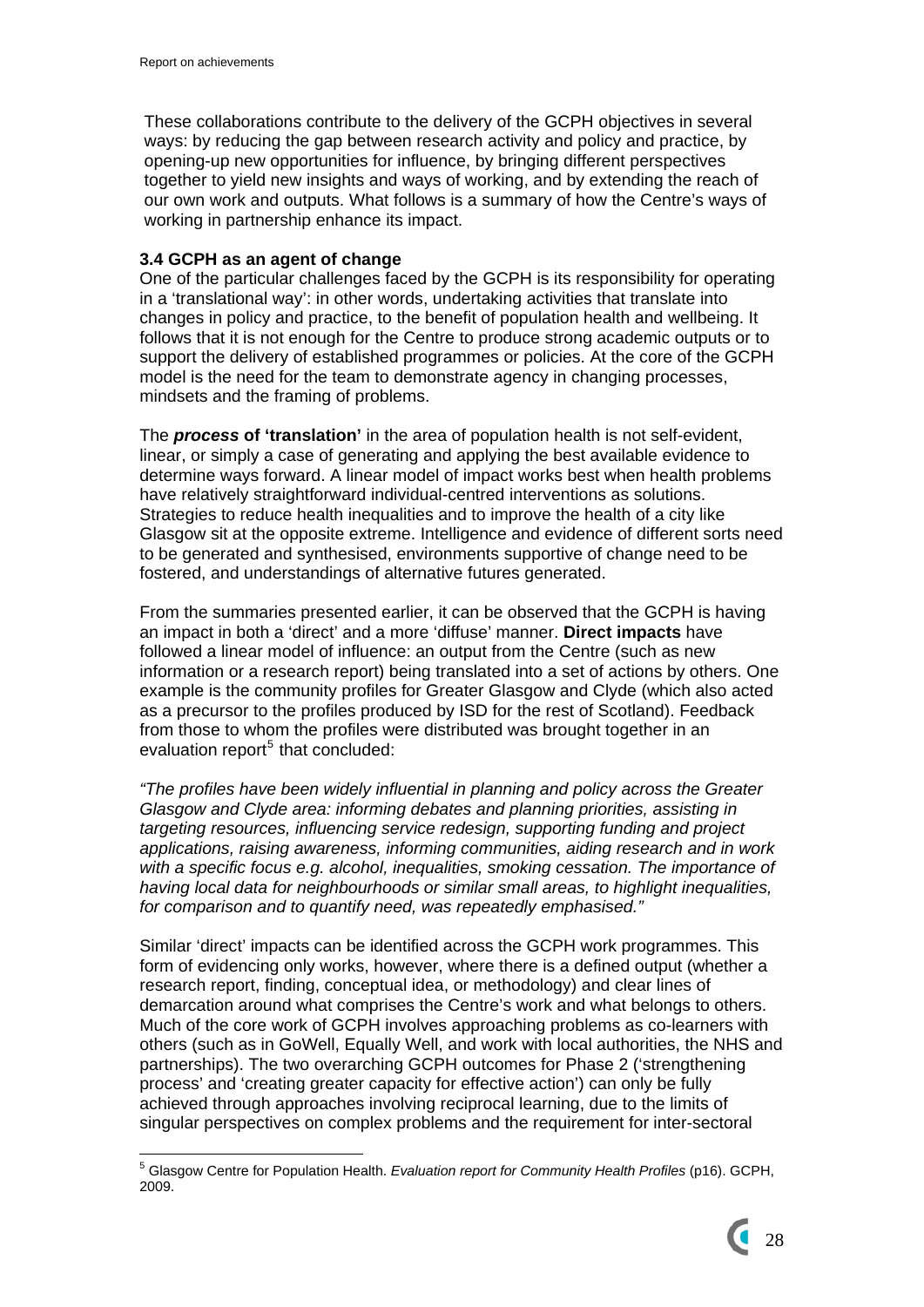responses in an environment of wider culture change. This is where the Centre's impact becomes more diffuse.

At **the most diffuse end of the impact spectrum** sits the seminar series, Civic Conversation and other learning events and communications where the Centre introduces people and organisations to stimulus material with no preconceived idea of how those participants will react to it or use it. The approach is not based on a systematically identified 'need' for support on a particular issue, or the building of a defined set of skills or capacities. Rather, the Centre provides a space, stimulation and set of high quality inputs to enable others to learn and build capacity. The 2010 evaluation of the seminar series demonstrated the value that participants placed on this approach. Direct evidence of the application of learning from these events to day-to-day practice was less strong, but the feedback clearly shows that the series fills a professional development niche that is not being addressed by others.

*"The Seminar Series appears to occupy a clear niche...It appeals to people who can see some connection with the health sphere and have an appetite for learning." "Its main strengths are in the quality of presentations. This is in terms of their thought provoking content, the status of those delivering, the currency of the issues being discussed, the format (lecture style, but presented in an accessible manner) and, to a lesser degree, the frequency and timing of the events."[6](#page-29-0)*

An understanding of **the GCPH translational role** requires recognition of the continuum from 'direct/linear' to 'diffuse/relational' – but a second continuum is also evident, reflecting proximity to, or distance from, those enacting the desired change. A couple of examples again help to illustrate this. The phase 1 review of GCPH recommended further attention to academic publications and to dissemination beyond Glasgow. These outputs potentially enable the Centre to impact (either directly or in a more diffuse manner) upon those further away from our day-to-day activities. Research papers published from the pSoBid study have made an impact on colleagues researching similar issues in other places. The BMJ paper on plaque counts resulted in the Royal College of Pathologists awarding a Gold Medal to Kevin Deans (the first author) for this work. The pSoBid paper on early life influences prompted interest from CDC Atlanta. Communication in the GCPH e-bulletin about the Centre's literature review on partnership working led to follow-up requests from a range of places. Presentations of GCPH work by other members of the team to international audiences have prompted follow-up requests for further information and advice to inform developments (eg by WHO, European networks, individual cities, and research groups).

However, the GCPH translational role is strongest when working closely with the partners (near to the Centre) who will take actions forward. Proximity enables trust to be developed, allowing challenging findings to be taken on board and facilitating the two-way learning that enhances the relevance of future research. This is a particular strength of the GCPH model, focussing on a city region for a sustained period of time, thereby enabling a depth and duration of working in this way with partners.

From the work of the Centre to date it has become evident that the achievement of changes in policies and practice often requires not only the dissemination of evidence or ideas, but also the **establishment of mutual relationships** that allow learning to be acted upon. Feedback from the Equally Well test site team in Govanhill illustrates the value of this sort of approach.

<span id="page-29-0"></span><sup>1</sup> 6 FMR Research. *GCPH Seminar Series Evaluation* (p25). FMR, 2010.

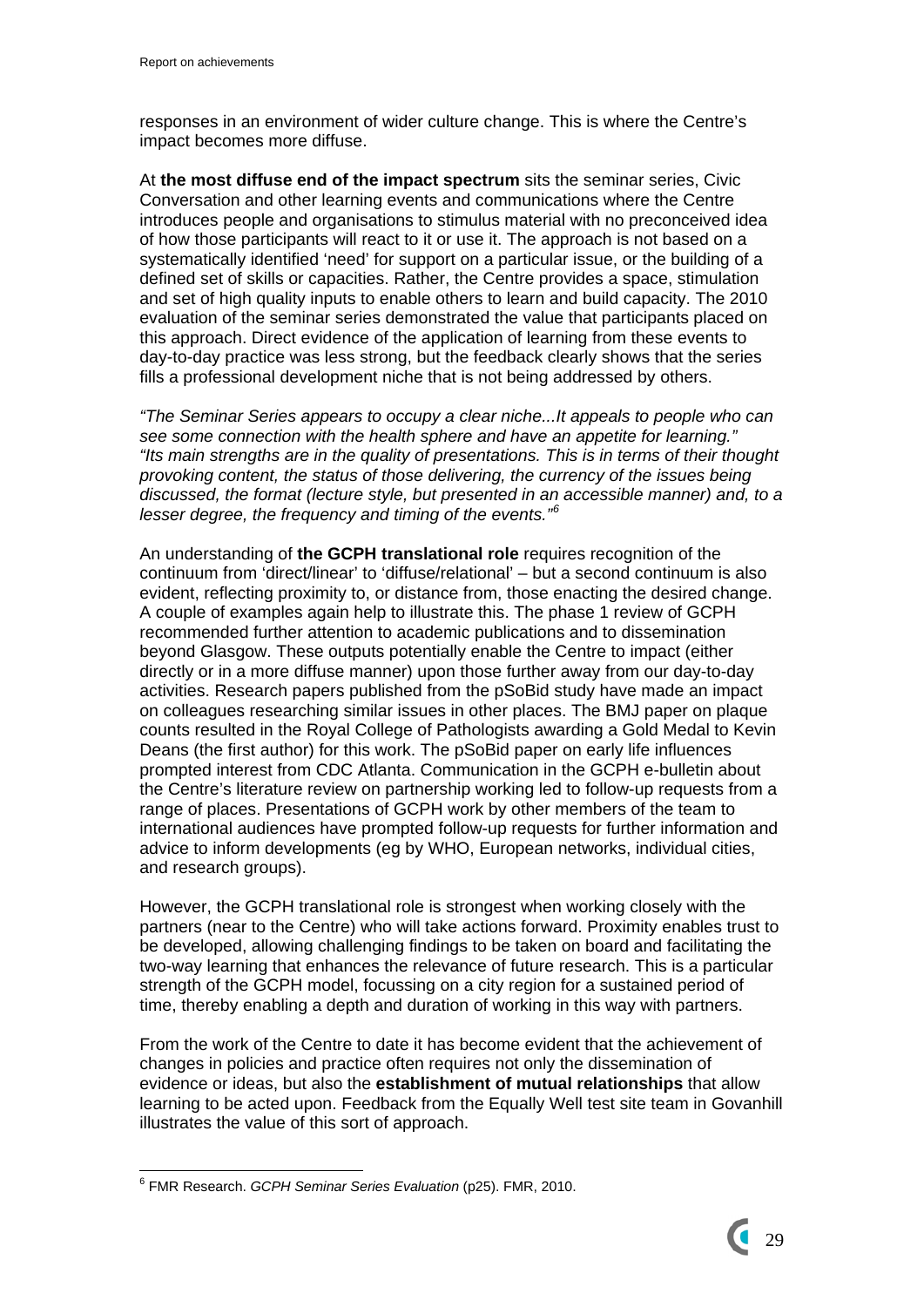*"The Glasgow Centre's (GCPH) involvement in partnership working in Govanhill through Equally Well has made a difference on several levels from the strategic to the operational; there has definitely been an impact on our ways of working. (Person involved) has quickly adapted to the circumstances within Govanhill and to the partnership dynamics within the area. I have been particularly struck by the way in which he has developed strong working relationships with all partners in the area in a very short time."* 

 *"The GCPH 3-month review of the Govanhill Hub is an output that sticks in the mind – it was critical yet supportive and encouraging. It gave us a steer on some difficult operational issues yet I know partners and staff within the Hub felt positive about the findings."* (Personal communication from the chair of the Govanhill Operational Hub.)

## And again

*"*(Person involved*) has developed very positive relationships with a range of individuals and organisations locally and actively contributes to the planning and delivery of the Govanhill Neighbourhood Management Initiative. A particular example of where (person involved) has brought added value to this initiative has been in leading on an evaluation of the Operational Hub – this has really impacted on the way the hub plans and delivers services." " (Person involved) brings a huge amount of added value to the initiative strategically by contributing to planning sessions, facilitating workshops and advising on key trends and data."* (Personal communication from Area Manager, Community Planning South East Team)

The translational activity emanating from GCPH, as summarised above, is illustrated in Figure 3.

# **Figure 3: Landscape for GCPH translational activity**



GCPH outputs have translated into actions across this full landscape, but it is arguably the central area represented by the oval that requires emphasis. It allows

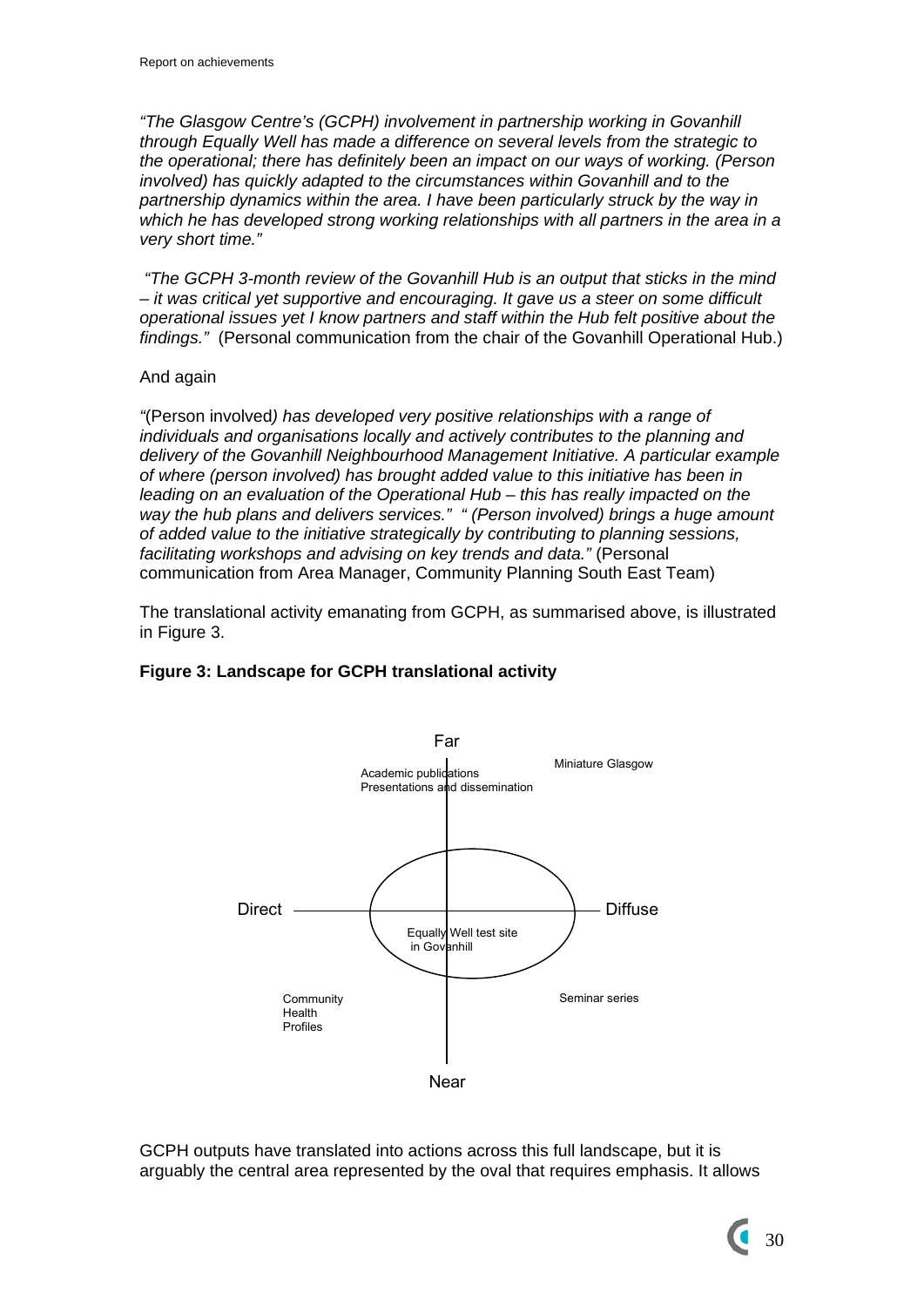for working not only with discrete and codifiable outputs but with complex ideas the application of which may not be immediately apparent; it goes beyond broadcast approaches to ones that are tailored to particular circumstances; and it allows for coproduction and shared learning.

The example of the Centre's work with the Govanhill Equally Well test site has been used to illustrate this. The experience there characterises a set of approaches adopted across the GCPH team, and evident in many other programmes and projects including the following:

- The impacts of the GoWell programme depend on the relationships established with local partners and national government, on the GoWell team responding to feedback and requests from these partners, and on a shared stake in programme delivery. Research outputs could be produced without these, but the ongoing translation of findings into policy impact and action plans could not.
- The programme of practice development and support for CHP actions to address health inequalities has had influence nationally as well as within GGC. Significantly, the GCPH programme manager who led this work reflects that her learning was around what was possible within existing practices, the barriers to change that can hinder implementation, and an understanding of the priorities that motivate colleagues to change. The Centre's independent identity, while being highly conversant with service imperatives, reportedly gave partners a feeling of space to be creative outside the logistics of service delivery and to think about what could be done if they were setting up the service differently.
- The Big Eat In (a secondary school pilot project testing out a lunchtime stay on site school policy) similarly sits within the arena of sustained mutual learning and development involving both direct translation of findings into policy and more diffuse influence. The Big Eat In Pilot itself resulted from earlier research initiated by GCPH looking at primary schools, the recommendations from which were followed-up with key contacts in Glasgow City Council. The GCPH programme manager was asked to reflect on her learning. "*The good relationships were important but also just being able to take time and be sensitive to the reality of practice also helped in taking the process forward.*" "*GCPH was able to demonstrate good practice through the earlier research, particularly around highlighting the issues as a public health priority, and also bring in a dimension that wasn't just about schools but was about the interaction between schools and the environment, bringing in issues such as urban planning, licensing policy, commercial interests etc*." The latter quote again illustrates the added value of not being reliant on direct, linear approaches to influence.

# **3.5 Summary**

This substantial section has summarised the considerable progress already made towards achieving the outcomes agreed for GCPH Phase 2. In this phase, the importance and benefits of the networks and partnerships that have taken time and care to establish – and indeed the Centre's credibility more generally – have become all the more evident.

GCPH is now a well-recognised and established part of the public health landscape in Scotland. It is increasingly looked-to by other organisations to bring a different skillset, or specific knowledge or expertise, to challenges that they are facing.

The Centre has also fulfilled an agenda-setting role. It has initiated and led a number of developments resulting in changes to the way that things are done. Important policy-relevant research has been carried out, with GCPH providing the necessary mechanisms and environments to bring people together from different sectors and

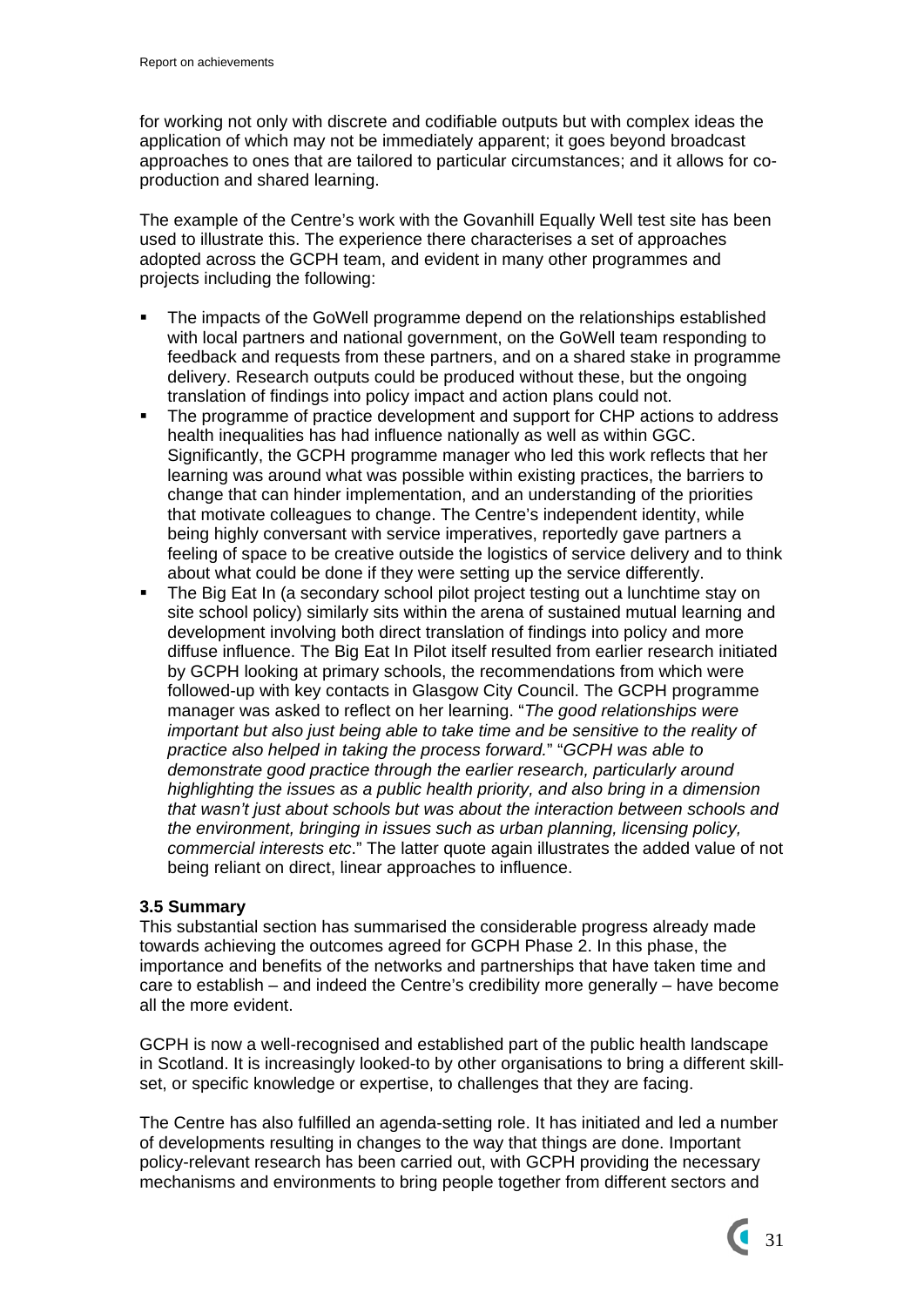disciplines, and emphasising the translational aspects of these research programmes.

Direct ('linear') influence has been achieved on important national and local policies and programmes, and this has been important in complementing and enabling the more diffuse influence of the Centre's conceptual and exploratory work.

The reach of the Centre is considerable with over 1500 people on the GCPH network, receiving information about our outputs; many participate in, and are influenced by, GCPH events or work programmes. The Centre reaches into its partner organisations through a variety of routes and at different levels; into academia through its research, publications and conference presentations; into professional training and development through teaching inputs and research supervision; into public discourse through contributions to public events, mass media, and web-based outputs; and into strategic public health developments through membership of/evidence-giving to strategy groups of various types. In doing all of this it draws on, and brings together, learning from its scientific research, its practice development role and its future orientation to make a distinct and unique contribution to the drive to improve population health and reduce health inequalities in Scotland.

In relation to the work for the Scottish Government on children's early years –

*"Can I also take the opportunity to thank you profusely for your immense contribution to this work – it's been invaluable!"* 

Susan Deacon, Honorary Professor, School of Social and Political Science at the University of Edinburgh

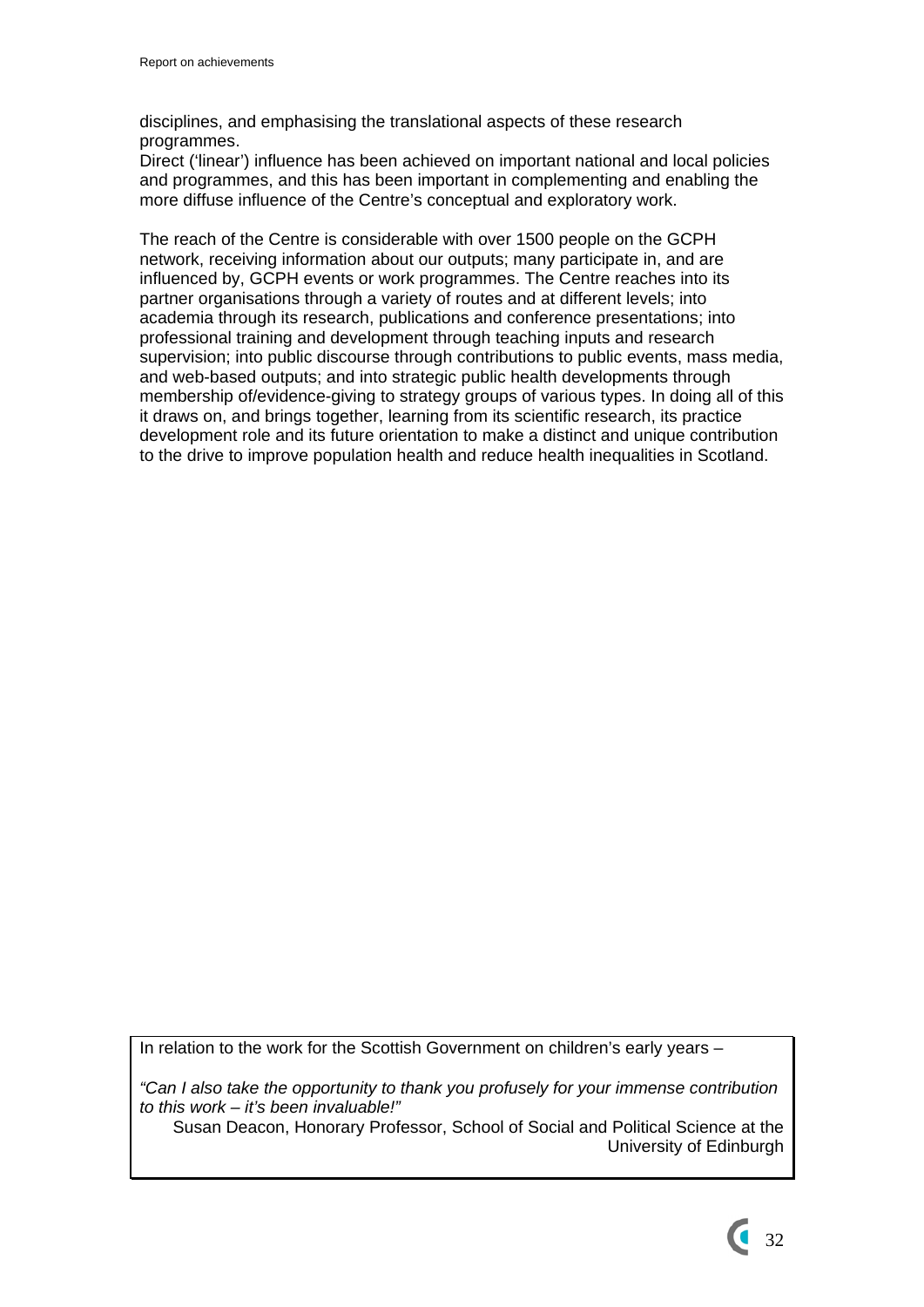# **SECTION 4 – RESOURCES: HUMAN AND FINANCIAL**

This section describes the resources available to the Centre and how these are deployed. Annual budget plans are prepared for the Management Board, with the most recent month-end accounts presented to each Board meeting. The financial governance procedures are those of NHS Greater Glasgow and Clyde, and the Centre's accounts are managed by the Finance Department of the NHS Board.

# **4.1 Core resources from Scottish Government and local partners**

The core resources for GCPH are provided by Scottish Government and the three local partner organisations: NHS Greater Glasgow and Clyde, Glasgow City Council and the University of Glasgow. All four organisations have remained firmly committed in their support for the Centre since its establishment and have sustained their contributions since GCPH was established in 2004. In agreeing to the Partnership Memorandum of Understanding (see Appendix 1) for the current phase of GCPH work, the local partners recognised the difficulty of quantifying the true value of their in-kind contributions but committed to "*contribute on an approximately equal basis over this period, and should any disparities emerge, these will be considered by the Management Board*". These contributions are as follows:

| Organisation                            | <b>Description of contribution</b>                                                                                                                              |  |
|-----------------------------------------|-----------------------------------------------------------------------------------------------------------------------------------------------------------------|--|
| Scottish Government                     | £1,000,000 per annum                                                                                                                                            |  |
| <b>NHS Greater Glasgow</b><br>and Clyde | Funding for the Director's post<br>Financial management and governance<br>HR and recruitment services and support<br>Communications and media support           |  |
| <b>Glasgow City Council</b>             | Office accommodation and property maintenance<br>A regular attachment from Council Services to carry out research<br>IT support<br>Design support for materials |  |
| <b>Glasgow University</b>               | Participation of academic staff in GCPH research programmes<br>Provision of venues for GCPH events<br>Assistance with external grant funding bids               |  |

|  |  |  |  |  |  | <b>Table 3: Core GCPH resources</b> |
|--|--|--|--|--|--|-------------------------------------|
|--|--|--|--|--|--|-------------------------------------|

While the Scottish Government's annual allocation has been a fixed amount from GCPH's inception, the Centre's operational costs have increased year-on-year, mainly due to pay increments and awards. The impact of the fixed allocation has been mitigated by the fact that underspends arising in the earlier years of the Centre's life, while the work programmes were building up, have been available to cover increased costs in more recent years (and indeed the core award for 2010/11 was reduced by £240,000 in light of unallocated early underspend). However, no residual underspend is expected beyond 31 March 2012 should the Centre continue, making reconsideration of the size of the core grant highly desirable in the interests of maintaining an appropriately high level of activity. By way of illustration, it has been calculated that GCPH's allocation for the 2011/12 financial year would be £1,332,121 instead of £1m had the Centre experienced the same percentage increases to its funding as NHSGGC.

Central to the Centre's success is the quality and commitment of the staff team, who comprise a highly valued resource not only for the GCPH partnership but also for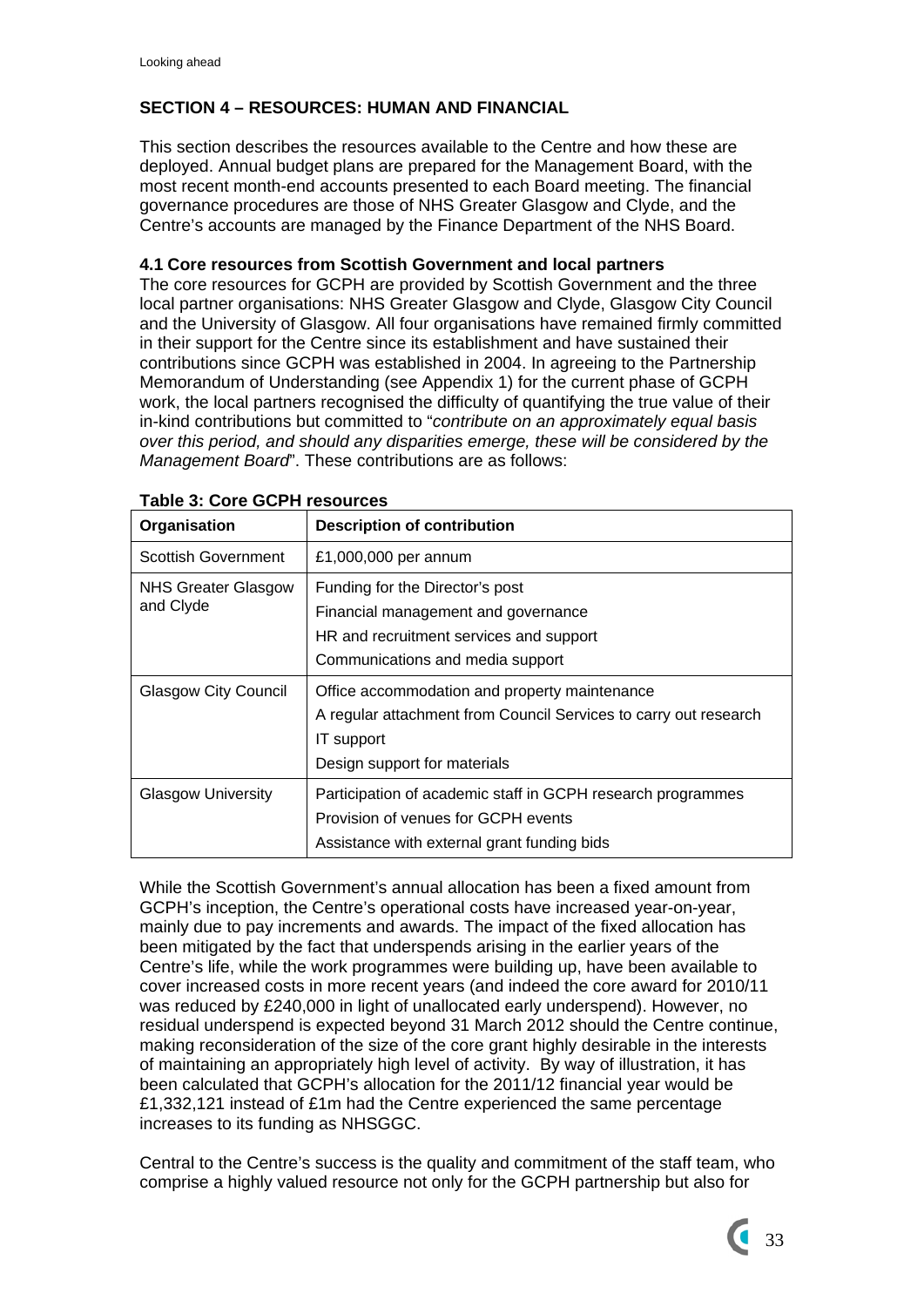population health more widely in Scotland. Details of the team, and of those who have elected to come to GCPH for training or other experience, are contained in Appendix 5. It is notable that despite the greater degree of contractual security provided in other public health organisations and academic departments, the specific role of GCPH – working at the interface of research, policy and practice, and focusing on the intractable health issues of the Glasgow city region – has attracted and sustained this skilled staff group.

# **4.2 Additional income generated for specific programmes**

The amount of income secured in addition to the core funding has been considerably higher in recent years than it was in Phase 1 (see Table 4). Income generated by the Centre has grown year-on-year, and comprises funding for substantial long-term programmes (most notably GoWell, and the Culture and Wellbeing programme) as well as for smaller-scale programmes (such as those on alcohol and breastfeeding).

Almost all of this additional income for specific initiatives comes from government or the NHS in Scotland. Members of the GCPH have also been successful in securing some funding from research bodies (JRF, shown above; the CSO (£224,000), and the NIHR/SDO programme (£299,566) – the last two in conjunction with academic colleagues whose institutions hold these grants, and on which grant applications GCPH staff were co-applicants). Three other substantial grant applications (one to ESRC and the others to the NIHR Public Health Research Programme) in which GCPH staff played a central role were unsuccessful. However these will be revised and resubmitted should partners continue to regard them as a priority. Other research grant applications are currently in development/under consideration.

| 2004/05:                                                                                                                                            | <b>Total £15,000</b>  |
|-----------------------------------------------------------------------------------------------------------------------------------------------------|-----------------------|
| 2005/06:                                                                                                                                            | Total £141,750        |
| GoWell funding NHS Health Scotland, Communities Scotland and NHSGGC<br>п                                                                            | £127,250              |
| Other                                                                                                                                               | £14,500               |
| 2006/07:                                                                                                                                            | <b>Total £236,390</b> |
| GoWell funding NHS Health Scotland, Communities Scotland and NHSGGC                                                                                 | £153,200              |
| Positive mental health programme funding from Scottish Executive<br>٠                                                                               | £70,000               |
| <b>Others</b><br>٠                                                                                                                                  | £13,190               |
| 2007/08:                                                                                                                                            | <b>Total £382,538</b> |
| GoWell funding NHS Health Scotland, Communities Scotland and NHSGGC<br>٠                                                                            | £153,200              |
| Smoking study funding from NHS Health Scotland and NHSGGC<br>٠                                                                                      | £47,000               |
| Culture and wellbeing programme funding from Scottish Government<br>٠                                                                               | £70,000               |
| <b>Others</b><br>п                                                                                                                                  | £112,383              |
| 2008/09:                                                                                                                                            | <b>Total £449,611</b> |
| GoWell funding NHS Health Scotland, Scottish Government and NHSGGC                                                                                  | £143,812              |
| Smoking study funding from NHS Health Scotland and NHSGGC<br>٠                                                                                      | £34,000               |
| Culture and wellbeing programme funding from Scottish Government<br>٠                                                                               | £105,204              |
| Alcohol study funding from JRF<br>٠                                                                                                                 | £35,613               |
| Scottish Observatory for Work and Health funding NHS Lanarkshire, NHSGGC, Scottish<br>٠<br>Government and Scottish Centre for Healthy Working Lives | £55,000               |
| Others                                                                                                                                              | £75,982               |

## **Table 4: Income generation**

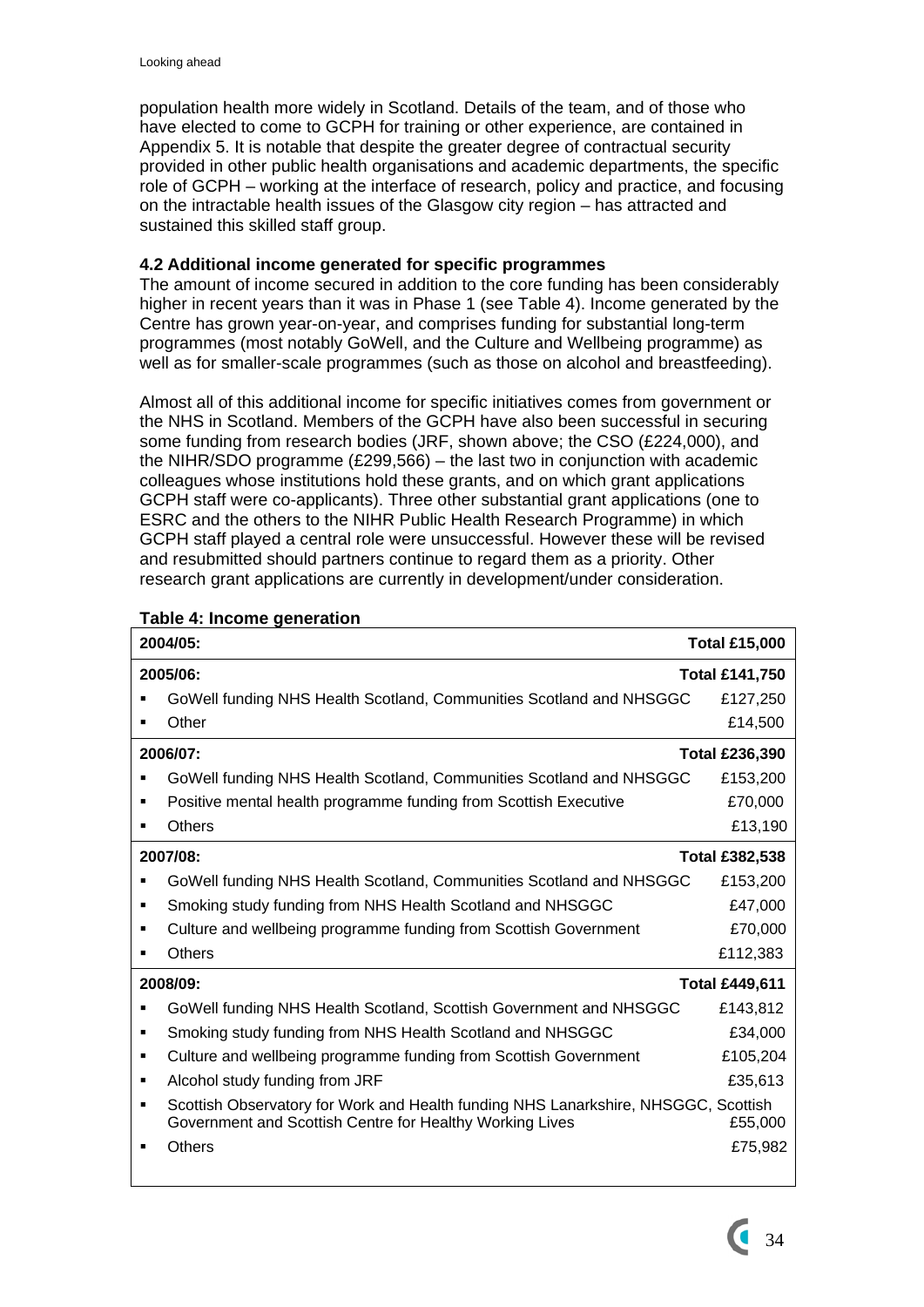| 2009/10                                                                                                                                        | <b>Total £612,986</b> |
|------------------------------------------------------------------------------------------------------------------------------------------------|-----------------------|
| GoWell funding NHS Health Scotland, Scottish Government and NHSGGC                                                                             | £261,676              |
| Culture and wellbeing programme funding from Scottish Government                                                                               | £110,229              |
| Alcohol study funding from JRF                                                                                                                 | £36,370               |
| Equally Well test site funding from Scottish Government                                                                                        | £89,293               |
| Scottish Observatory for Work and Health funding NHS Lanarkshire, NHSGGC, Scottish<br>Government and Scottish Centre for Healthy Working Lives | £60,000               |
| <b>Others</b>                                                                                                                                  | £55,418               |
| $2010/11*$                                                                                                                                     | <b>Total £590,754</b> |
| GoWell funding NHS Health Scotland, Scottish Government and NHSGGC                                                                             | £261,676              |
| Culture and wellbeing programme funding from Scottish Government                                                                               | £110,245              |
| Healthier Wealthier Children evaluation funding from Scottish Government                                                                       | £45,700               |
| Equally Well test site funding from Scottish Government                                                                                        | £69,883               |
| Scottish Observatory for Work and Health funding NHS Lanarkshire, NHSGGC, Scottish<br>Government and Scottish Centre for Healthy Working Lives | £60,000               |
| Breastfeeding research, funding from SCPHRP                                                                                                    | £36,800               |
| <b>Others</b>                                                                                                                                  | £6,500                |

# **4.3 Summarised annual expenditure**

GCPH expenditure falls into four categories: research, communications, Centre management and running costs, and core staffing. The breakdown across these categories over the past three financial years is shown in Table 5. The figures for 2010/11 are those from the financial plan for the year; for the other two years they reflect actual expenditure.

|                       | 2008/09    | 2009/10    | 2010/11    |
|-----------------------|------------|------------|------------|
| Research              | £871,144   | £839,515   | £1,413,286 |
| <b>Communications</b> | £93,061    | £30,726    | £50,000    |
| <b>Running costs</b>  | £129,767   | £79,547    | £120,000   |
| <b>Core staffing</b>  | £407,681   | £586,664   | £658,423   |
| <b>Total</b>          | £1,501,653 | £1,536,451 | £2,241,709 |

# **Table 5: Summary expenditure**

Several points are evident from this Table.

First, the research expenditure is highly variable. This reflects expenditure associated with income generated for specific programmes, a shifting balance between research carried out 'in-house' and that commissioned externally, and the costs associated with different phases of research programmes (most costs being associated with data collection and analysis, rather than the developmental and dissemination phases). For example, the jump in predicted research expenditure in 2010/11 is significantly driven by research commissioned to further explore the 'Glasgow effect', involving data collection in Manchester and Liverpool as well as Glasgow.

<u>.</u>

<span id="page-35-0"></span> Final total not yet confirmed in end of year accounts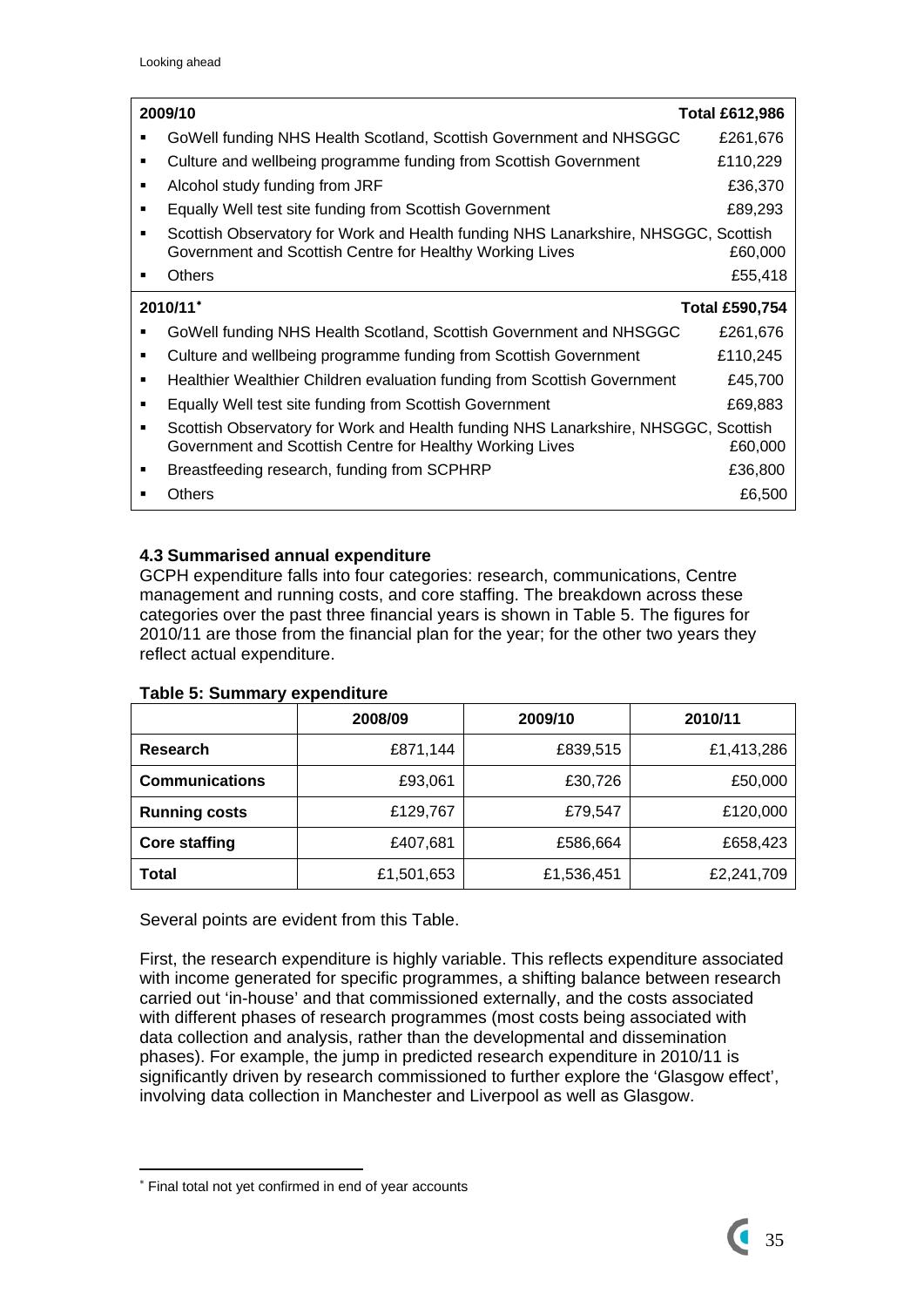Second, core staffing costs are increasing steadily year-on-year. This is partly explained by an increase in staff numbers – reflecting the recommendation from the last funding review to reconsider the GCPH 'research funding' role, with a view to focussing research on core GCPH programme areas, and to managing more of the research in-house. As a result, since the first funding review, a number of time-limited Public Health Research Specialist posts have been established, managed by the Centre's public health programme managers and fulfilling direct research and development roles within these programmes. The only additional senior post created in the Centre has been the Deputy Director post (again a recommendation from the last funding review). The increase in core staffing costs is also, of course, a reflection of individuals' moving up their incremental scales and of pay awards.

Lastly, communications costs and running costs are being contained. Annual variations reflect particular circumstances (eg the publication of the community health profiles for NHSGGC, and the move to new office accommodation in 2008/09). The move to fewer paper-based publications, and the associated development of the Centre's e-communications, is enabling savings to be made on both of these lines and the aim is to contain total costs in these two categories to £150,000 per annum for the foreseeable future.

## **4.4 Summary**

Prior to considering future direction, a few points can be drawn out in summary.

- All partners have maintained a strong commitment to the Centre, and have sustained their contributions (whether in cash or in kind) throughout the past eight years. This has enabled GCPH to grow its activities, recruit and develop a strong and valued team of staff, and deliver on the substantial – and in many ways ground-breaking – body of work described in this report.
- Over the period, the Centre has steadily generated increasing amounts of income over and above its core allocation. This is tied to particular initiatives, and does not contribute to the general running costs or infrastructure of GCPH.
- Annual expenditure associated with the current level and type of activity is now over £1.5m, with core salary costs (excluding the Director and those funded from grants additional to the core allocation) projected as £679,446 for the 2011/12 financial year. Longer-term projections are problematic given current uncertainties about public sector pay awards, but on the basis of an average annual increment of 2% to cover pay inflation and any scale increments, the salary costs associated with current core staffing levels are projected to rise to £750,161 by 2016/17.
- Moving forward, the aim is to contain the costs of running the Centre and its communication activities to £150,000 pa. Nevertheless, if core funding remains at current levels, the core staffing complement (ie those not funded from short-term, programme-linked grants) will need to be reduced in order for there to be sufficient funds available to enable the GCPH team to carry out the research and other activities required for them to fulfil their roles.
- The next section presents some possibilities for the future, the implications of which can be considered as part of this funding review process.

#### **In relation to Miniature Glasgow –**

*"I think this is a first class tool in explaining the mix of Glasgow's population in an easily understood manner to a disparate audience."* 

 $\overline{\phantom{a}}$  36

Robert Booth, Executive Director, Glasgow City Council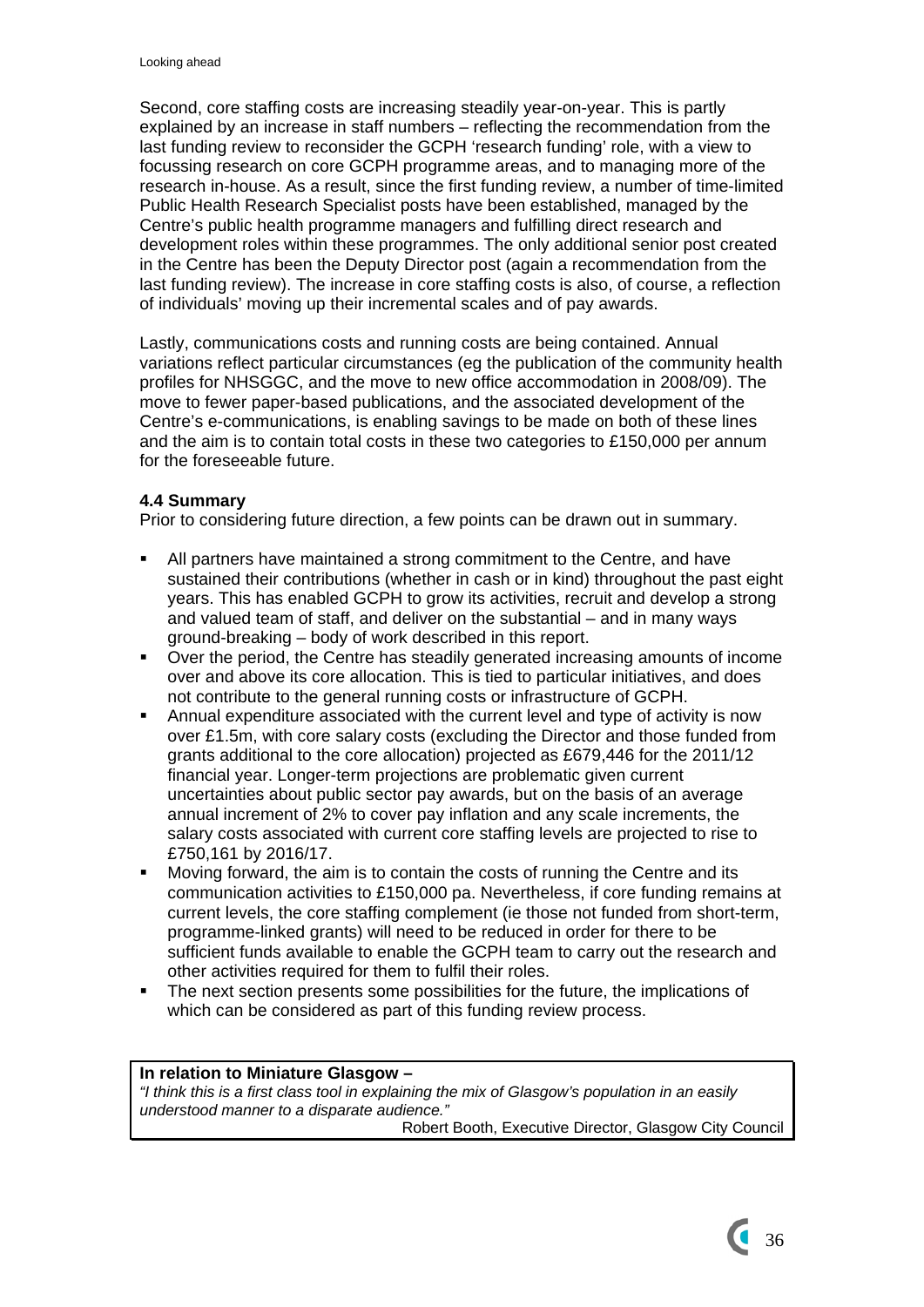# **SECTION 5 – LOOKING AHEAD**

Scotland's health profile is a matter of major national importance. It compares poorly internationally, and is improving at a slower rate than other comparable countries. High mortality within the West of Scotland has a substantial impact on these national mortality rates. Within Scotland, all but eight local authority areas have premature death rates (men, aged 0-64, 2001 data) that are better than the Scottish rate as a whole<sup>[7](#page-37-0)</sup>. Scotland's health problems are concentrated in those other eight council areas: Glasgow City is the most extreme (having a rate 64% greater than Scotland) followed by Inverclyde and West Dunbartonshire. These areas continue to need particular attention and sustained consideration of how their health situation can be turned around. Ongoing investment, to get to grips with the causes of their health deficit and to identify appropriate responses commensurate with the  $21<sup>st</sup>$  century context, is essential. The GCPH's focus on west central Scotland has enabled the building-up of an unprecedented depth of understanding and insight into the area's health, together with development of the networks, trust and relationships that are necessary to deliver change.

# **5.1 Building on the Centre's distinctive contribution**

Within Scotland, GCPH makes a distinct contribution through the combination of:

- having a strong analytical base, synthesising intelligence and insights from a range of disciplines and perspectives
- working firmly at the interface between research, policy and practice with a particular focus on health inequalities; ensuring that the research is relevant to – and connected with – policy and practice
- establishing an orientation towards the future; exploring different ways of doing things, and showing that change is necessary and achievable
- engaging a wide body of people in public health, and building capacity for good decision-making and action on health inequalities.

The following three factors are fundamental to the Centre achieving its contribution. First, the co-location and combination of the three original GCPH functions (public health information, evidence-building and future-oriented fresh thinking) has been essential.

Second, the Centre's focus on knowledge utilisation has led to a premium being placed on attending to translational approaches and the usability of the research as an integral part of the research process.

Thirdly, the Centre's partnership structure has fostered shared ownership of and commitment to the work.

The Centre remains a highly relevant and critically important resource for continued efforts to improve health and reduce health inequalities in Scotland. Its achievements to date have taken time and sustained effort, as well as intelligence of various forms. The Centre's distinctive characteristics and its focus on the least healthy parts of the country should be preserved. Making a difference in Glasgow will make a difference nationally; and through understanding the drivers of this area's poor health we have the potential to prevent similar circumstances developing elsewhere.

# **5.2 What might Phase 3 look like?**

Several issues core to the current review process (eg resources, timeframes, partner priorities, and understanding of how GCPH best 'adds value') need to be clarified before it is possible to develop plans for the next phase of GCPH activity. What

<span id="page-37-0"></span> 7 Leyland AH, Dundas R, McLoone P, Boddy FA (2007). *Inequalities in Mortality in Scotland 1981-2001*  MRC Social and Public Health Sciences Unit Occasional Paper no.16

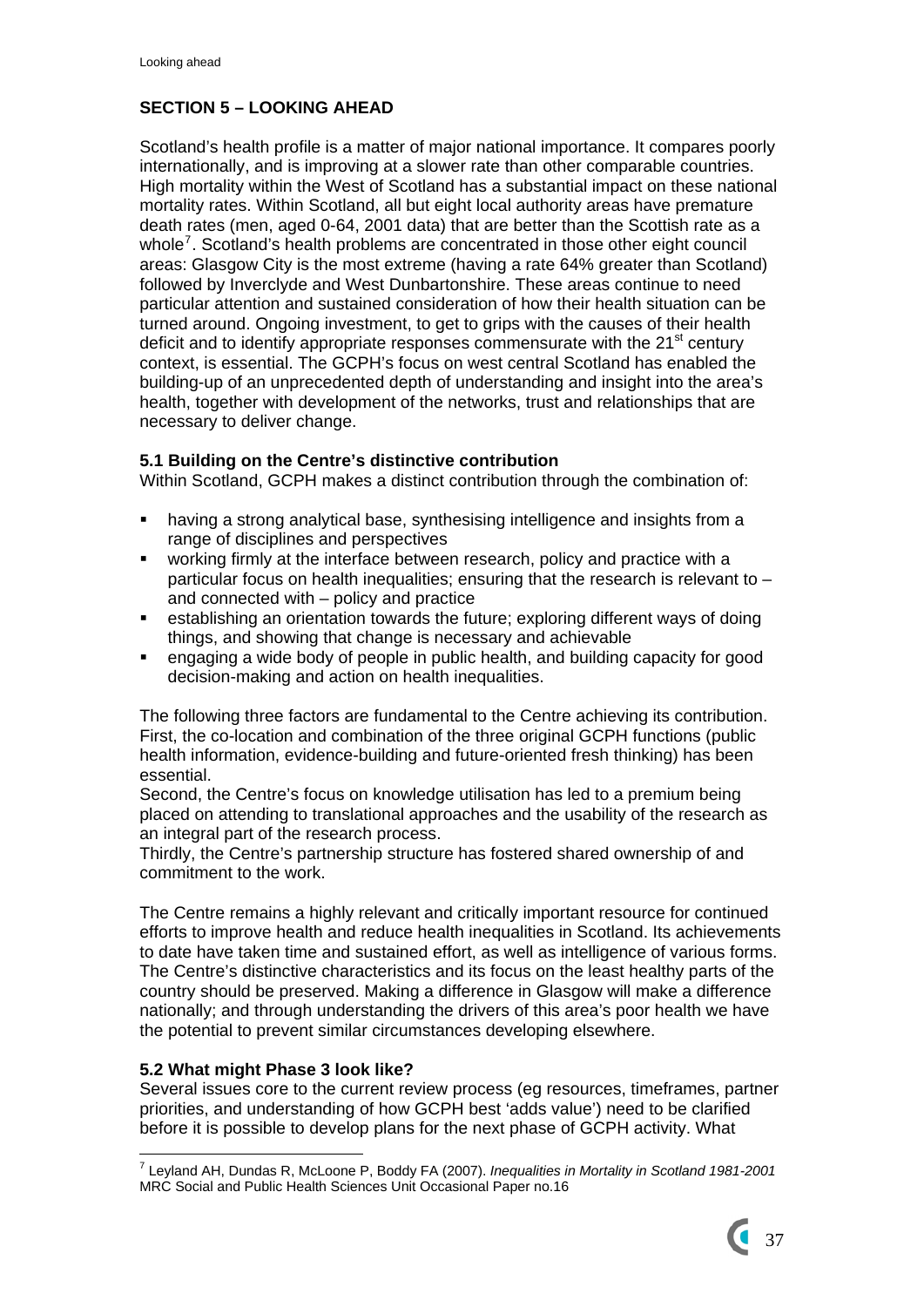follows is therefore not a plan. Instead, a number of spheres of activity are proposed, on which the GCPH expertise might best be focussed as we move forward. These build upon established momentum and collectively seek to maximise the Centre's impact on the systems within Glasgow, nationally and beyond that could create the conditions for a different health profile in the future.

Fundamental to the approach taken is a recognition that the current financial climate necessitates, even more than before, a need to work efficiently and maximise the value realised from the resources that are available. The following approaches are among those that will be taken to achieve this.

- Containing the annual running costs of the Centre, including expenditure on communications, to £150,000 (a 12% reduction on 2010/11 plans).
- Maximising the synergies and collective expertise within the GCPH core team, by moving from the 12 separate programmes of delivery listed in Table 1 of this report to a smaller number of 'clusters'/spheres of activity. This should yield benefits and efficiencies associated with team working.
- Continuing to pursue the generation of income additional to the Centre's core funding and in-kind support. Research partnerships will be important for this, and the establishment of the new Institute for Health and Wellbeing at the University of Glasgow (to which GCPH will be affiliated) provides an opportunity for these to be further developed.
- Investing in retaining and building the Centre's staff expertise, which is our most valuable resource; and also investing in building capacity among the Centre's core partners, who collectively represent a large and influential force with the potential to impact directly on the population's health.
- Making the most of the Centre's established networks, and the evidence and insights generated during Phase 1 and Phase 2. Added emphasis will be placed on ensuring that learning from work to date is maximised, and that existing findings/materials are used to support changes in policy and practice.

Four spheres of activity are proposed as the priority areas of focus as we look ahead, building on what has been achieved to date. These are represented in Figure 4. The text that follows seeks to illustrate what could be achieved in five years' time, if these spheres of activity were to be adequately resourced and taken forward with the full support of partner organisations. In the longer term, work in each area has the potential to lead to better use of national and local resources, as a result of the evidence generated and the approaches developed.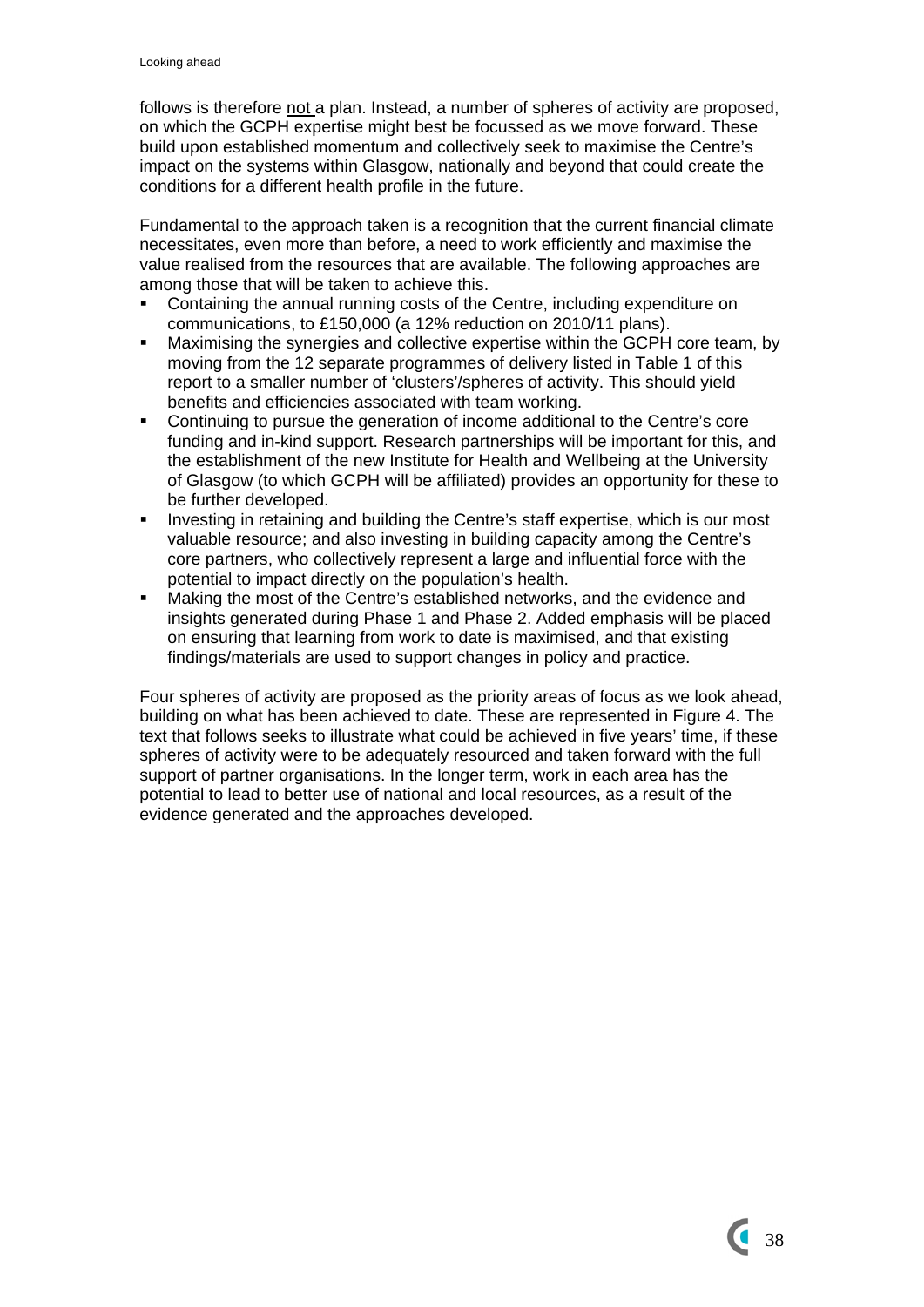

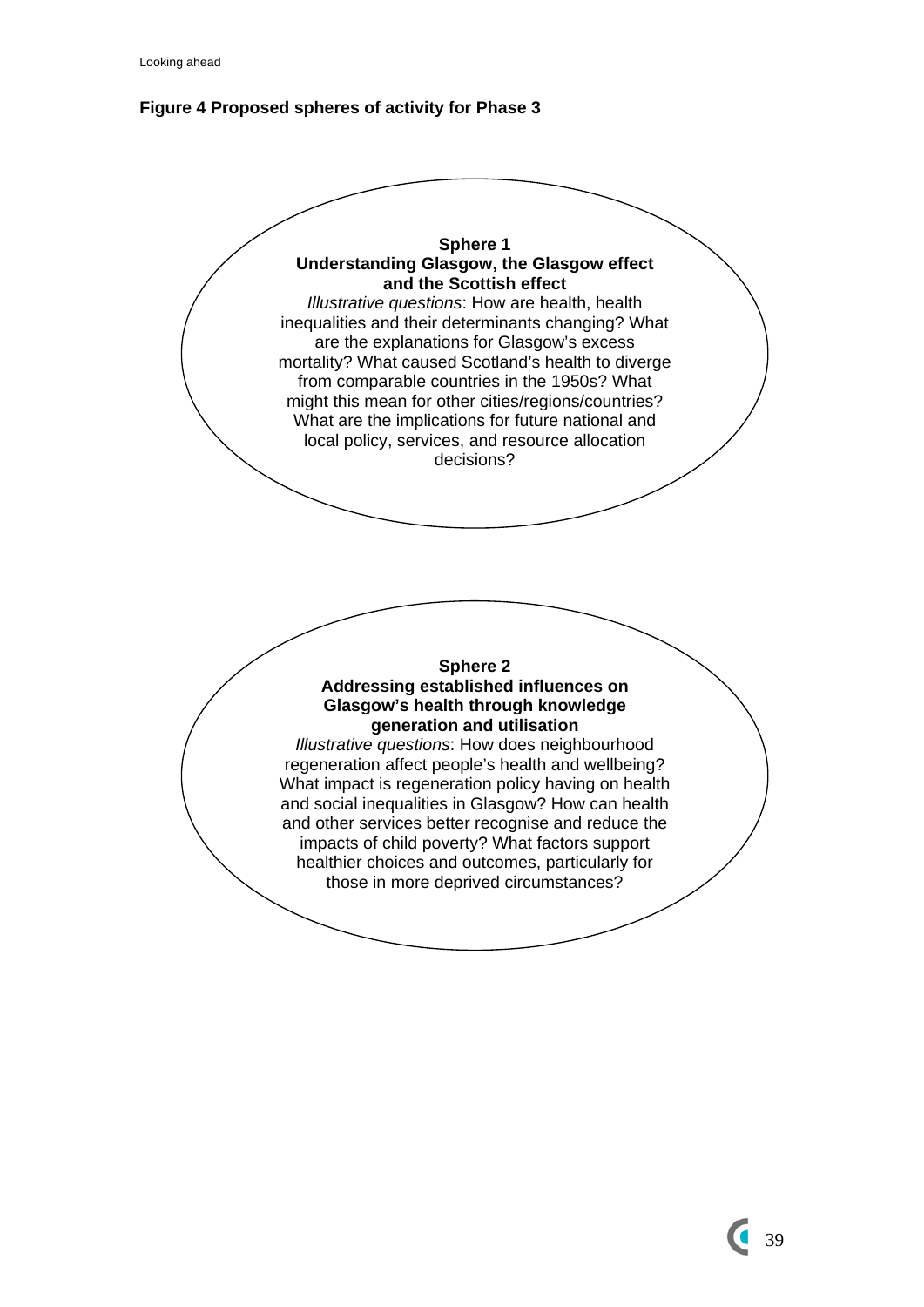#### **Sphere 3 Support for service redesign**

*Illustrative questions*: What are the characteristics of services/projects that build personal capabilities and assets? What are the differential impacts of these approaches on different population groups? What further guidance/information is needed to develop the role of CHPs and other services in addressing health inequalities? How can health impact more routinely be considered in decision-making? What new service models are needed to reflect the operating conditions of the 21<sup>st</sup> Century?

## **Sphere 4**

**Leadership orientated towards a different future**  *Illustrative questions*: What are the characteristics of a governance system that supports action on health inequalities? What skills and approaches will be needed to provide leadership on health in the future? Can the necessary combination of practical developments, service change, leadership, governance mechanisms and public participation be put in place to provide tangible case studies of how different approaches might be implemented?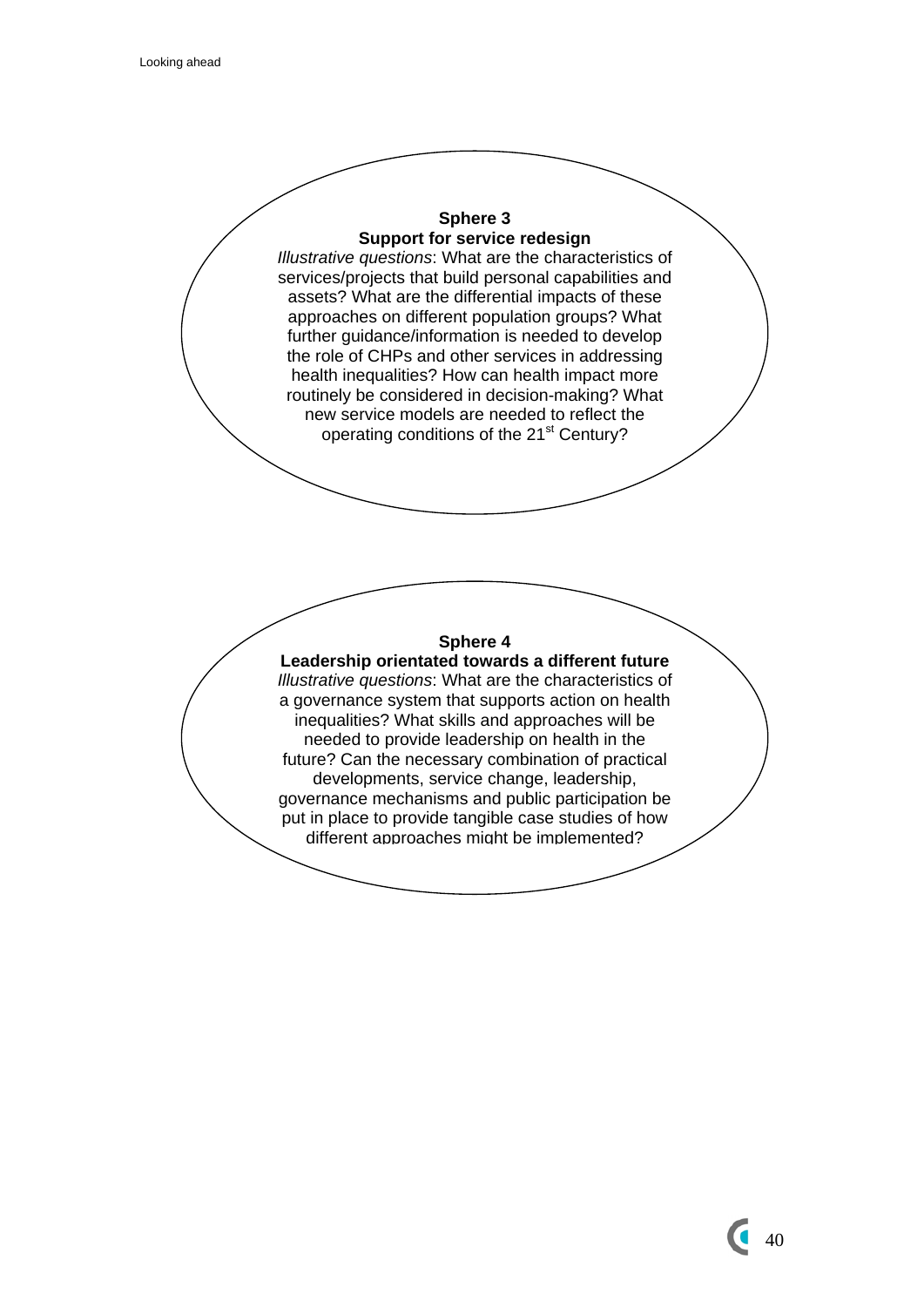# **5.3 Sphere 1: Understanding Glasgow, the Glasgow effect and the Scottish effect**

Activities within this sphere will focus on getting a better understanding of the factors that have caused health in the Glasgow area, and in Scotland more generally, to diverge from comparable cities/regions/countries. The work carried out in this arena in Phase 2 has been of international significance and is highly valued by policymakers and practitioners in Greater Glasgow and beyond. A good understanding of what's happening to the city's health and its determinants is needed to inform policies and interventions and to monitor change over time. It also forms an essential underpinning for all of the Centre's work. In addition to the epidemiological analyses at the core of this sphere of activity, in Phase 3 the work will bring qualitative research insights alongside the quantitative and continue to develop ways to make population health information accessible and useful to non-specialist audiences.

## *What will success look like in five years' time?*

- The Glasgow Indicators project and the associated child health indicators will be fully developed, including within-Glasgow comparisons and city comparisons. The indicators will be regularly used by policy makers and planners in the city to inform priorities and to support integrated planning with a focus on improving the city's health. The indicator set will allow monitoring of progress across sectors.
- The multi-faceted programme of research into the Glasgow effect and Scottish effect will have led to a reframing of our understanding of the system that creates health in Glasgow and Scotland. Different disciplines and perspectives will have been brought to bear, yielding new insights on the issues. The resultant understanding will be widely shared and accepted.
- **Findings from the culture and wellbeing programme will have been distilled for** Glasgow and integrated into the processes above, so that the role of wider global and cultural influences is reflected in our understanding of the more local health situation.
- Implications for policy, resource allocation decisions, and practice will be identified.
- Findings and methodological developments will be disseminated widely.

## **5.4 Sphere 2: Addressing established influences on Glasgow's health and health inequalities through knowledge generation and utilisation**

GCPH has been central to the establishment of a range of research and evaluation programmes which focus on factors known to impact on population health and health inequalities. These factors include life circumstances (like poverty and housing) as well as health-related behaviours (like breastfeeding and alcohol consumption). The studies are firmly rooted in the objectives of better understanding the impact of (established or new) interventions and recommending ways in which that impact might be increased. They have national policy significance as well as local relevance. The studies vary in scale: some have been quite small and short-term, others built up into a more comprehensive programme. The largest is GoWell which comprises a longitudinal, multi-method, research and learning programme currently scheduled to run to 2015. Areas of focus reflect priority issues for partners (breastfeeding, for example) and new service developments (such as Healthier, Wealthier Children). A depth of insight is gained from sustained research endeavours over a period of time and it is therefore proposed that, while there are many additional areas about which knowledge is needed, the priority is to sustain the programmes that will run beyond the end of March 2012 (GoWell, food in schools, child poverty) and if resources permit to build upon others with the potential to make a distinct contribution to national and local policy (young people and alcohol, breastfeeding, incentives for

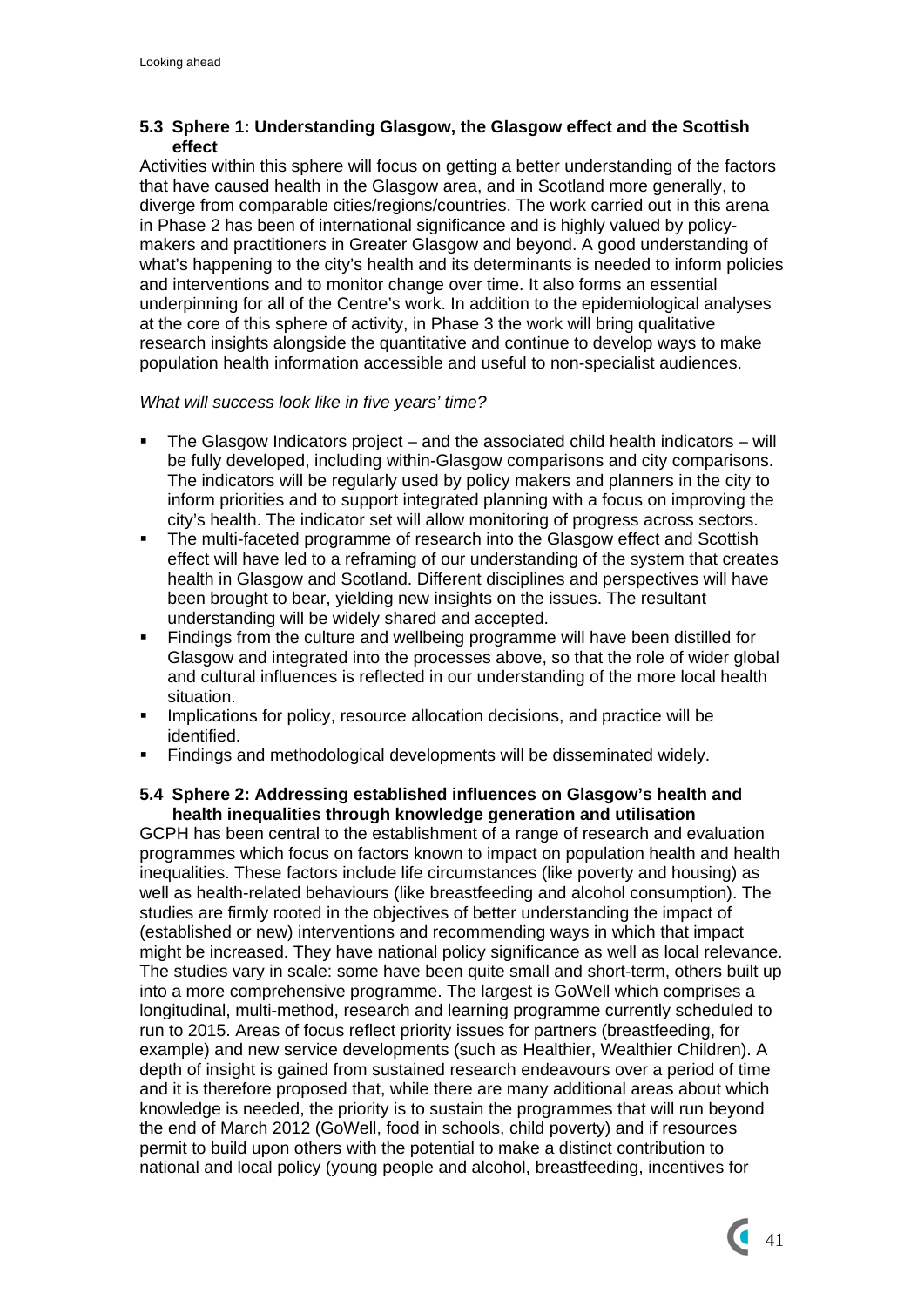behaviour change). New areas of focus (eg mental wellbeing) might also be developed. During Phase 2, GCPH supported the building of academic capacity in the economics of public health. This will enable economic analyses to be incorporated into some of these programmes in the future, thereby further strengthening their potential to assess the cost-effectiveness/value for money of interventions.

# *What will success look like in five years' time?*

- GoWell: The fourth survey wave will have been carried out, with analysis thereafter. The programme's evidence about the processes and impacts of areabased approaches to regeneration will have been widely disseminated, contributing to Scotland being recognised internationally for its research in this field. Implications for service redesign, community empowerment and better use of regeneration budgets will have been highlighted and used to influence national and local policy, as well as action plans of partner organisations.
- Action to reduce child poverty will have been given priority in a sustained way by the Community Planning Partnership and national government. Building on the Healthier Wealthier Children evaluation, GCPH will have become known as a source of expertise on the role of mainstream services in recognising and reducing the health impacts of child poverty. This expertise will be being applied not only in the NHS in GGC but more widely.
- Further development will have taken place of the Centre's Phase 2 research into new approaches with the potential to impact upon some of the intractable healthrelated behaviours that are predominant in poorer communities. Possibilities include: follow-up research and development work on the issues of breastfeeding (in Phase 2 we examined the reasons why some deprived communities have seen increases that are not typical of comparable communities); alcohol and young people (in Phase 2, qualitative research examined young people's drinking at different life stages and by gender); the use of financial incentives to support smoking cessation in pregnancy; and approaches (in-school and in the wider environment) to support healthier lunchtime consumption among secondary school pupils.
- GCPH will routinely provide evidence and information to advocate for and support public health action by local authorities and others, building on experience in Phase 2 on issues like 20mph zones.

# **5.5 Sphere 3: Support for service redesign**

The focus here will be on supporting service development and implementation to impact on health inequalities. There are three axes in this sphere. The first involves new primary research focussing on understanding the characteristics and health impacts of asset-based projects and services. It also builds on the important work carried out in the Centre to understand the role of social networks. The second takes further a number of approaches (like HIA, the integration of health considerations into planning, and support for CHPs) that the Centre has been involved in developing or evaluating, and seeks to embed them more firmly and widely. The third recognises that, in the new economic and environmental climates, current models of service provision are unsustainable. New approaches, which more accurately reflect the operating conditions of the 21<sup>st</sup> Century, are needed.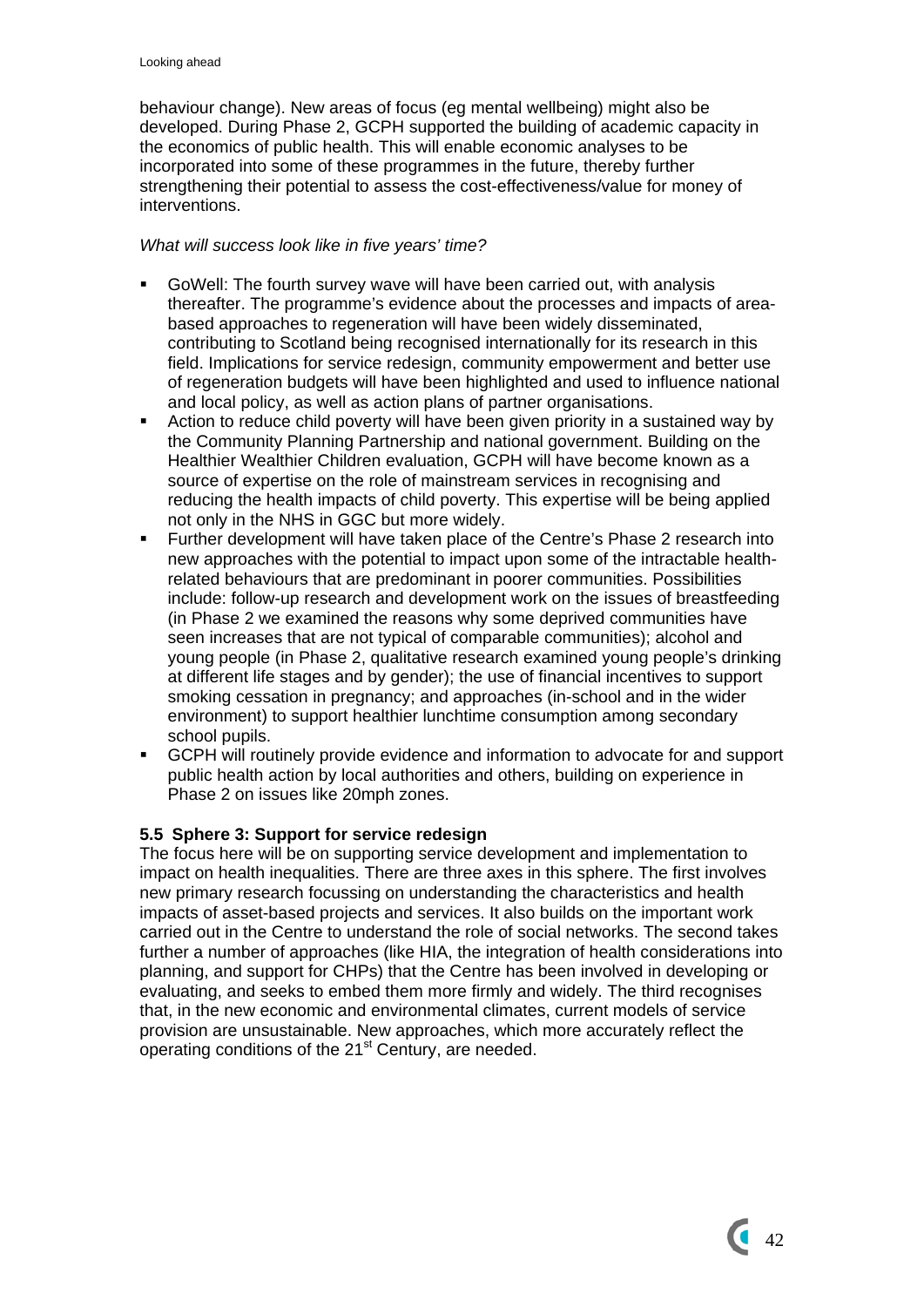# *What will success look like in five years' time?*

- New service models will seek to build on clients' assets and involve interventions that increase personal capacities. There will be a shift towards more communityled and person-centred services. The GCPH contribution to these developments will have involved a new programme of intervention research that builds on both the pSoBid study and a theoretical framework developed from case studies examined at the end of Phase 2. pSoBid elucidated differences between deprivation groups in cognitive health, personality profiles and a range of biomarkers. In phase 3, GCPH will evaluate asset-based interventions to assess their impact on a similar range of markers, and to develop evidence as to how these interventions can take account of and help to address some of the psychological and social factors underpinning health inequalities. Attention will be paid to issues of resilience and social networks. Although focussed on Glasgow this research will have national implications.
- GCPH will have worked with community planning partners and other organisations in Glasgow to strengthen the city's approaches to community empowerment. As a result, there will be increased community influence on decisions and asset management.
- **Health impact assessment will be a more regular part of policy development, with** a wide awareness and acceptance of the tools and approaches.
- Health considerations will be routinely taken into account in area-based planning processes in the city. The range of Healthy Urban Planning developments supported by the Centre, the city's lead role in the WHO Healthy Urban Environment networks, and the experience from the Equally Well test site will collectively have provided a strong and convincing basis from which to mainstream these approaches. The successes of the Equally Well test site in Govanhill will also have been taken further, with neighbourhood management models being introduced to other localities.
- Nationally, CHPs and other services will have further guidance on their roles in addressing health inequalities, informed by the inequalities framework developed during Phase 2. GCPH will have continued to support that national development, and in parallel will have developed a linked framework/approach to support services in addressing mental health inequalities.
- In light of the economic constraints of the recession, the unsustainable nature of established models of service, demographic trends and the poor population health outcomes being achieved, there will be wide recognition that new models of service delivery are needed and GCPH will play a role in defining the characteristics of such service models.

# **5.6 Sphere 4: Leadership orientated towards a different future**

The effects of services and interventions are partly determined by the contexts in which they operate. GCPH activities within this sphere will seek to support the development of cultures and organisational contexts that will enhance the effectiveness of interventions to address inequalities. Without commensurate attention to these wider contextual issues, programmatic interventions will not achieve the necessary impact.

# *What will success look like in five years' time?*

 The wisdom and materials generated through the GCPH seminar series (8 series will have been held by the end of Phase 2), Healthier Future Forums (14 will have been held), civic conversation, scientific meetings and research outputs will have been further disseminated, synthesised and distilled to facilitate change in the approaches adopted by partner organisations and others. Members of the GCPH

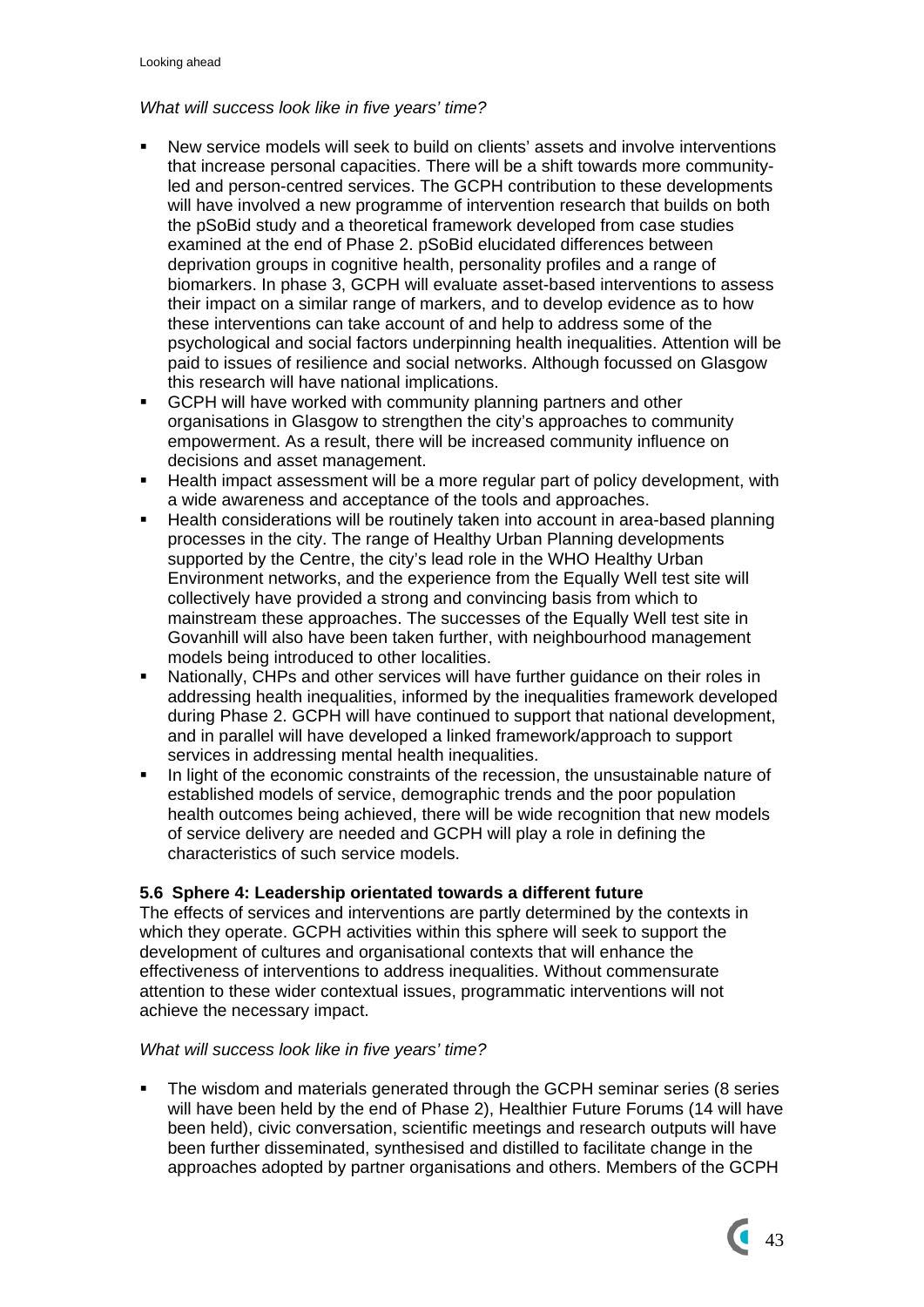team will place a greater emphasis on contributing to processes of leadership development, event facilitation, CPD and organisational development.

- There will be new models of governance that support action on health inequalities. These might include different types of accountability. GCPH will have been involved in national and local discussions about such developments.
- Supporting the presence of leadership orientated towards a different future will have required some specific 'case studies' to work through the implications of different types of leadership, how existing approaches to service delivery might be changed, how public support might be mobilised and so on. Potential 'case studies' are: (i) The Child-friendly City, taking forward the Glasgow Health Commission's recommendation in this regard; (ii) The Resilient City, taking forward the implications of the GCPH review of past and future influences on Glasgow's health; and (iii) The Sustainable, Active City, committed to supporting active travel and physical activity more generally, and the development of an infrastructure that places a priority on reducing the city's ecological footprint. Working with partners, the GCPH will have had an important leadership role in taking developments such as these forward, providing evidence, demonstrating the feasibility of alternatives to the established ways of doing things, supporting change and monitoring progress. This will help to strengthen Glasgow's resilience in a global context of rapid change and uncertainty. Again, these local developments will have national relevance.

## **5.6 Resource requirements**

What is set out above represents a portfolio of work more ambitious and far-reaching than that delivered by the Centre in either of its previous phases. Within each of the four spheres of activity, the scale will be determined by the amount of resource available. Once the future priorities for the Centre have been agreed, the relevant proposals will be developed into costed plans for more detailed consideration. It is not feasible to provide detailed costing at this stage. However, to guide discussions about future options, an indicative and very provisional outline of the resource requirements follows.

# *Staffing*

- Current staff funded from GCPH core funding comprise the Deputy Director, 6 public health programme managers, 4 public health research specialists, the communications manager and officer, the office manager, two programme administrators and the team administrator.
- The collaboration with the International Futures Forum, which has been central to establishing the seminar series and building a future consciousness into all GCPH programmes, adds an additional 60% FTE to that core staff resource.
- Current core staffing levels would indicatively enable two senior staff and one research specialist to be deployed on each of the four spheres of activity described above. This would allow demonstrable progress to be made in each of the spheres.
- Associated costs for these posts are £720,000 for 2011/12 and are projected to rise to £790,000 by 2016/17.
- The Director's post is contributed as part of the NHSGGC contribution to the Centre. All other posts are funded from additional income generated or from research/programme budgets.

#### *Communications and running costs*

 In line with the assumptions set out above, it is planned that these be contained to £150,000 per annum, representing a 12% reduction on 2010/11.

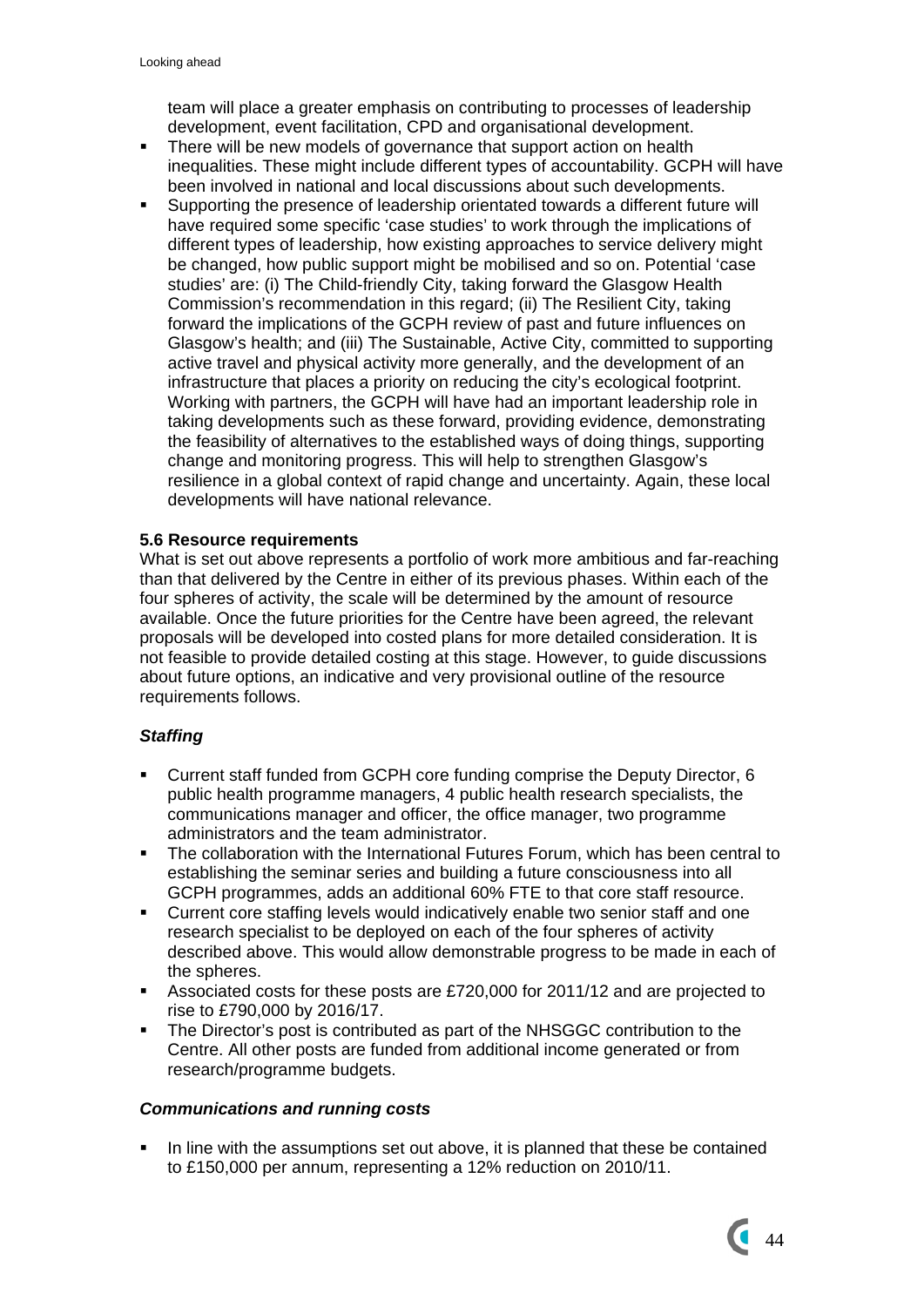# *Research and development activities*

- It is in this area of expenditure that costs are most difficult to predict.
- There is potential for research in spheres 1-3 to be funded (at least in part) from additional income generated. This approach will fit well with some of the research proposed but not with the more exploratory research and practice-based evaluations. Nor does it fit with the completion of existing programmes. Additionally, time delays in securing funding mean that research linked to policy developments in the shorter-term is more appropriately funded from the Centre's programme budgets if at all feasible.
- **Sphere 1: This area of activity is now well-placed to seek external research** funding for further studies relevant to understanding the Glasgow effect/Scottish effect phenomena. However, costs associated with the development of Understanding Glasgow and the associated childrens' indicators, with local surveys, and with approaches to support the use of population health information to inform planning and practice should be met from the Centre's core funding. Based on experience to date, a minimum of £30,000 pa is required for these developments. Additional core funding would enable further issue-based research to be progressed more quickly. Priorities previously identified include analyses looking at the contribution of drugs and alcohol to the Glasgow effect/Scottish effect. This is an example of important thematic work which could be undertaken immediately from 2012/13 if funding were made available for an additional public health research specialist.
- Sphere 2: As a minimum, continuation of the established research programmes on GoWell, child poverty and food in schools is proposed. The full benefits of investments to date will not be realised if such programmes do not continue. The annual GCPH programme costs associated with these programmes (containing them at 2010/11 levels) would be: GoWell (£100,000), child poverty (currently all externally funded), food in schools (£30,000). As with Sphere 1, external research funding would be sought for further studies but if continuity would be beneficial (eg in relation to action on child poverty) or there are particular timepressures or policy timescales to be met, the Centre team could deliver other policy- and practice- relevant research if it was funded to do so.
- Sphere 3 is premised on a significant new research programme, building on pSoBid findings and generating new evidence about asset-based approaches to tackling health inequalities. This would require funding. As a ball-park, the nearest comparison is the pSoBid study which cost £100,000 per annum for 2 years in addition to major contributions of staff time from Glasgow University. It would be highly desirable to retain enough capacity to evaluate the longer-term effects of the Equally Well test sites in Glasgow, beyond the current period of Scottish Government funding for Equally Well (which runs to April 2012). This capacity is not currently included within the GCPH core allocation, and a strong case could be made for providing funding for one public health research specialist to do this work (£50,000 pa). The other core programme cost in this sphere concerns the funding of HIA and healthy urban planning activities. Commensurate with Sphere 1, an annual budget of £30,000 is proposed. In Phases 1 and 2, contributions to the Greenspace Partnership, and to meet some of the costs associated with Glasgow's participation in the Healthy Cities network, have been met by GCPH. It would be desirable to continue to meet these costs (ave total £50,000), but they are not included as prerequisites here.
- Sphere 4: Delivery in this sphere of activity depends less on the availability of a programme budget than on the capacity within the core team and the commitment of local partner organisations. It will require additional inputs from external experts in leadership development, organisational development and

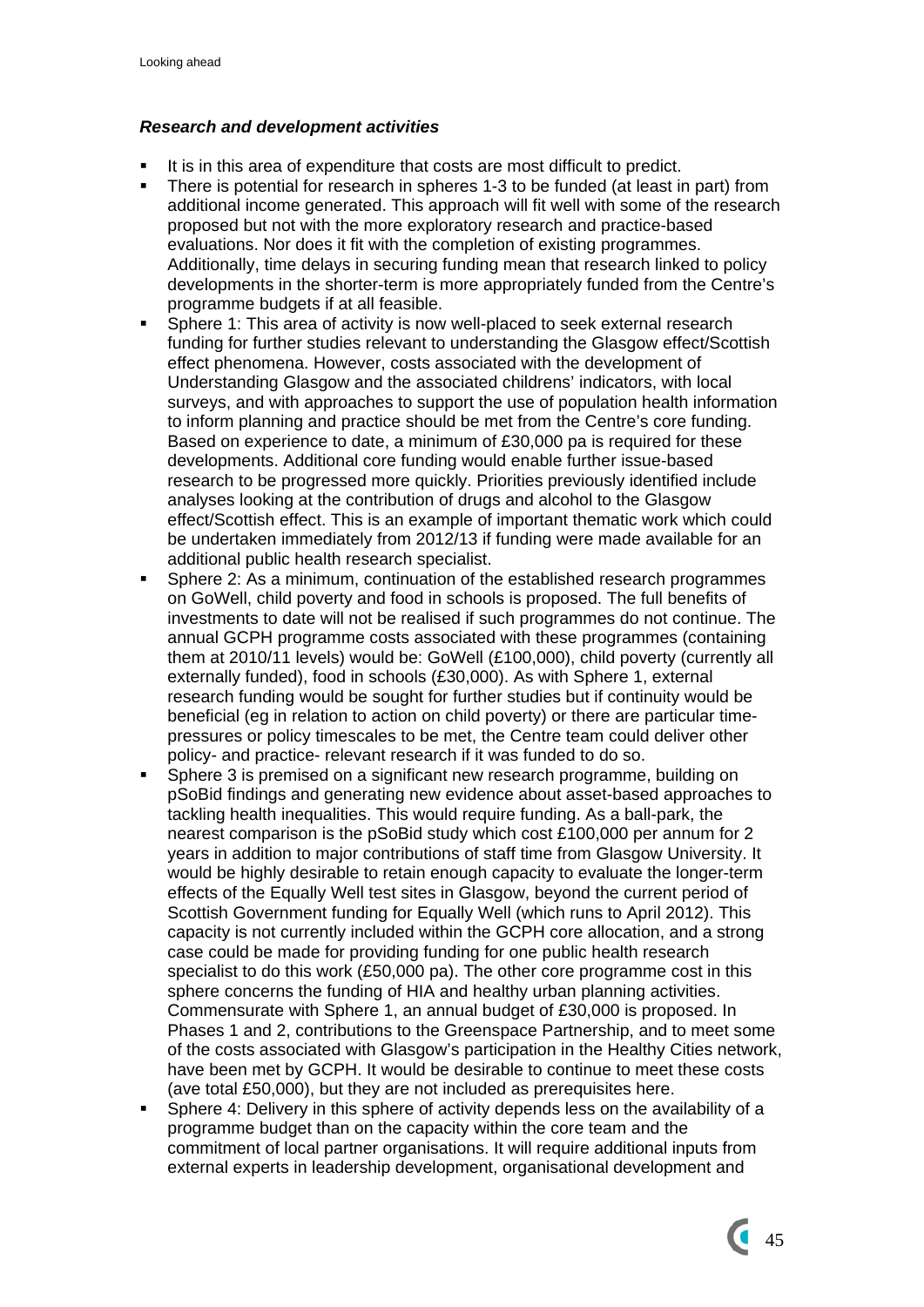group facilitation. It will also require the capacity to bring to Glasgow experts and exemplars from elsewhere, and to undertake small-scale research into organisational and community cultures. Recognising that the scale and scope of these inputs will need to be defined in detail, an indicative sum of £40,000 is proposed.

|                           | <b>Minimum annual costs</b> | <b>Additional priorities</b>              |
|---------------------------|-----------------------------|-------------------------------------------|
| <b>Core staffing</b>      | (2016/17 costs)             |                                           |
|                           | £790,000                    |                                           |
| <b>Communications and</b> |                             |                                           |
| running costs             | £150,000                    |                                           |
| Sphere 1 R&D              | £30,000                     | £50,000                                   |
| Sphere 2 R&D              | £130,000                    | £50,000 per additional topic <sup>8</sup> |
| Sphere 3 R&D              | £180,000                    |                                           |
| Sphere 4 R&D              | £40,000                     |                                           |
| <b>TOTAL</b>              | £1,320,000                  |                                           |

## **Table 6: Indicative resource requirements**

From this Table it is evident that the GCPH could deliver on the portfolio of work described above if a one-off re-levelling of core funding was applied. (As noted in section 4.1, it has been calculated that GCPH's allocation for the 2011/12 financial year would be £1,332,121 instead of £1m had the Centre experienced the same percentage increase to its funding as NHSGGC.) If additional programmes within Sphere 1 or Sphere 2 are seen as priorities, there is an indicative cost of £50,000 per topic. Note too that Table 6 is calculated on the basis of projected salary costs at the *end* of a five year period. At the start of the period core salary costs (including the IFF collaboration) are approx £720,000 (£70,000 less), so if flat funding was provided at this level, additional research in Sphere 1 and/or Sphere 2 could be carried out at the start of Phase 3 without additional resources being required.

Should funding be provided at the original level of £1m per annum then it will not be possible to retain the Centre's complement of core staff or to deliver the full spectrum of proposed activity.

# **5.6 Summary**

<u>.</u>

Over the past decade, Scottish governments of all hues have stated their commitment to placing health and social inequalities at the heart of policy-making and service delivery. Progress has been made but major challenges remain. The issues addressed by policy frameworks such as *Equally Well*; *the NHS Scotland Quality Strategy* and *Achieving our Potential: a framework to tackle poverty and income inequality in Scotland* are long term and complex. In addition, a Discussion Paper on Community Regeneration is being developed and there is crossgovernment involvement in the development of asset-based approaches. Progress is needed over a range of timescales and through a coherent set of approaches, informed by a depth of insight into the causes and consequences of poor population health and an orientation towards a different future.

The four areas of focus proposed above would:

 help to explain why Scotland's health and Glasgow's health diverged from comparable places over the latter half of the  $20<sup>th</sup>$  Century

<span id="page-46-0"></span><sup>&</sup>lt;sup>8</sup> NOTE: ballpark figures based on a having an in-house researcher and a small level of data collection /transcription/analysis costs.

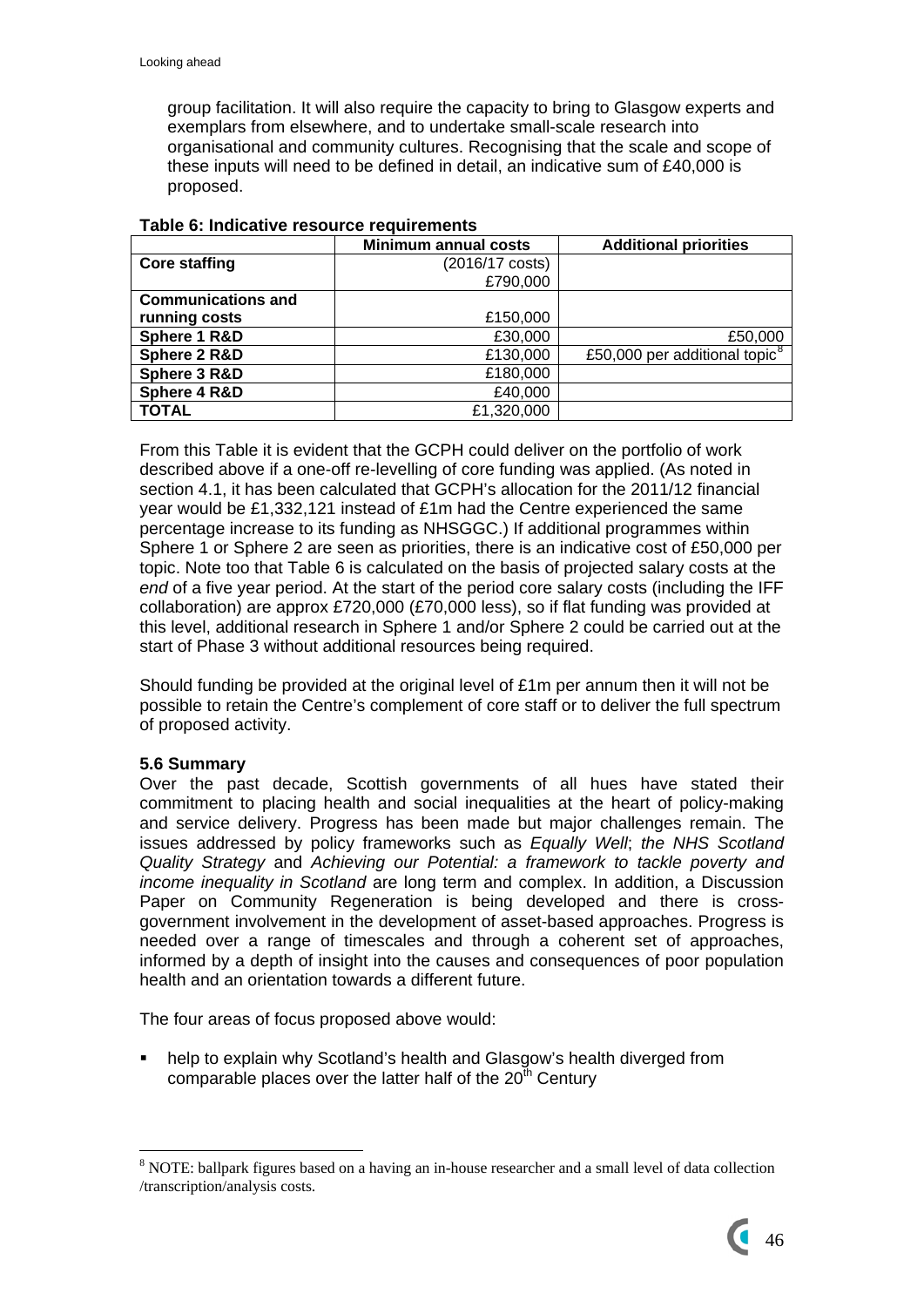- contribute to a stronger evidence-base on how to address established determinants of health inequality (such as area deprivation, child poverty, and health-related behaviours)
- attend to the processes of knowledge transfer and utilisation required to impact on policy and practice
- champion new city-level developments, designed to position Glasgow more strongly for a healthier and sustainable future, and
- support and evaluate a range of approaches to service reform, in the context of financial pressures and the need to prioritise environmental sustainability.

Each of these is a major agenda, and depending on the resources available and feedback from this funding review process, some may need to be dropped, or different priorities identified. The GCPH track record indicates a high level of output, leadership and influence achieved from the resources put in to the Centre. The GCPH team looks forward to further discussions about the way ahead, and to building on the Centre's achievements to date.

In relation to Understanding Glasgow -

*"Congratulations. A major achievement to have brought all this together and more to the point, to have brought all the people together around this shared enterprise."*  Prof Bill Sharpe, Visiting Professor, University of the West of England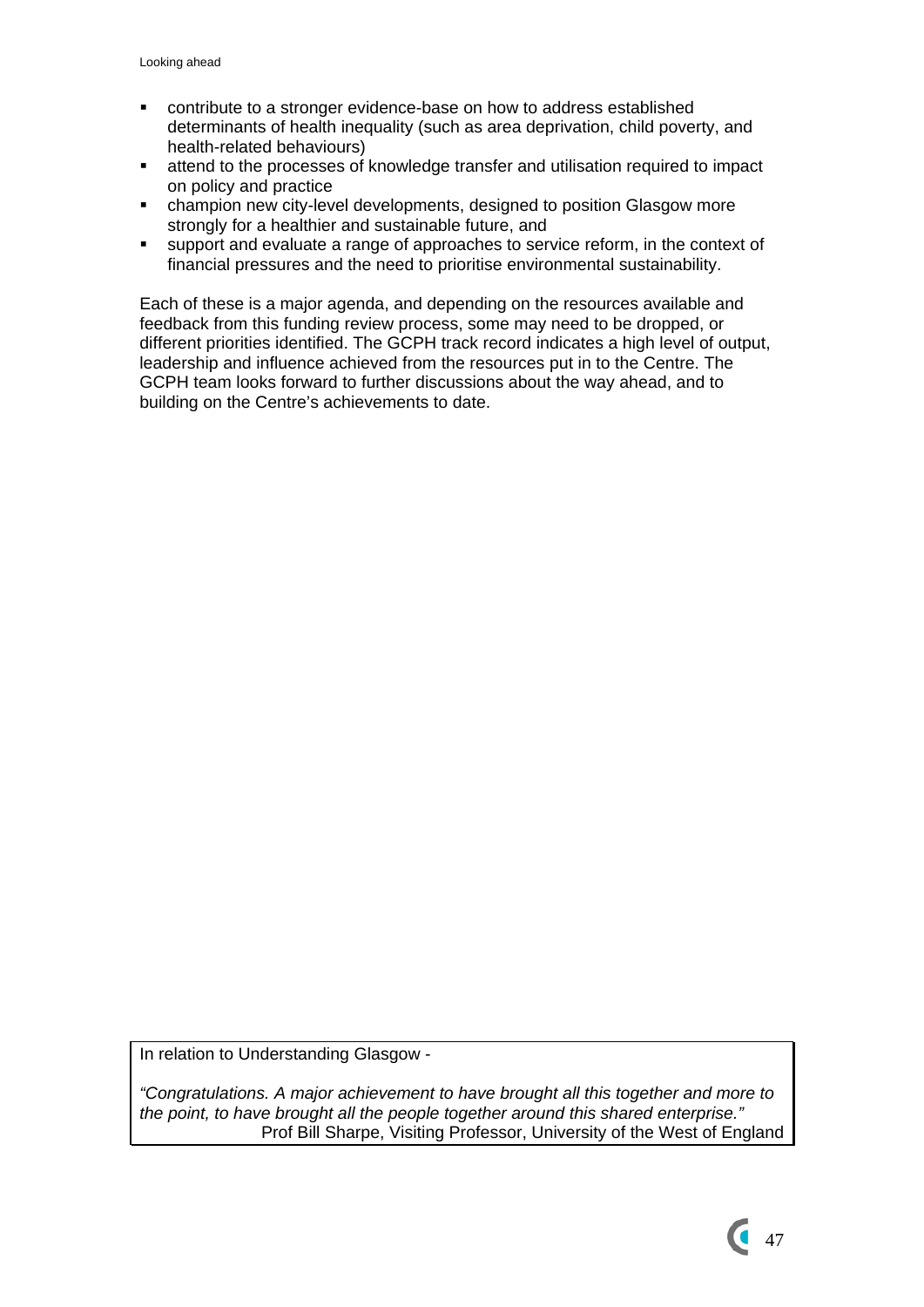# **ACKNOWLEDGEMENTS**

This report has been produced for consideration as part of the GCPH funding review being carried out in Spring 2011. The funding review will comprise an assessment both of the extent to which the Centre has delivered on its aims, and of the role it could/should play in the future. The review will obtain in-depth feedback through interviews with some key stakeholders, and anyone is welcome to contribute views through the GCPH website or in writing. I hope that many people will take the opportunity to let us know what they think about what we do and how we might develop in future.

The progress in this report has been made possible through the support, hard work and contributions of many people. Many thanks are due to them all: our funders and partners; the principal investigators and researchers on GCPH projects; those who learn and work with us in a range of ways; members of our steering and advisory structures who give so generously of their time and expertise; and at the heart of it all, the core GCPH team. Sir John Arbuthnott was the driver behind the Centre's establishment and the initial chair of our Management Board. This baton was picked up by Andrew Robertson OBE in 2008 and he has given his support and leadership to the Centre's work in a wide range of ways, enthusiastically championing the importance of a focus on communities and inequality. Sir David Carter has expertly chaired the External Advisory Group, with a perfect mix of intellectual rigour, humanity and good humour. The members of the Executive Management Team have been a regular source of advice and guidance, and have personified the GCPH partnership structure at its best. Particular thanks are also due to a number of other individuals, but it is not possible to mention them all here. I am truly grateful for their wisdom and support.

> Prof Carol Tannahill Director, Glasgow Centre for Population Health April 2011

 $\sim$  48